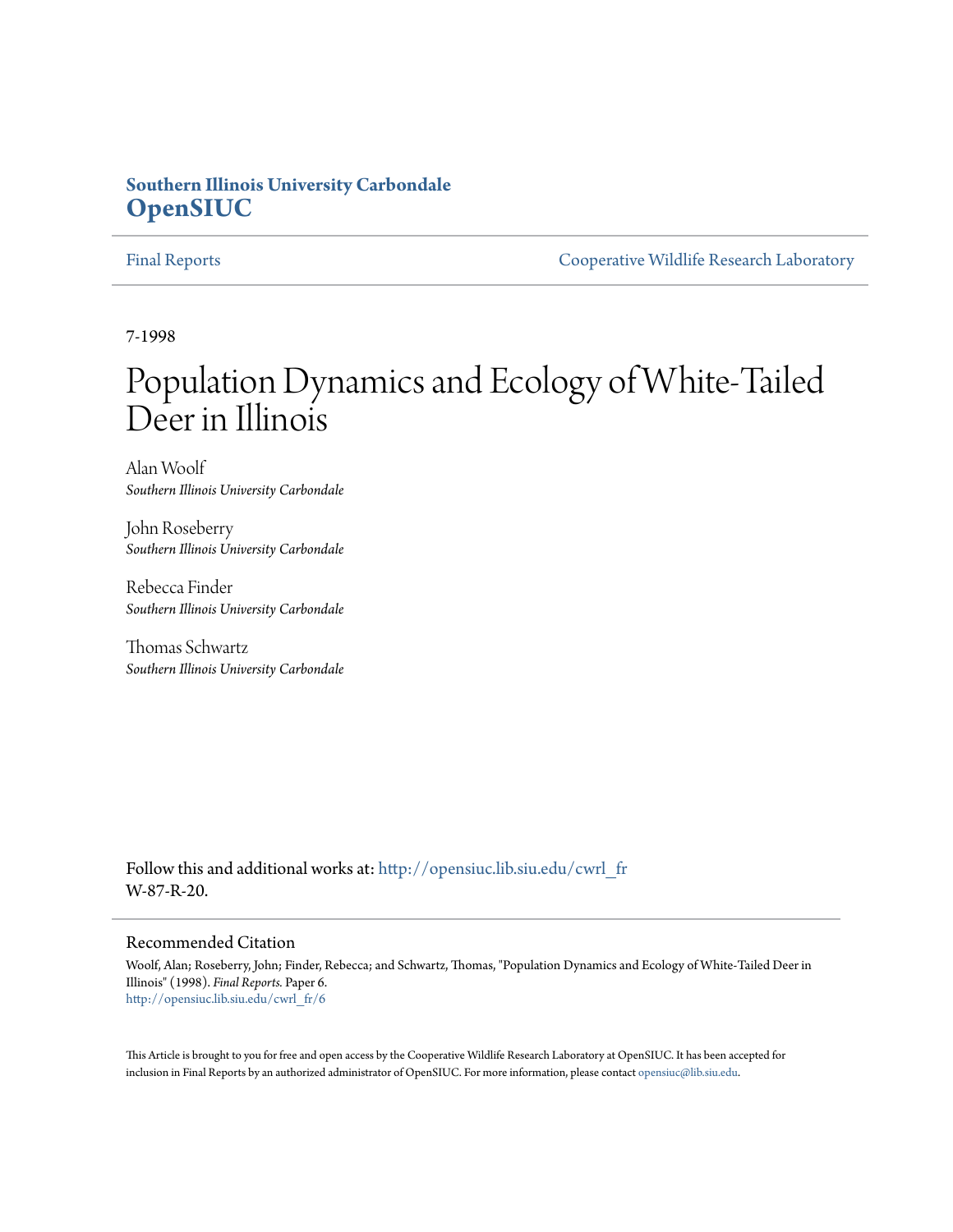## **POPULATION DYNAMICS AND ECOLOGY OF WHITE-TAILED DEER IN ILLINOIS**

**FINAL REPORT**

**Federal Aid Project W-87-R-20**

**Submitted by:**

**Cooperative Wildlife Research Laboratory, SIUC**

**Presented to:**

**Division of Wildlife Resources Illinois Department of Natural Resources**

**Principal Investigators**

**Alan Woolf John L. Roseberry**

**Graduate Research Assistants/Staff**

**Rebecca Finder (Graduate Assistant) Thomas Schwartz (Graduate Assistant)**

**July 1998**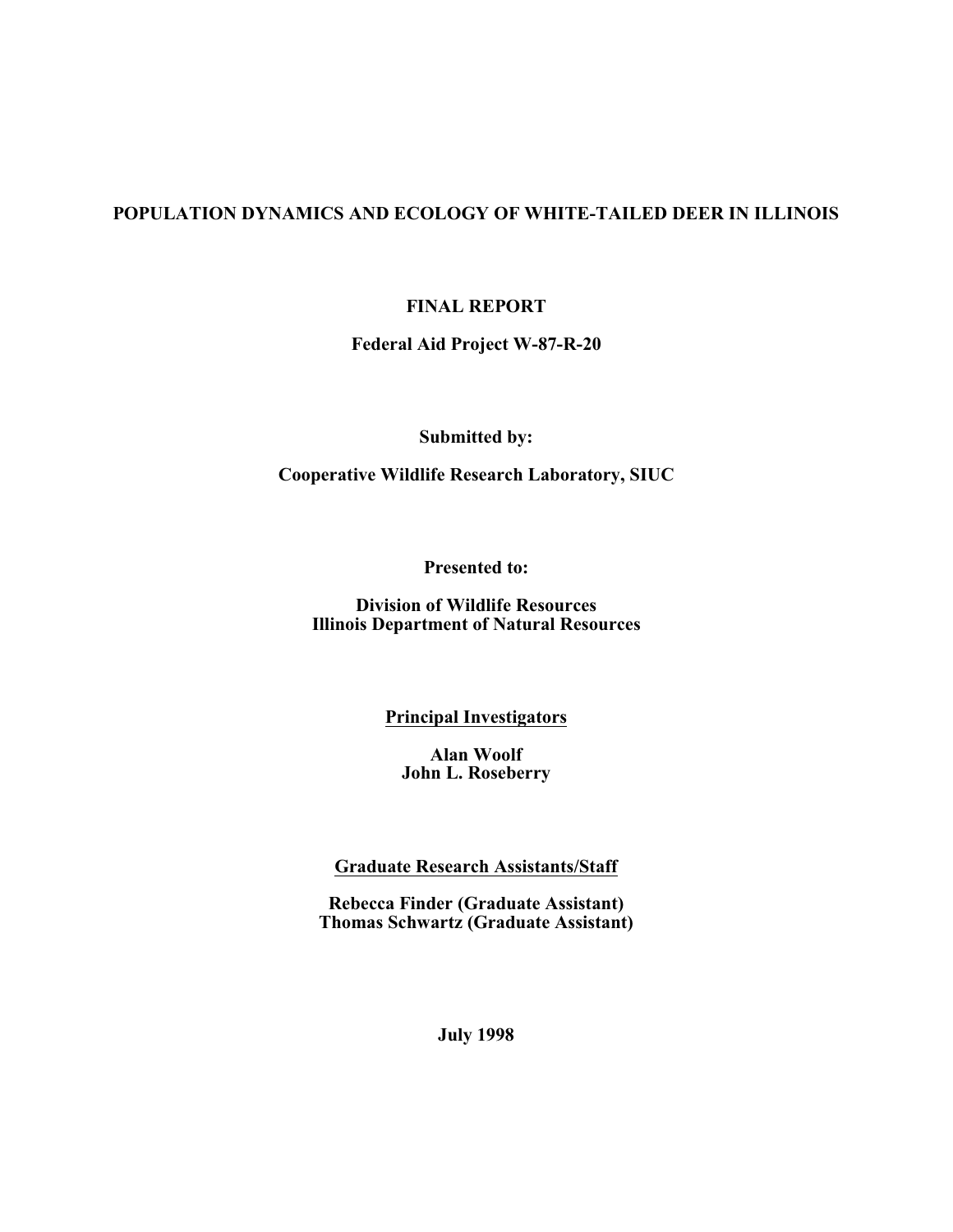# **TABLE OF CONTENTS**

| Page                                                                         |
|------------------------------------------------------------------------------|
|                                                                              |
|                                                                              |
|                                                                              |
| Study 1. Population Dynamics and Ecology of White-tailed Deer in Illinois. 6 |
|                                                                              |
|                                                                              |
|                                                                              |
| Job 1.4. Discontinued                                                        |
|                                                                              |
|                                                                              |
| Study 2. Discontinued                                                        |
|                                                                              |
|                                                                              |
|                                                                              |
| Attachments                                                                  |
| Manuscript (Roseberry and Woolf 1998)                                        |
| Statewide Deer Habitat Map                                                   |
| Master's Thesis (Finder 1998)                                                |
| Published Paper (Foster et al. 1997)                                         |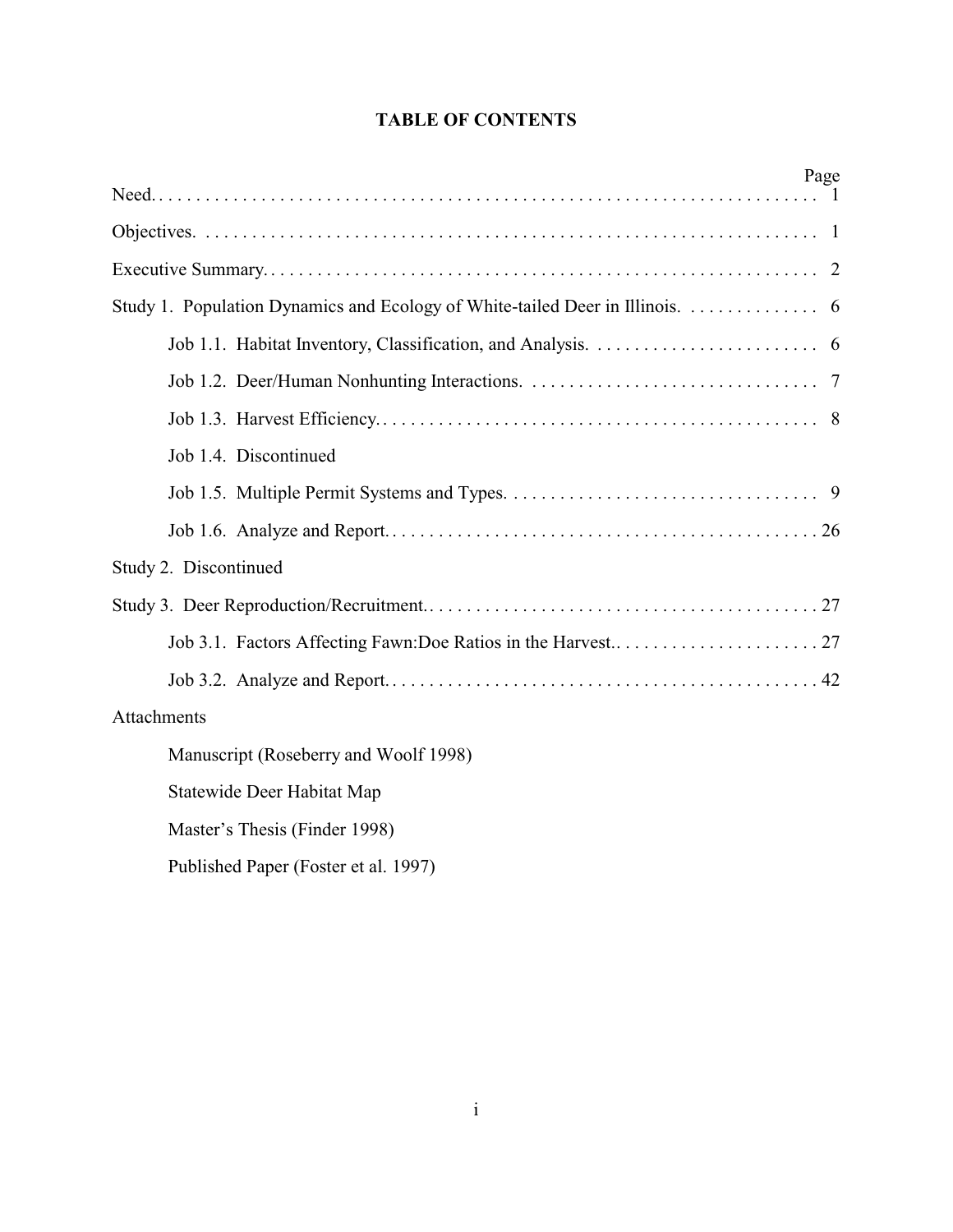# **LIST OF TABLES**

| Study 1. Job 1.5 |                                                                                                                                                                                                                     |
|------------------|---------------------------------------------------------------------------------------------------------------------------------------------------------------------------------------------------------------------|
| Table 1.         | Percent success by type of shotgun deer permit, Illinois, 1995. 14                                                                                                                                                  |
| Table 2.         | Percent success for full and second season shotgun permits <sup>a</sup> , Illinois,                                                                                                                                 |
| Table 3.         | Percent female harvest by type of deer permit, Illinois, 1995. 16                                                                                                                                                   |
| Table 4.         | Percent female harvest for full and second season only shotgun deer                                                                                                                                                 |
| Table 5.         | Harvest according to number of permits held by individual hunters,                                                                                                                                                  |
| Table 6.         | Distribution of deer harvest among individual hunters, Illinois, 1995. 19                                                                                                                                           |
| Study 3. Job 3.1 |                                                                                                                                                                                                                     |
| Table 1.         | Mean <sup>a</sup> teat lengths (mm) of female yearling white-tailed deer collected<br>in 8 counties of Illinois during the first 2 days of the first shotgun season                                                 |
| Table 2.         | Dressed body weights (kg) of female yearling white-tailed deer collected<br>in 4 regions of Illinois during the first 2 days of the first shotgun season                                                            |
| Table 3.         | Prevalence of lactation among female years in selected counties for 4<br>regions of Illinois during the first 2 days of the first shotgun season                                                                    |
| Table 4.         | Dressed body weights (kg) of female fawns collected in 4 regions of<br>Illinois during the first $2$ days of the first shotgun season $(22 \text{ and } 23)$                                                        |
| Table 5.         | Occurrence of corpora albicantia (CA) and corpora lutea (CL) in female<br>white-tailed deer collected from designated high and low harvest<br>fawn: doe ratio (HFDR) counties during the 1997 Illinois deer shotgun |
| Table 6.         | Differences in conception rate by age and county class among does<br>harvested in Illinois deer management regions. Regions were combined<br>according to geographic location. Ovaries were collected from does     |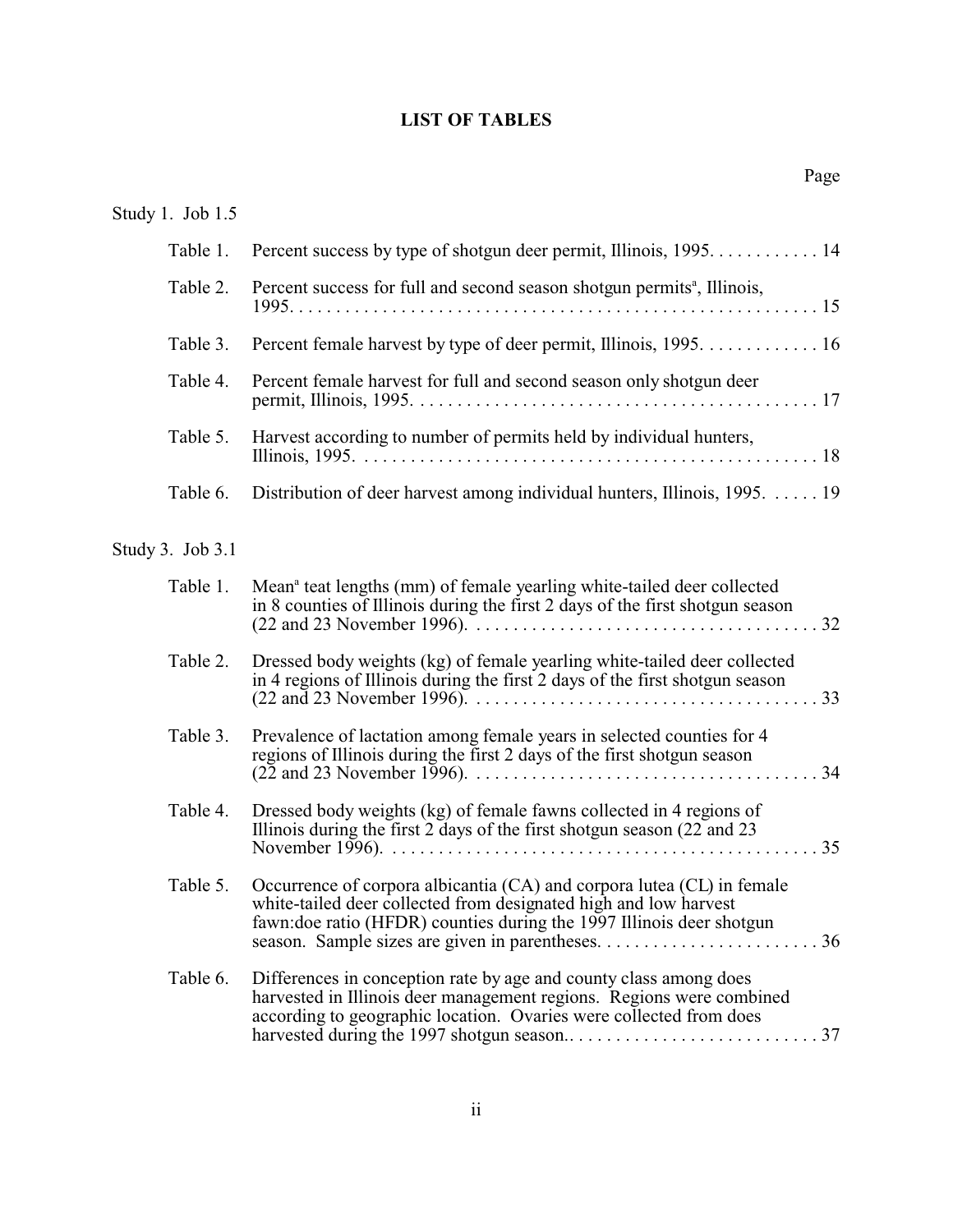| Table 7. | Differences in numbers of corpora albicantia per breeding doe by age and<br>county class among Illinois deer management regions. Regions were<br>combined according to geographic location. Ovaries were collected from<br>does harvested during the 1997 Illinois deer shotgun season. 38 |
|----------|--------------------------------------------------------------------------------------------------------------------------------------------------------------------------------------------------------------------------------------------------------------------------------------------|
| Table 8. | Comparisons of conception rates and numbers of corpora albicantia per<br>breeding doe by age class between does harvested from high and low<br>harvest fawn: doe ratio (HFDR) counties in Illinois. Ovaries were<br>collected from does harvested during the 1997 shotgun season. 39       |
| Table 9. | Percent does lactating in high harvest fawn: doe ratio (HFDR) counties<br>versus percent does lactating in low HFDR counties. Lactation data were<br>collected at 14 designated counties in Illinois during the 1997 deer shotgun<br>- 40<br>season                                        |
|          | Table 10. Percent does with corpora albicantia (CA) versus percent does lactating<br>for data collected in high and low harvest fawn: doe ratio counties during                                                                                                                            |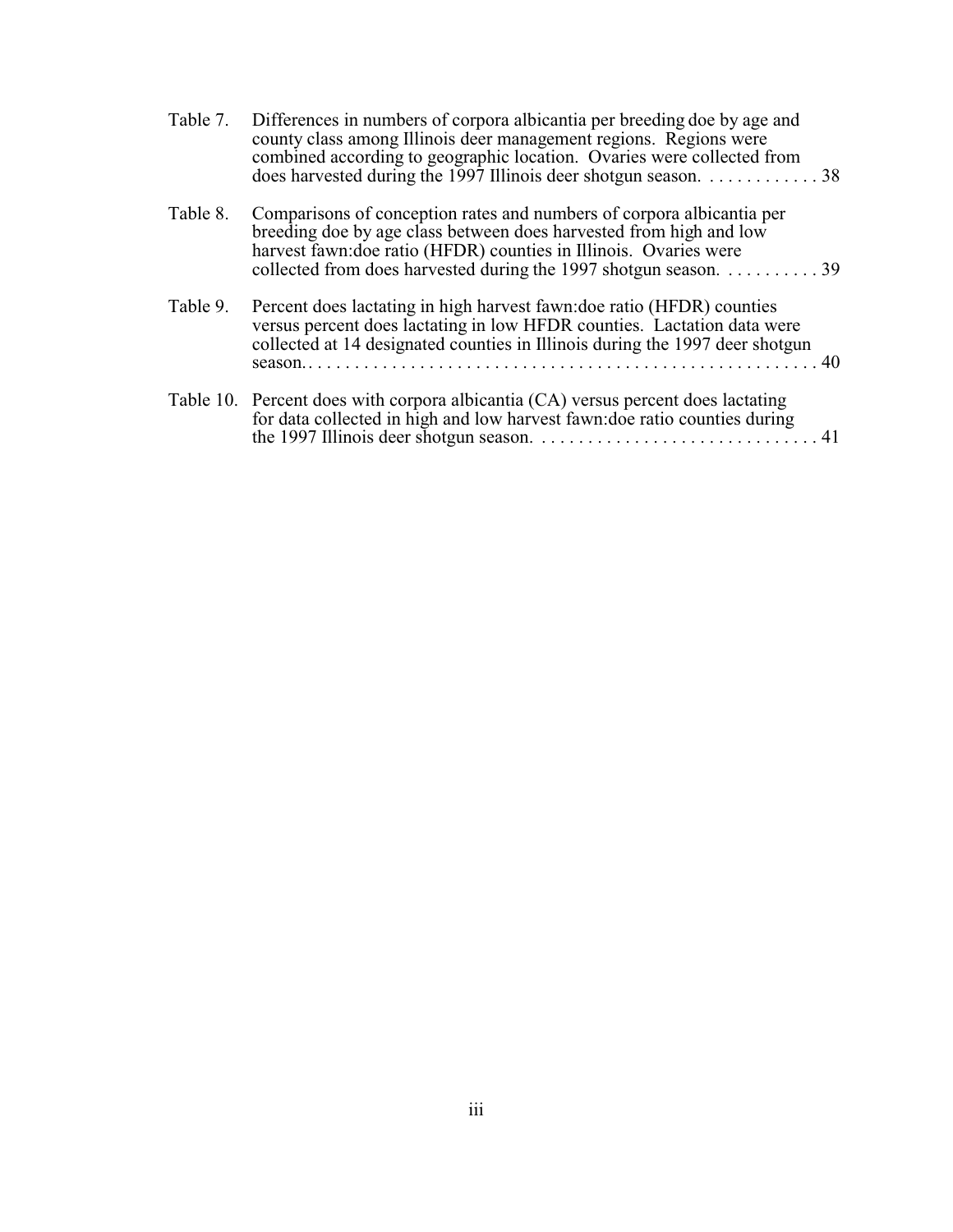# **LIST OF FIGURES**

# Study 1. Job 1.5

| Figure 1. Proportion of total permits issued and harvest by permit type (lottery or                                                                                                                                                                                                            |
|------------------------------------------------------------------------------------------------------------------------------------------------------------------------------------------------------------------------------------------------------------------------------------------------|
| Figure 2. Percentage of permits that resulted in harvest of a female deer. PFA -<br>PAID/FULL/ANTLERLESS, RFA - REGULAR/FULL/ANTLERLESS,<br>R2A - REGULAR/SECOND/ANTLERLESS, FFA -<br>FREE/FULL/ANTLERLESS, PFE - PAID/FULL/EITHER, RFE -<br>REGULAR/FULL/EITHER, R2E - REGULAR/SECOND/EITHER, |
| Figure 3. Percentage of hunters holding 1, 2, or $>3$ permits, and the percentage                                                                                                                                                                                                              |
|                                                                                                                                                                                                                                                                                                |
| Figure 5. Percentage of antierless permits issued vs. proportion of females in the                                                                                                                                                                                                             |
| Figure 6. Percentage of antierless permits issued vs. estimated harvest rate of                                                                                                                                                                                                                |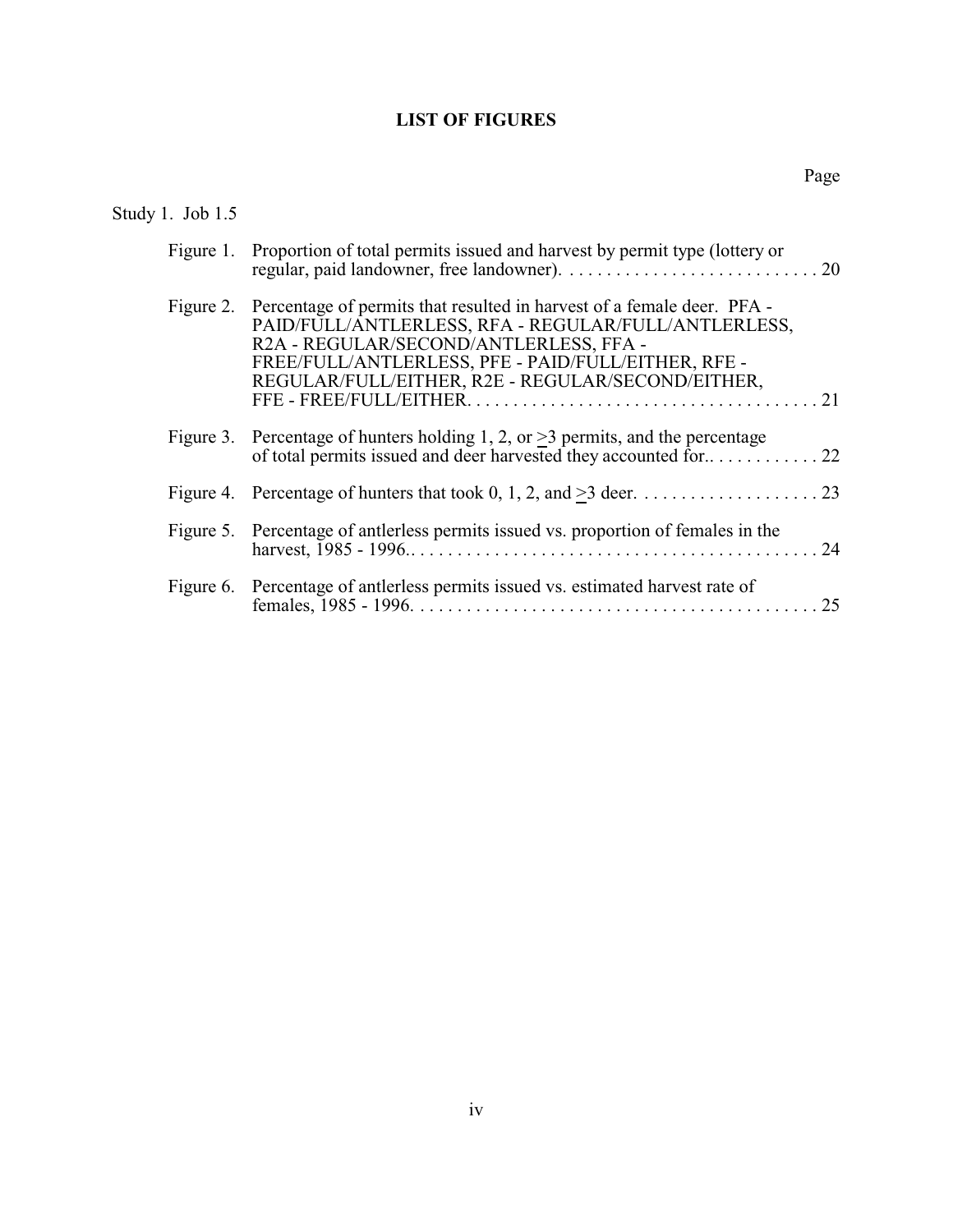#### **FINAL REPORT**

#### STATE OF ILLINOIS

#### W-87-R-20

Project Period: 1 July 1995 through 30 June 1998

Project: Cooperative Forest Wildlife Research - Illinois Deer Investigations

Prepared by Alan Woolf and John L. Roseberry Cooperative Wildlife Research Laboratory Southern Illinois University at Carbondale

**NEED:** The widespread distribution and abundance of white-tailed deer (*Odocoileus virginianus*) in Illinois has created new management challenges and problems. Managers and administrators must now consider the interests and concerns of nonhunters and urban dwellers as well as hunters, farmers, and rural landowners. The ability of deer to exist and thrive in areas of relatively dense human habitation also limits management options for controlling herd size through recreational hunting. Knowledge of the amount, distribution, and quality of potential deer habitat and its spatial relationship with sensitive areas such as human developments and agricultural areas is necessary to effectively manage this important and visible resource. There is also a recognized need for management to become more proactive and less reactive. More innovative harvest strategies and permit systems will be needed to control herd size as deer populations expand into non-traditional habitats and allowable hunter densities approach maximum. This in turn will necessitate the use of more sophisticated methodologies for monitoring and evaluating population performance and predicting the effects of alternative management options.

#### **OBJECTIVES**:

- 1. To inventory and quantify land use/land cover on a county basis and relate to white-tailed deer population densities and management strategies.
- 2. To determine relationships between land use/land cover patterns and negative deer/human interactions, especially automobile accidents.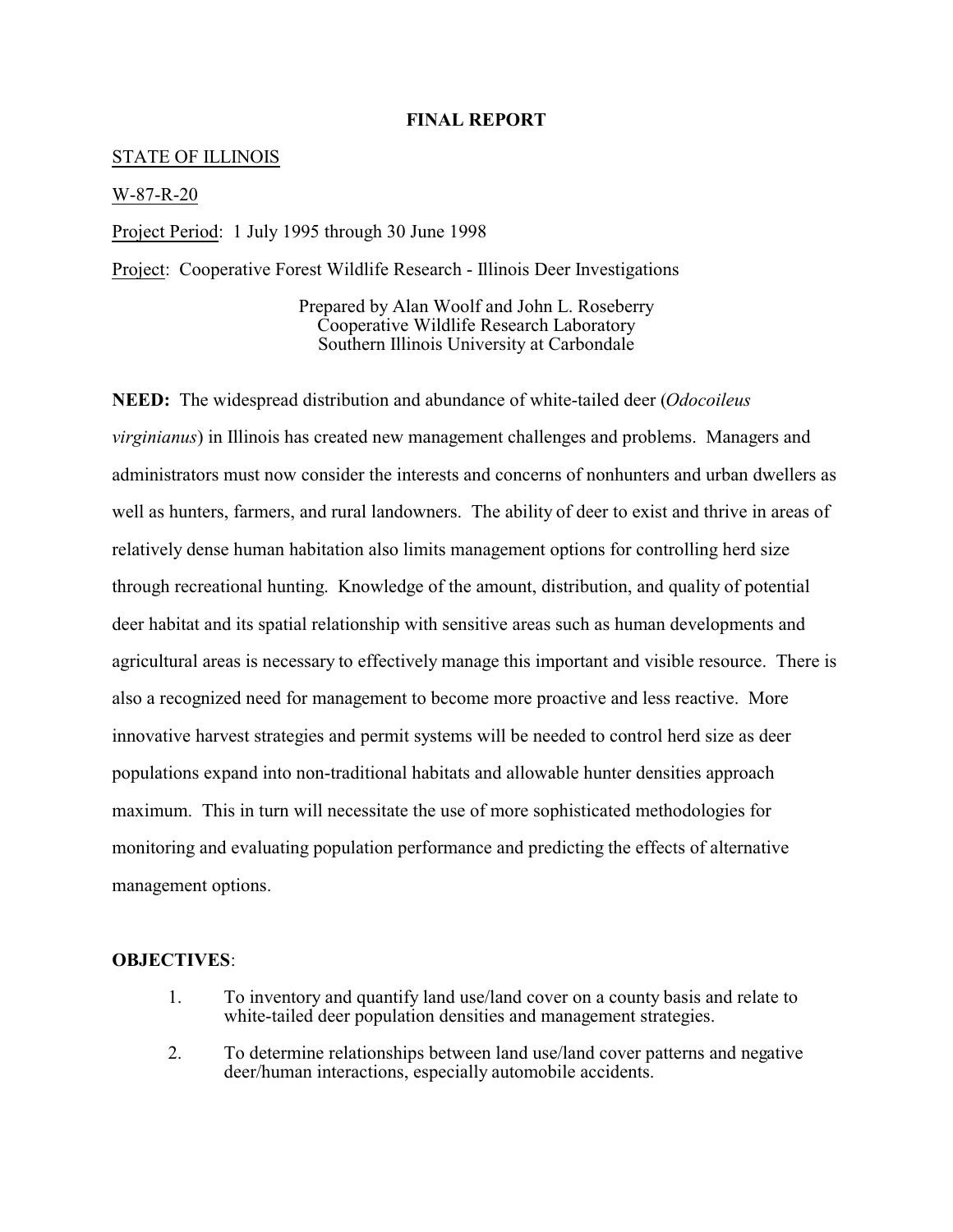- 3. To determine relationships between land use/land cover and susceptibility of deer to control by recreational hunting.
- 4. To examine the current multiple permit type system and its effects on harvest rates, harvest composition, and hunter satisfaction.
- 5. To examine pregnancy rates, numbers of lactating does (particularly yearlings) at check stations, and factors affecting the harvest of fawns in representative Illinois counties and their implications for deer management.

#### **EXECUTIVE SUMMARY**

Segment 20 of Illinois Department of Natural Resources (IDNR) Federal Aid Project W-87-R (Cooperative Forest Wildlife Research - Illinois Deer Investigations) represents the final year of a 3-year grant proposal. The original grant proposal was amended in Segment 18; Study 1, Job 4 and all of Study 2 were discontinued before the segment actually began. This project final report covers the jobs remaining under Study 1 and Study 3.

#### **Study 1. Population Dynamics and Ecology of White-tailed Deer in Illinois**

Study 1 included 5 objectives that were addressed in 4 jobs and their findings and results analyzed comprehensively in Job 1.6 (Analysis and Report) that largely consists of this Final Performance Report and the attached manuscripts and related products. Following is a brief description of the major accomplishments and findings of Jobs 1.1-1.5 in Study 1.

*Job 1.1. Habitat Inventory, Classification, and Analysis*.–Objectives were to (1) inventory and quantify land use/land cover on a county basis and relate to white-tailed deer population densities and management strategies, and (2) incorporate the findings into IDHAMP to enhance predictive capabilities. Satellite imagery and a proximity-based habitat model were used to inventory and analyze the potential deer habitat in each of the state's 102 counties. We found that the amount of deer habitat in Illinois was sufficient to support estimated population levels, and that the gross amount of the key habitat component, forest cover, probably is increasing slightly. There was no evidence that relative use of available habitat at the county level was being adversely affected by non-urban human population density. However, high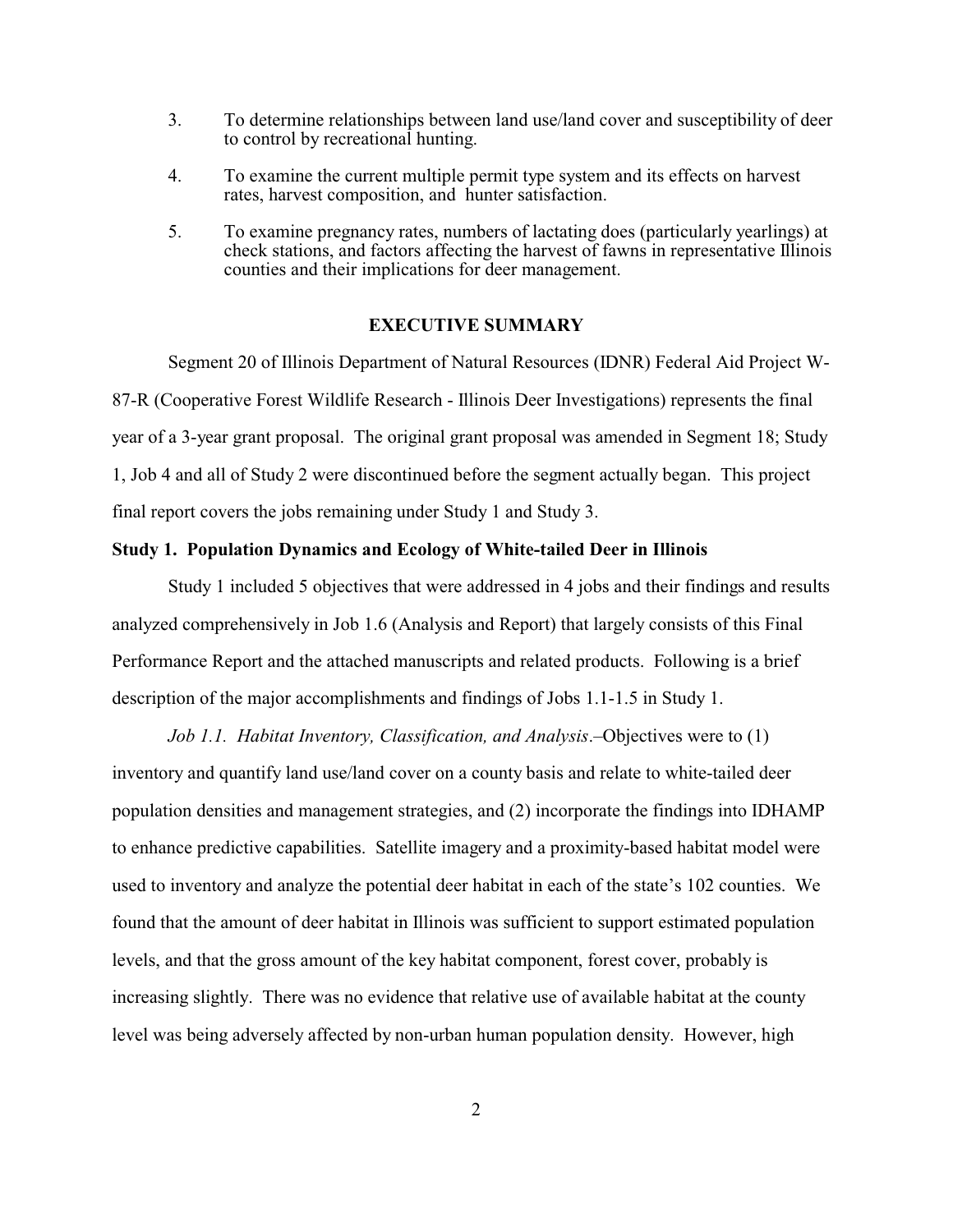levels of continuous human presence may reduce deer carrying capacity in certain types of habitat.

A manuscript accepted for publication (Roseberry and Woolf 1998) that details methods and findings is provided as the final report for this job. Also, digital files on tape and floppy disks of habitat maps and data in formats suitable for incorporation into IDHAMP (Roseberry 1998), HAMS (Roseberry and Hao 1996), or for use in ArcView® (ESRI, Redlands, CA) are provided as products to meet all objectives of Job 1.1.

*Job 1.2. Deer/Human Nonhunting Interactions*.–The objective was to determine relationships between land use/land cover patterns and negative deer/human interactions, especially automobile accidents. Locations of sites with >15 deer/vehicle accidents on state roads during 1989-93 were obtained from the Illinois Department of Transportation. We used a combination of satellite imagery and aerial photography to examine landscape and highway variables around these accident sites. Analyses were conducted at 2 spatial scales: county-level and individual highway segment.

Logistic regression models were developed that successfully differentiated between high accident sites and randomly selected control highway segments. Details of methods, results, and findings are in the attached thesis (Finder 1998) that serves as the final report for this job.

*Job 1.3. Harvest Efficiency*.–Objectives were to (1) determine relationships between land use/land cover and susceptibility of deer to control by recreational hunting, and (2) incorporate the findings into IDHAMP to enhance predictive capabilities. We calculated susceptibility or vulnerability of deer to harvest in each Illinois county where firearm hunting is permitted (Foster 1996), a variety of landscape metrics for each county using FRAGSTATS software (McGarigal and Marks 1995), and indices of human influence on the landscape.

This job was completed in Segment 19; methods, results, and findings were presented in a Master's thesis (Foster 1996) in lieu of a final report. We now include in this final report a published paper (Foster et al. 1997) that summarizes methods, results, and important findings.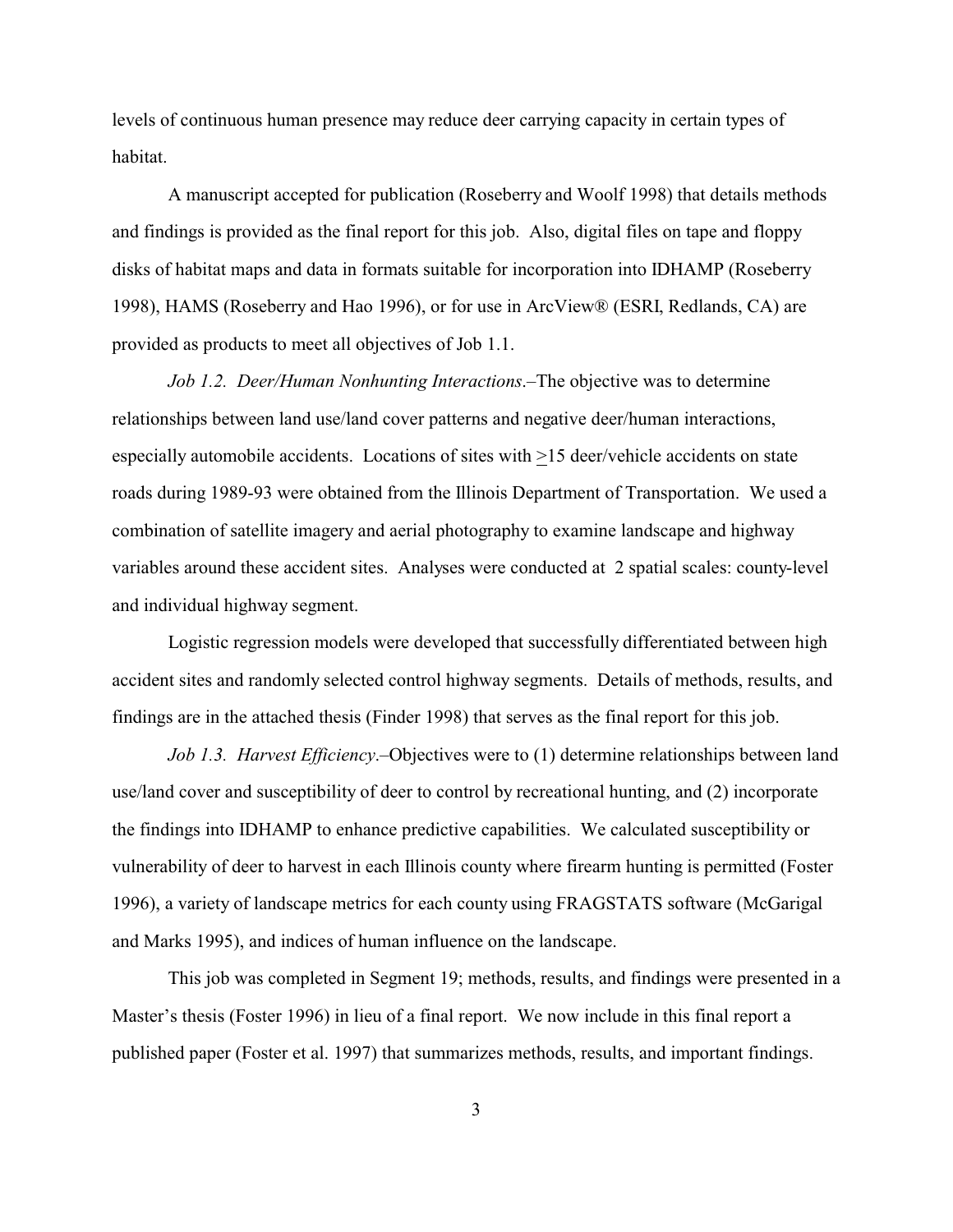*Job 1.5. Multiple Permit Systems and Types*.–Objectives were to (1) examine the current multiple permit type system and its effects on harvest rates, harvest composition, and hunter satisfaction, and (2) incorporate the findings into IDHAMP to enhance predictive capabilities. Success rates and harvest composition were determined for individual permits (*n* = 269,000) and hunters ( $n = 180,500$ ) during the 1995 season, and analyzed according to permit type and number of permits held. Findings are presented and discussed in the accompanying final report for this job. In addition, IDHAMP was modified to facilitate more realistic simulation of alternative harvest strategies based on issuance of multiple permit types currently in use. The revised program and User's Guide/Reference Manual were provided to appropriate IDNR staff.

#### **Study 3. Deer Reproduction/Recruitment**

Study 3 was composed of a single objective incorporated into Job 3.1 with the results analyzed and reported in Job 3.2 (Analysis and Report). Plans are underway to continue Job 3.1 during additional segments of W-87-R. Following is a summary of the major accomplishments and preliminary findings of Job 3.1.

*Job 3.1. Factors affecting fawn:doe ratios in the harvest*.–The objective was to examine pregnancy rates, numbers of lactating does (particularly yearlings) at check stations, and factors affecting the harvest of fawns in representative Illinois counties and their implications for deer management. The 1996 pilot study did not detect significant differences in prevalence of lactation between counties with high versus low harvest doe:fawn ratios. However, all regions except West-Central Illinois showed higher lactation rates in counties with a high harvest doe:fawn ratio. The 1997 collections did not reveal significant differences in conception rates, ovulation rates, or prevalence of lactation among counties sampled. Further sampling and analyses are planned for the next project segment. Also, analyses of the potential influence of hunter selectivity and the multiple permit structure on the harvest doe:fawn ratio is underway. A completion report in the form of a Master's thesis will be submitted in Segment 21 as a supplement to the findings of this job.

4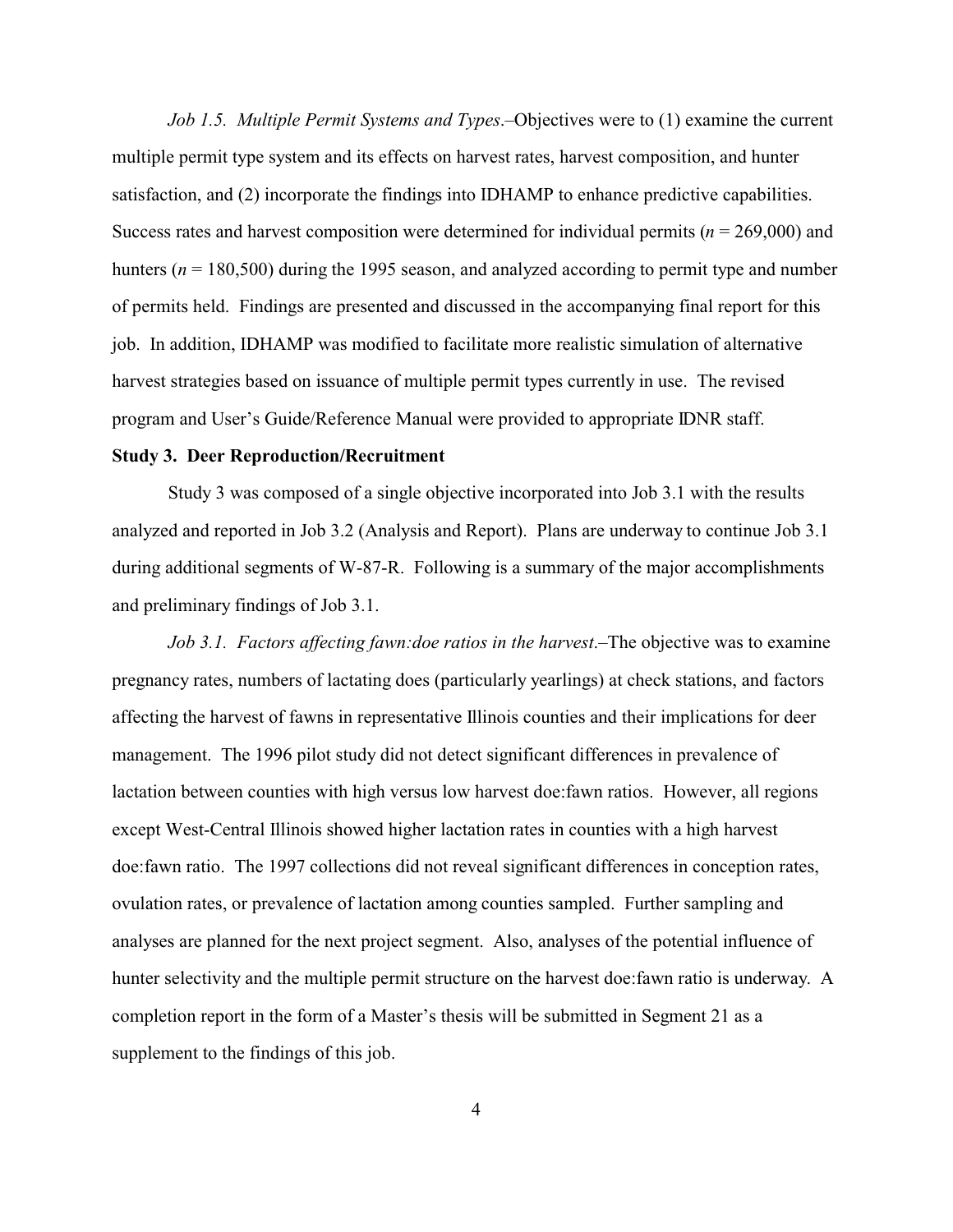#### **LITERATURE CITED**

- Finder, R. A. 1998. Relationships between landscape patterns and white-tailed deer/vehicle accidents. M.S. Thesis, Southern Illinois University at Carbondale, IL. 79pp
- Foster, J. R. 1996. Effects of landscape pattern on susceptibility of white-tailed deer to harvest in Illinois. M.S. Thesis, Southern Illinois University at Carbondale, IL. 77pp.
- Foster, J. R., J. L. Roseberry, and A. Woolf. 1997. Factors influencing efficiency of white-tailed deer harvest in Illinois. Journal of Wildlife Management 61:1091-1097.
- McGarigal, K., and B. J. Marks. 1995. FRAGSTATS: spatial pattern analysis program for quantifying landscape structure. U.S. Forest Service General Technical Report PNW- $351.$
- Roseberry, J. L. 1998. Illinois deer harvest analysis and modeling program (IDHAMP). Version 1.2: User's guide and reference manual. Cooperative Wildlife Research Laboratory, Southern Illinois University at Carbondale, IL. 34pp.
- Roseberry, J. L., and Q. Hao. 1996. Interactive computer program for landscape-level habitat analysis. Wildlife Society Bulletin 24:340-341.
- Roseberry, J. L., and A. Woolf. 1998. White-tailed deer habitat-population density relationships in Illinois. Wildlife Society Bulletin (submitted).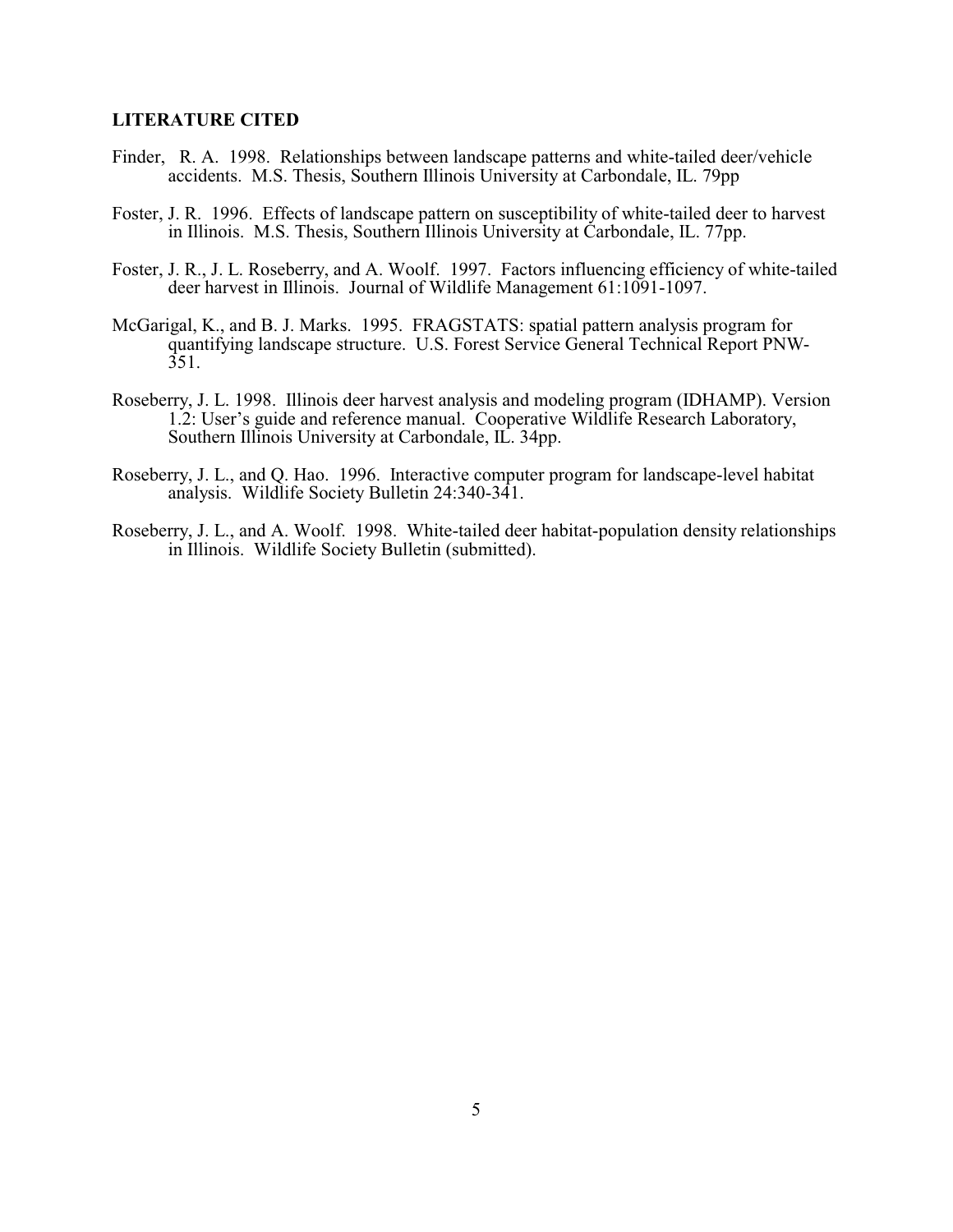#### **STUDY 1. POPULATION DYNAMICS AND ECOLOGY OF WHITE-TAILED DEER IN ILLINOIS**

#### **JOB 1.1. HABITAT INVENTORY, CLASSIFICATION, AND ANALYSIS**

Objectives: To (1) inventory and quantify land use/land cover on a county basis and relate to white-tailed deer population densities and management strategies, and (2) incorporate the findings into IDHAMP to enhance predictive capabilities.

Digital files of habitat maps and data were provided agency staff as products that meet all job objectives. These files include the following: 102 county-level habitat maps suitable for incorporation into the Habitat Analysis and Modeling System (HAMS; Roseberry and Hao 1996); a statewide habitat map formatted for ArcView® software and compatible with the Illinois GIS (hardcopy map attached); and an updated IDHAMP (Roseberry 1998) data file containing habitat data by county.

A manuscript (Roseberry and Woolf 1998) that details methods and findings for this job is attached. Following is an abstract of the manuscript.

White-tailed deer (*Odocoileus virginianus*) have reached population densities in the agricultural Midwest that would not have been predicted 20-30 years ago. To help explain this phenomenon, we inventoried and analyzed potential deer habitat in Illinois using classified satellite imagery and a proximity-based habitat model. Statewide prehunt deer densities (ca 1992) were estimated at  $4-5/km^2$  of total area and  $30-37/km^2$  of forest based on population reconstruction and modeling. Habitat suitability indices explained 81% of the variation in deer population densities at the county level. The amount and distribution of deer habitat in Illinois was primarily dependent upon intensity of agricultural land use which in turn was dictated by soil productivity and terrain. We found no evidence that relative use of available habitat at the county level was being adversely affected either by habitat fragmentation or human presence on the landscape.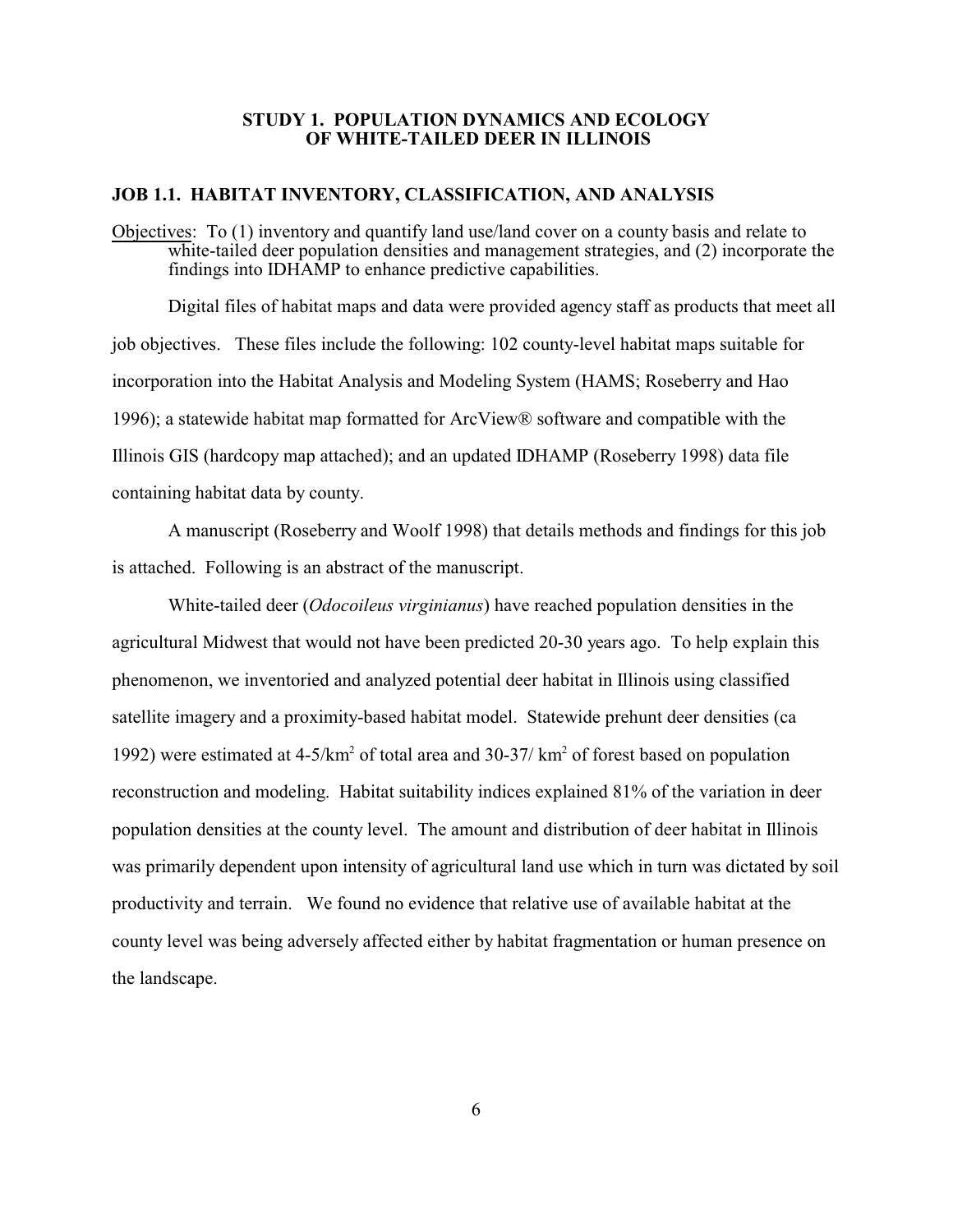#### **LITERATURE CITED**

- Roseberry, J. L. 1998. Illinois deer harvest analysis and modeling program (IDHAMP). Version 1.2: User's guide and reference manual. Cooperative Wildlife Research Laboratory, Southern Illinois University at Carbondale, IL. 34pp.
- Roseberry, J. L., and Q. Hao. 1996. Interactive computer program for landscape-level habitat analysis. Wildlife Society Bulletin 24:340-341.
- Roseberry, J. L., and A. Woolf. 1998. White-tailed deer habitat-population density relationships in Illinois. Wildlife Society Bulletin (submitted).

#### **JOB 1.2. DEER/HUMAN NONHUNTING INTERACTIONS**

Objective: To determine relationships between land use/land cover patterns and negative deer/human interactions, especially automobile accidents.

A Master's thesis (Finder 1998) is attached in lieu of a final report for this job. Following is an abstract of that thesis.

Motor vehicle collisions with white-tailed deer (*Odocoileus virginianus*) in Illinois present several problems including danger to humans, vehicle damage, and deer mortality. Knowledge of factors influencing deer movements onto roads and highways is needed to reduce deer/vehicle collisions on existing roads, and for planning future roads. In order to build models to predict deer/vehicle accident numbers, I used geographic information and remotely-sensed data to measure variables that may be associated with these accidents. Using individual counties as the unit of analysis, I investigated relationships between deer/vehicle accidents and deer densities, deer habitat, human habitation patterns, traffic volume, and land ownership. Multiple regression results indicated that the combination of human and deer population densities explained most of the variance in deer/vehicle accident numbers at the county level  $(R^2 = 0.68, P)$ < 0.0001). Other predictors included percentage of land in farms, percentage of timberland privately-owned, and percentage of wooded habitat per county. Percentage of land in farms and percentage of woods were negatively related to deer/vehicle accident densities, whereas percentage of timberland privately-owned, human population densities, and deer densities were positively related.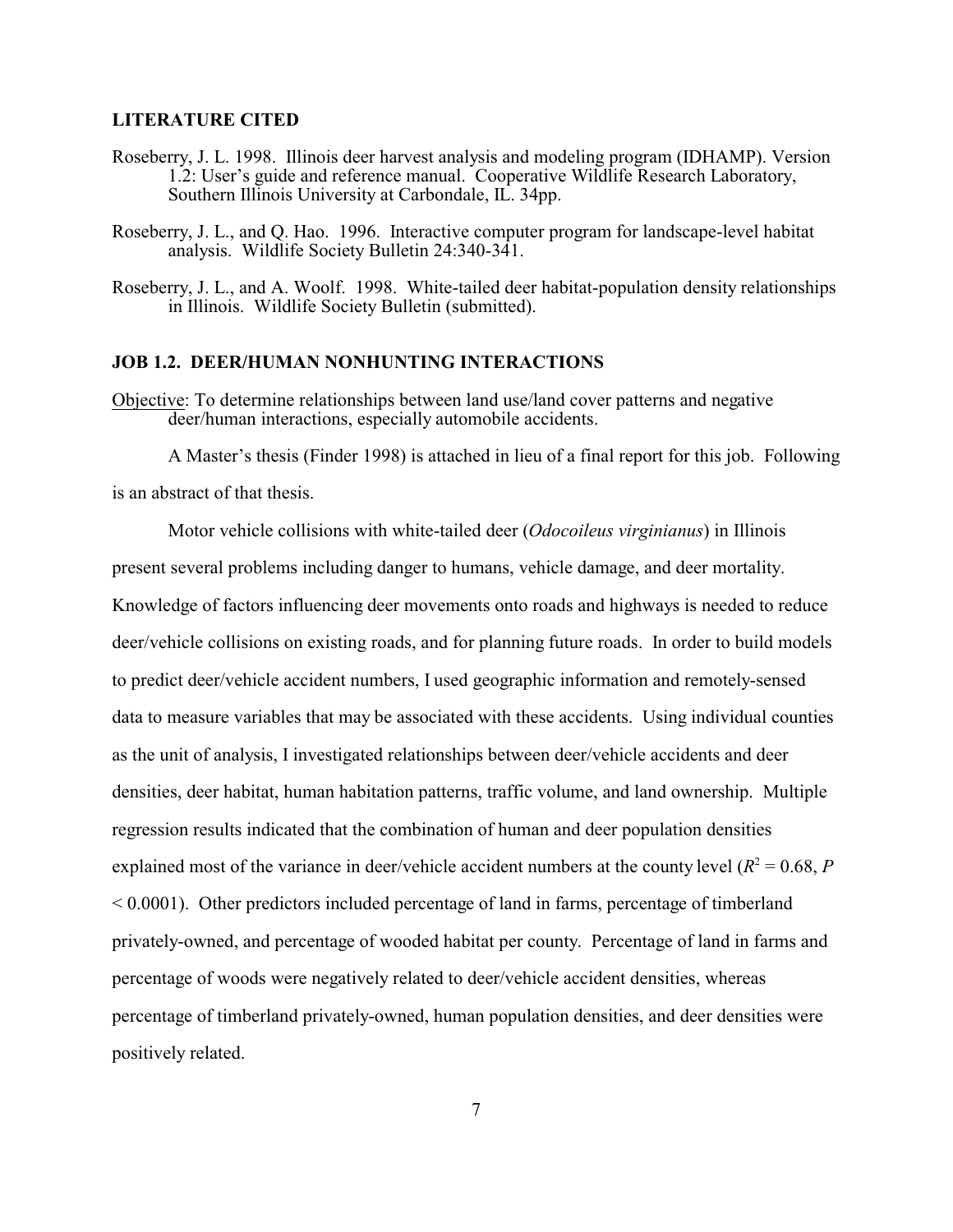Topographic features and highway variables potentially conducive to deer/vehicle accidents were measured on aerial photographs and topographic maps within a 0.8 km radius around high accident sites (>15 accidents from 1989-1993) and around randomly selected control sites. Land cover composition and spatial structure were quantified around these sites with the computer program FRAGSTATS, using a statewide land cover classification derived from Landsat V TM satellite imagery. A logistic regression model predicted that greater distance to forest cover decreased the probability of a road segment being a high deer/vehicle accident site. The presence of adjacent gullies, riparian travel corridors crossing the road, and public recreational land within the 0.8 km radius increased this probability. A model using only landscape metrics predicted that greater landscape diversity and shorter distances between forest patches increased the probability of an area being a deer/vehicle accident site. Both models showed some discrimination between high and low accident sites. Therefore, proactive management of negative deer/human interactions may be accomplished through remote sensing and geographical information systems.

#### **LITERATURE CITED**

Finder, R. A. 1998. Relationships between landscape patterns and white-tailed deer/vehicle accidents. M.S. Thesis, Southern Illinois University at Carbondale, IL. 79pp

#### **JOB 1.3. HARVEST EFFICIENCY**

Objectives: To (1) determine relationships between land use/land cover and susceptibility of deer to control by recreational hunting, and (2) incorporate the findings into IDHAMP to enhance predictive capabilities.

This job was completed and reported in Segment 19. A published paper (Foster et al.

1997) that summarizes methods, results, and findings from that report is attached.

#### **LITERATURE CITED**

Foster, J. R., J. L. Roseberry, and A. Woolf. 1997. Factors influencing efficiency of white-tailed deer harvest in Illinois. Journal of Wildlife Management 61:1091-1097.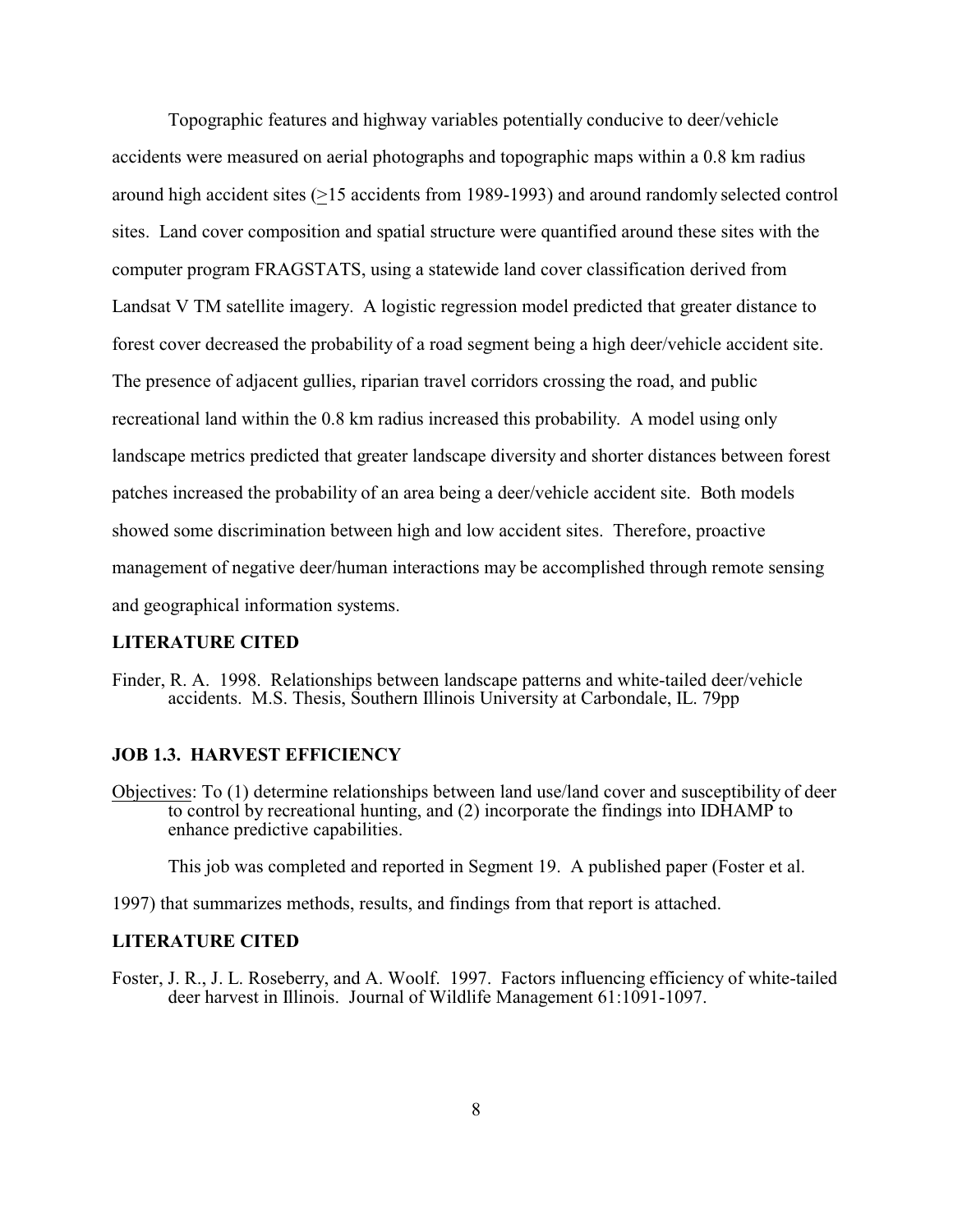#### **JOB 1.5. MULTIPLE PERMIT SYSTEMS AND TYPES**

Objectives: To (1) examine the current multiple permit type system and its effects on harvest rates, harvest composition, and hunter satisfaction, and (2) incorporate the findings into IDHAMP to enhance predictive capabilities.

#### **INTRODUCTION**

Deer hunting in Illinois is regulated by various types of permits. Issuance of regular firearm (shotgun) permits is based on quotas established for each of the 98 Illinois counties open to deer hunting. Currently, shotgun permits account for >70% of the total Illinois deer harvest. In 1991, IDNR began to issue multiple permits to individual hunters including some that restricted harvest to antlerless deer (fawns and does). Currently, landowners or resident tenants can obtain a free permit to hunt on their property or they can pay for a permit to hunt anywhere in their county of residence. Those issued free permits received 1 antlerless-only and 1 either-sex permit good for both the 1st and 2nd season. Landowners paying for their permit can obtain 1 full season either-sex permit and 1 full-season antlerless only permit. Landowners and nonlandowners also can apply for 1 full season, county-wide, any-deer permit and 1 bonus antlerlessonly permit that are issued by lottery. Additional drawings for either-sex and antlerless-only permits (full season and 2nd season only) are conducted after the initial lottery to distribute permits remaining in county quotas.

#### **METHODS**

Datasets describing number of permits issued and harvest composition by individual hunter and permit type during the 1995 season were assembled by IDNR Forest Wildlife staff from information provided by IDNR Division of Systems and Licensing. These datasets were then analyzed using various computer software including PARADOX (Borland Int., Inc., Scotts Valley, CA), and in-house FORTRAN (Microsoft Corp., Redmond, WA) programs. Inferential statistics were not used because the entire population of interest was represented by the data.

9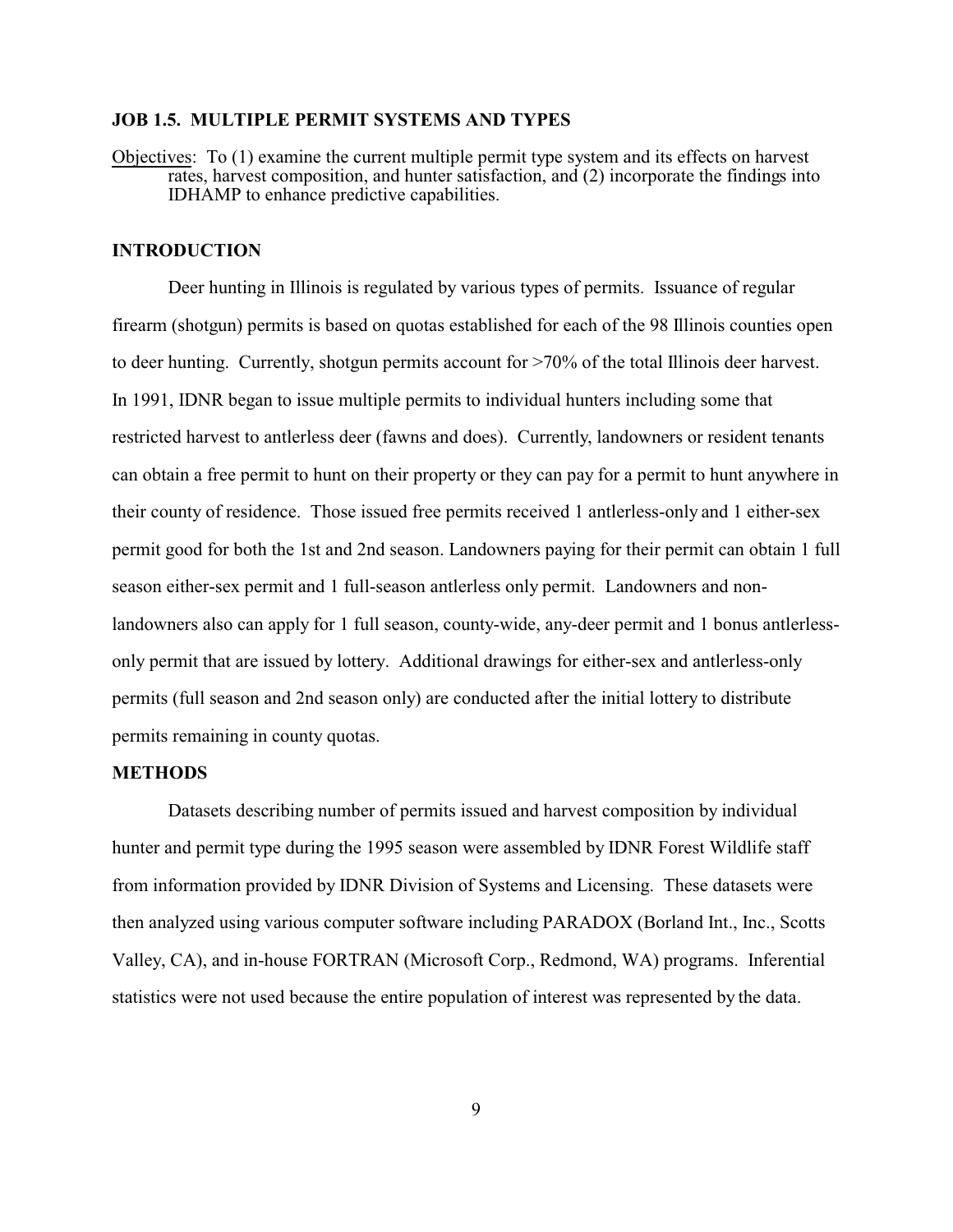In this report, permit types are described by a 3-part designation: the 1st word refers to method of issuance (REGULAR [lottery], PAID landowner, or FREE landowner); the 2nd refers to season (FULL season, or SECOND season only); and the 3rd refers to type of deer allowed (EITHER sex, or ANTLERLESS only).

#### **FINDINGS AND DISCUSSION**

#### **Permits Issued**

Approximately 269,000 shotgun deer hunting permits were issued to 180,500 individual hunters in Illinois during the 1995 firearm season. Almost three-fourths (73.4%) of these were REGULAR permits, 24.3% were FREE, and 2.3% were PAID (Fig. 1). Of this total, 71.0% were EITHER and 29.0% were ANTLERLESS permits; while 92.5% were FULL and 7.5% were SECOND.

#### **Success by Permit Type**

Success rate for FULL permits was highest among PAID (46.9%) and lowest among FREE (28.4%); success of REGULAR permits was 44.2% (Table 1). The relatively high success rate for PAID permits probably reflects the fact that holders of this type of permit actively requested them and were hunting in their county of residence. The relatively low success for FREE permits may be due to a combination of factors including a) one-half of the permits were not specifically requested, b) these hunters were restricted to a more limited area (their property), and c) check station compliance might be somewhat lower among this group. It is interesting to note that total permit success was higher (40.3%) among holders of FREE landowner permits who also purchased 1 or more other types of permits.

Permit success rates were higher for ANTLERLESS than for EITHER permits among all 3 types of permit holders (REGULAR, PAID, FREE) (Table 1). This finding suggests that hunters tended to use their ANTLERLESS tag for the first doe or fawn they killed, thus saving their EITHER permit for a possible second deer (for which their success rate was lower).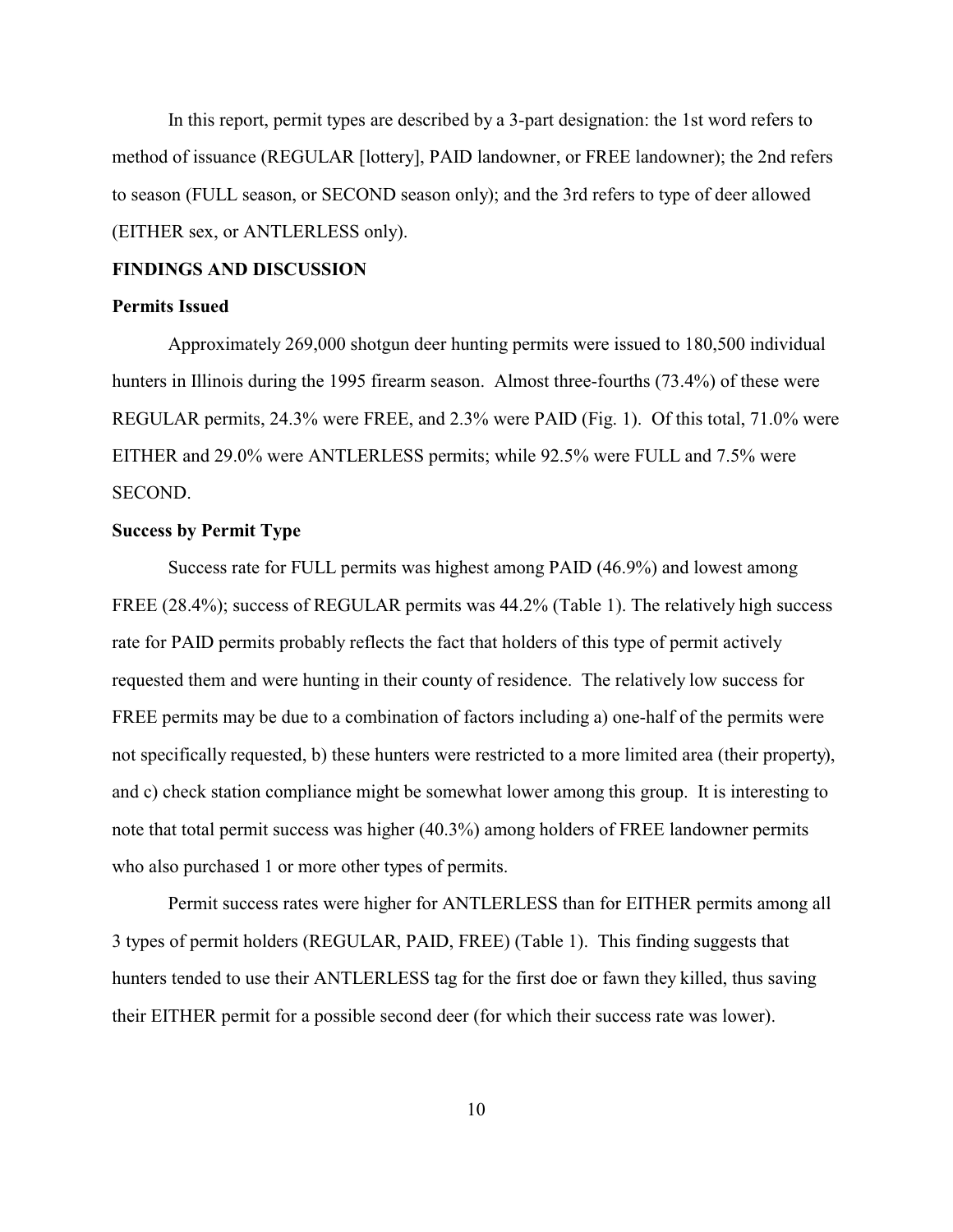Among REGULAR permit holders, success for FULL permits (44.2%) was almost twice as high as for SECOND permits (23.0%). The relative difference was somewhat greater among EITHER than among ANTLERLESS permits (Table 2). Lower success for SECOND permits would be expected because of deer population attrition due to first season harvest, and the fact that holders could hunt a maximum of only 4 days rather than 7.

#### **Harvest Composition by Permit Type**

Considering only FULL permits, females comprised 29.7% of the harvest from EITHER permits compared to 70.6% from ANTLERLESS permits (Table 3). Proportional harvest of females from ANTLERLESS permits was virtually identical among REGULAR, PAID, and FREE permit holders. In contrast, FREE permit holders killed only 16.4% females with their EITHER tags compared to 31.0 and 31.6% for PAID and REGULAR permit holders, respectively. However, because FREE permit holders had equal numbers of EITHER and ANTLERLESS permits, their total female harvest (45.1%) was slightly greater than for the REGULAR or PAID group. The percentage of deer tagged with ANTLERLESS permits that were actually yearling or adult males averaged 5.8% from 1991 through 1996 (range 4.1 - 7.3%).

Holders of SECOND permits killed relatively more females (51.2%) than did FULL season permit holders (42.3%) (Table 4). This finding was not unexpected as the 2nd season harvest traditionally contains relatively more females than the 1st season harvest. Possible reasons for this were discussed by Roseberry and Woolf (1988).

The percentage of permits resulting in a female kill was computed for each permit type by combining overall percent success with percent females in the their harvest. The most efficient permit in terms of harvesting females was the PAID/FULL/ANTLERLESS with a success rate of 39.8%, followed closely by REGULAR/FULL/ANTLERLESS at 37.1% (Fig. 2). Female harvest efficiency was intermediate (23.2 and 21.4%) for REGULAR/SECOND/ANTLERLESS and FREE/SECOND/ANTLERLESS permits. Female harvest efficiency was lowest for all types of EITHER permits with only 4.3% of the FREE/EITHER/FULL permits resulting in a female kill.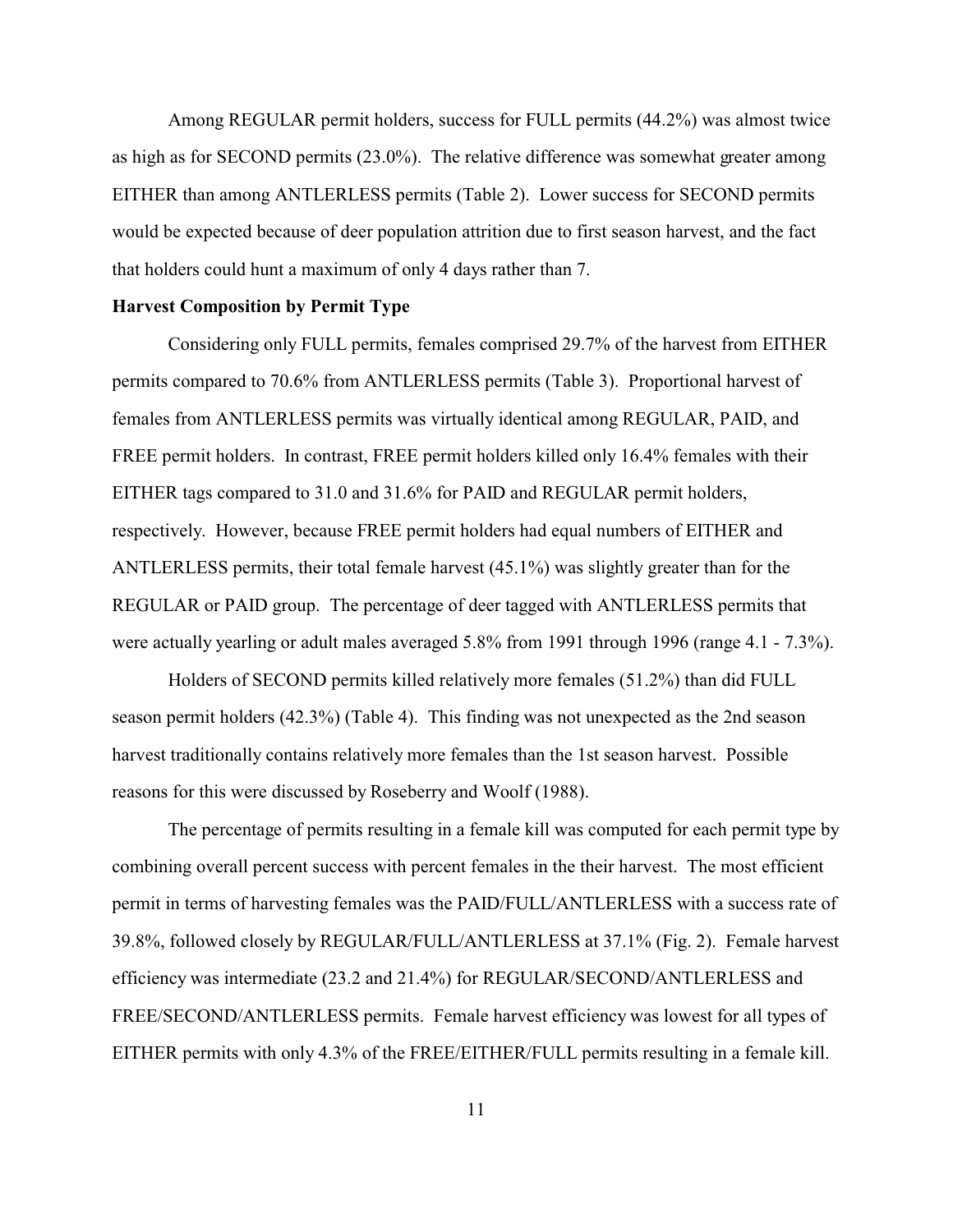#### **Number of Permits Held**

Of the 180,500 individual shotgun deer hunters in 1995, 54.6% held just 1 permit, 42.9% had 2 permits, and 2.5% had 3 or more permits (maximum 12). The 2-permit group held 57.5% of all permits and killed 56.7% of all deer (Fig. 3). The vast majority (87.9%) of the single permit holders held a REGULAR/FULL/EITHER permit while 8.4% had a REGULAR/SECOND/ EITHER. Just over 47% of the 2-permit group consisted of the REGULAR/FULL/EITHER and REGULAR/FULL/ANTLERLESS combination while 40.7% had a FREE/FULL/EITHER and a FREE/FULL/ANTLERLESS permit. Almost 71% of the 3 permit group held some combination of 3 REGULAR permits while 24.4% had a combination of 2 FREE and 1 REGULAR permit. The perception that many individual hunters acquire numerous permits was not substantiated by the data. Only 280 of 180,000+ hunters (< 2/10s of 1%) had 5 or more permits (Table 5). These hunters killed 748 deer (less than 1% of the total harvest). Only 9.6% of the PAID permit holders and 3.6% of the FREE permit holders purchased additional REGULAR permits.

Permit success rate was highest (53.5%) among holders of 3 permits and lowest (37.7 and 38.3%, respectively) for holders of 1 and 2 permits (Table 5). The 1-permit group probably contained the largest proportion of casual hunters whereas the 2-permit group contained a relatively large number of free landowner permit holders who, as a group, had the lowest overall success rate.

Contrary to another general perception, holders of multiple permits did not harvest a disproportionate number of bucks. In reality, just the opposite was true. There was a general tendency for hunters with relatively more permits to harvest relatively more females (Table 5).

#### **Harvest by Individual Hunters**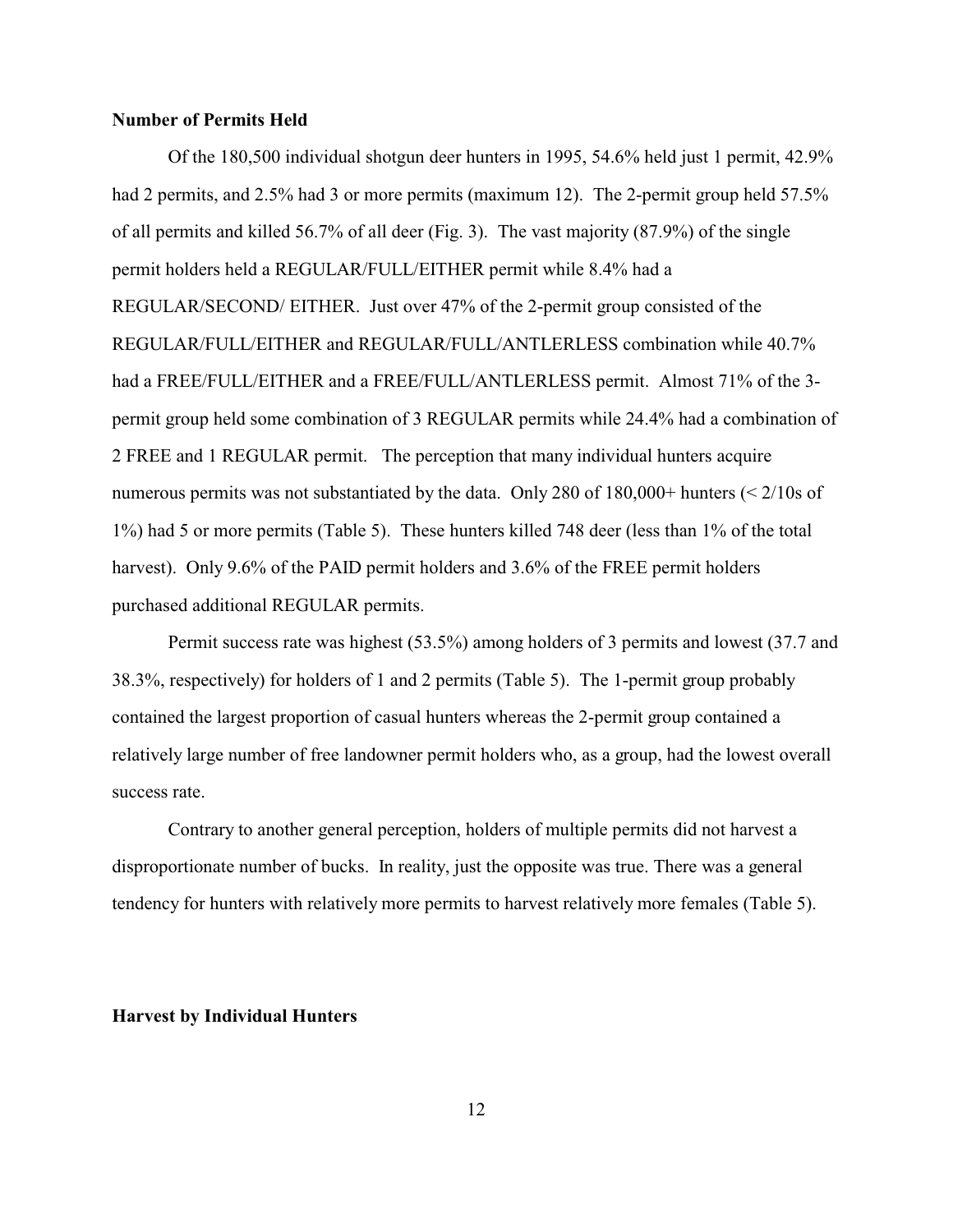Still another misconception among some is that a number of individual hunters are taking large numbers of deer, especially bucks. Figure 4 clearly shows this perception to be incorrect. Over 52% of all hunters killed no deer, 37.9% harvested 1 deer, 8.9% took 2 deer, and only 0.6% took 3 or more deer (maximum 9). Eighty percent of the successful hunters took only 1 deer, 18.8% harvested 2, and 1.2% took 3 or more deer during the 1995 shotgun season in Illinois (Fig. 4). Only 53 of the >180,000 hunters took 3 or more adult males. In fact, hunters that killed multiple deer tended to take a higher percentage of females than hunters that harvested only 1 or 2 animals (Table 6).

#### **Effect of Permit System on Harvest Rates and Composition**

Initiation of the multiple permit system in 1991 including issuance of antlerless-only permits appeared to have an immediate and positive impact on the relative harvest of females. Percentage of females in the total shotgun harvest averaged 38.0% from 1985 through 1990 (range 35.6 - 40.1%) compared to 44.0% since 1991 (range 43.2 - 45.2%) (Fig. 5). Based on IDHAMP simulations, the estimated mean harvest rate of females increased from 0.103 during 1985-1990 (range (0.098 - 0.109) to 0.144 during 1991-1996 (range 0.134 - 0.160) (Fig. 6).

#### **LITERATURE CITED**

Roseberry, J. L., and A. Woolf. 1988. Evidence for and consequences of deer harvest data biases. Proceedings. Annual Conference Southeastern Association Fish and Wildlife Agencies 42:306-314.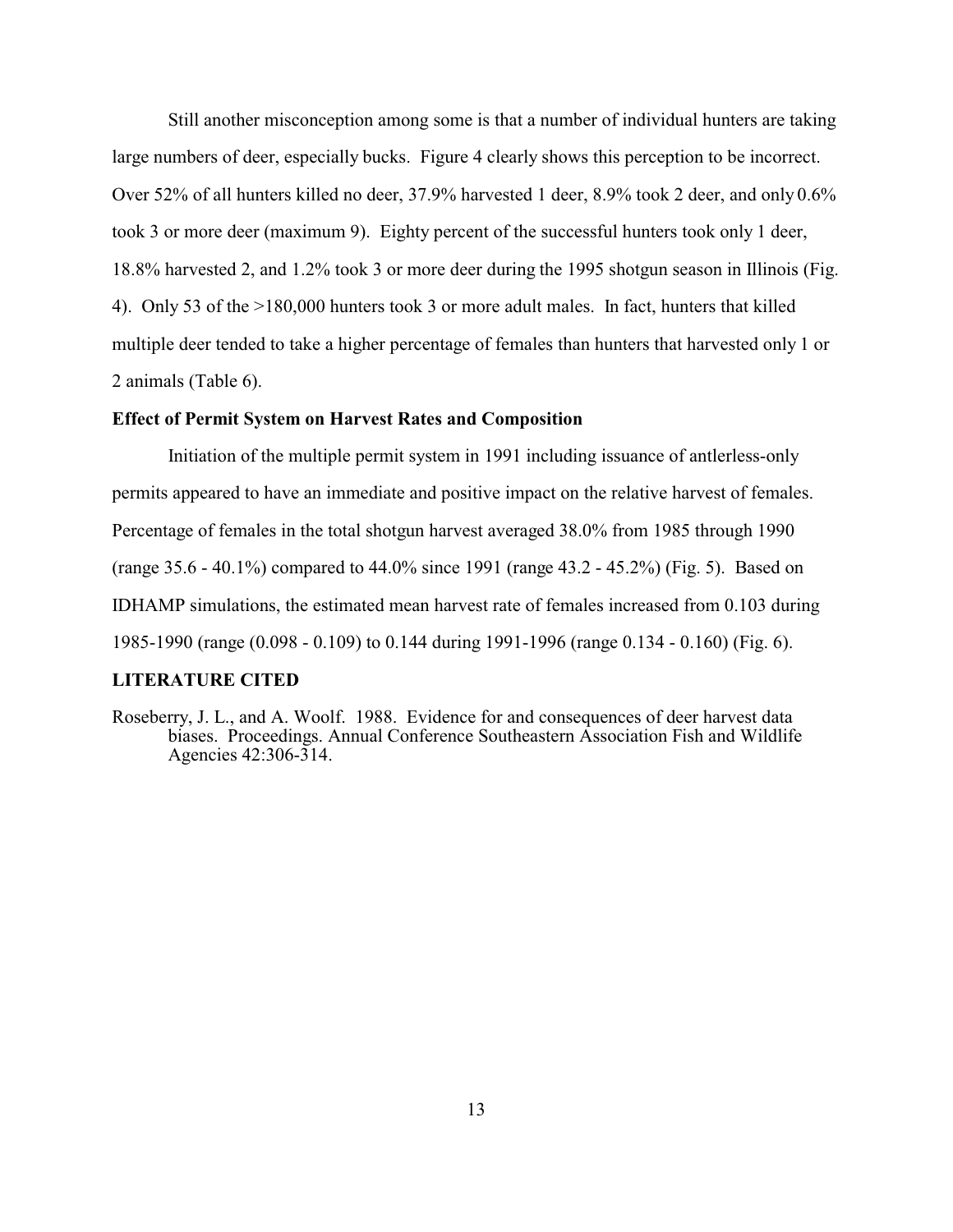|         | Either                  |                           | Antlerless Only  |                           | Total            |                           |
|---------|-------------------------|---------------------------|------------------|---------------------------|------------------|---------------------------|
|         | Number<br><b>Issued</b> | Percent<br><b>Success</b> | Number<br>Issued | Percent<br><b>Success</b> | Number<br>Issued | Percent<br><b>Success</b> |
| Regular | 136,619                 | 41.7                      | 40,933           | 52.4                      | 177,552          | 44.2                      |
| Paid    | 4,729                   | 43.9                      | 1,466            | 56.4                      | 6,195            | 46.9                      |
| Free    | 32,818                  | 26.4                      | 32,675           | 30.5                      | 65,493           | 28.4                      |
| Total   | 174,166                 | 38.9                      | 75,074           | 42.9                      | 249,240          | 40.1                      |

Table 1. Percent success by type of shotgun deer permit<sup>a</sup>, Illinois, 1995.

aFull-season permits only.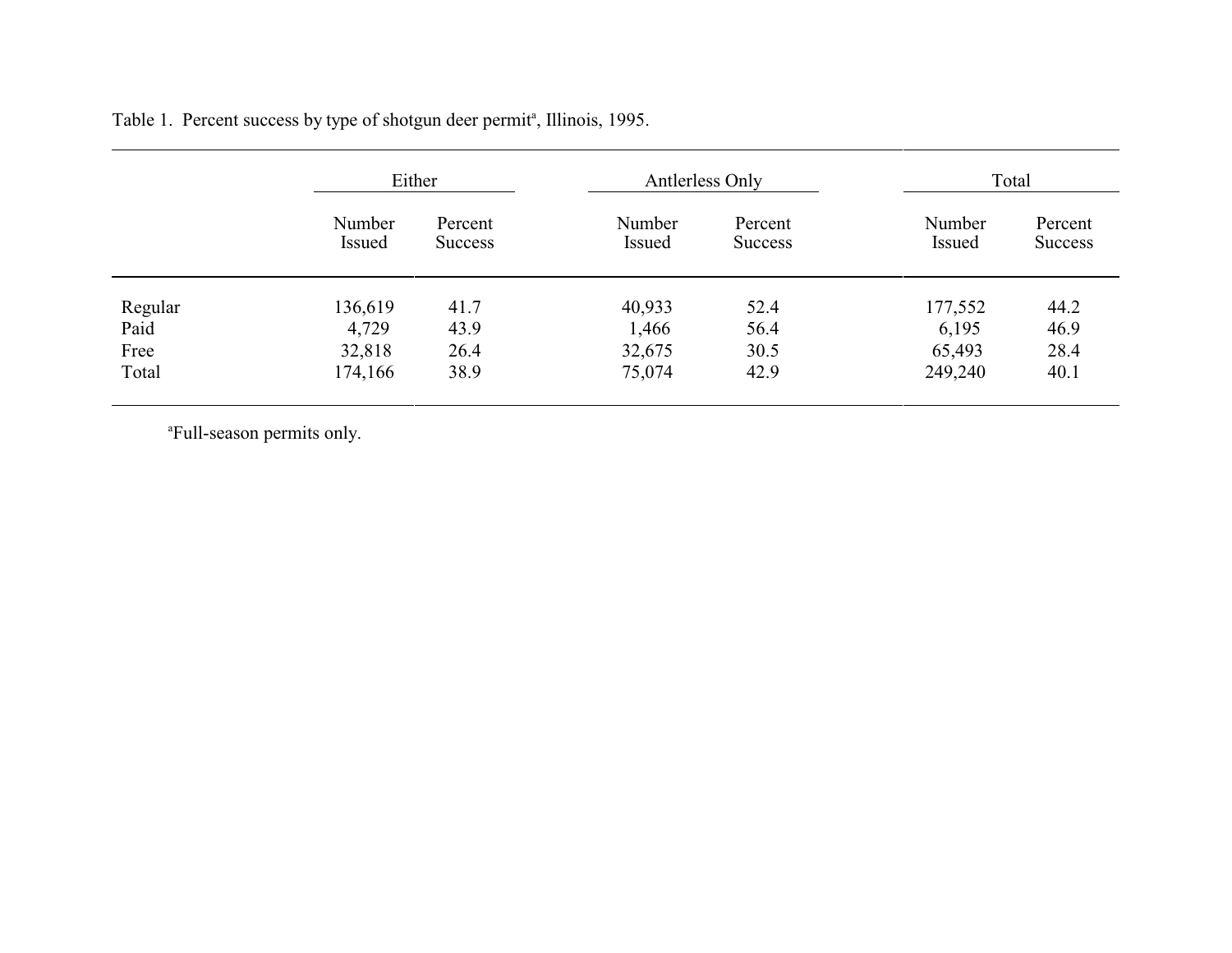| Either                  |                           | Antlerless Only  |                           | Total                   |                           |
|-------------------------|---------------------------|------------------|---------------------------|-------------------------|---------------------------|
| Number<br><b>Issued</b> | Percent<br><b>Success</b> | Number<br>Issued | Percent<br><b>Success</b> | Number<br><b>Issued</b> | Percent<br><b>Success</b> |
| 136,619                 | 41.7                      | 40,933           | 52.4                      |                         | 44.2                      |
| 17,188                  | 21.5                      | 3,037            | 31.0                      | 20,255                  | 23.0                      |
| 153,807                 | 39.5                      | 43,970           | 50.9                      | 197,777                 | 42.0                      |
|                         |                           |                  |                           |                         | 177,552                   |

Table 2. Percent success for full and second season shotgun permits<sup>a</sup>, Illinois, 1995.

<sup>a</sup>Regular (lottery) permits only.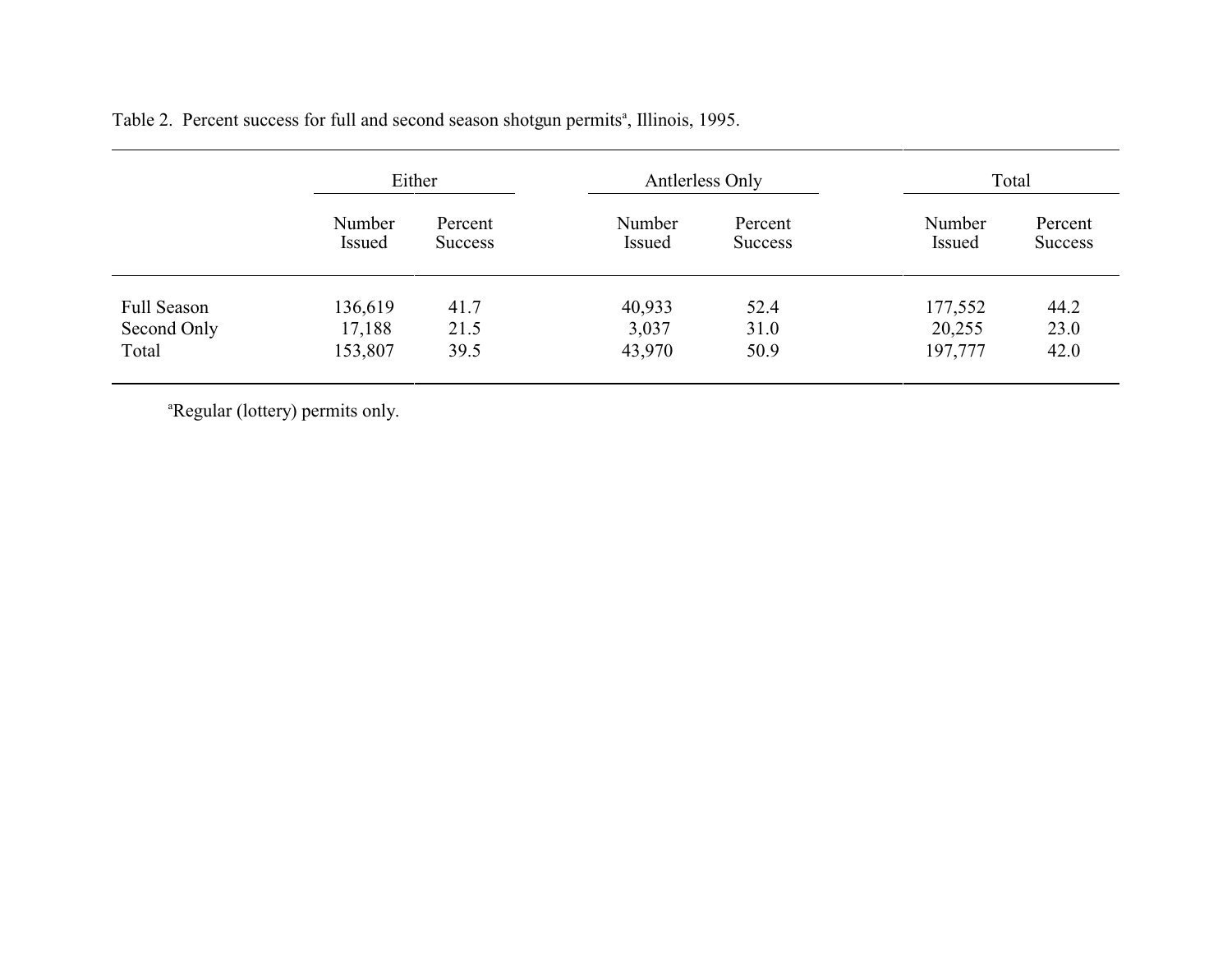|         | Either           |                   | Antlerless Only  |                   | Total            |                   |
|---------|------------------|-------------------|------------------|-------------------|------------------|-------------------|
|         | Number<br>Killed | Percent<br>Female | Number<br>Killed | Percent<br>Female | Number<br>Killed | Percent<br>Female |
| Regular | 56,991           | 31.6              | 21,437           | 70.8              | 78,429           | 42.3              |
| Paid    | 2,076            | 31.0              | 827              | 70.6              | 2,903            | 42.3              |
| Free    | 8,662            | 16.4              | 9,958            | 70.1              | 18,620           | 45.1              |
| Total   | 67,729           | 29.7              | 32,222           | 70.6              | 99,952           | 42.8              |

Table 3. Percent female harvest by type of deer permit<sup>a</sup>, Illinois, 1995.

aFull-season permits only.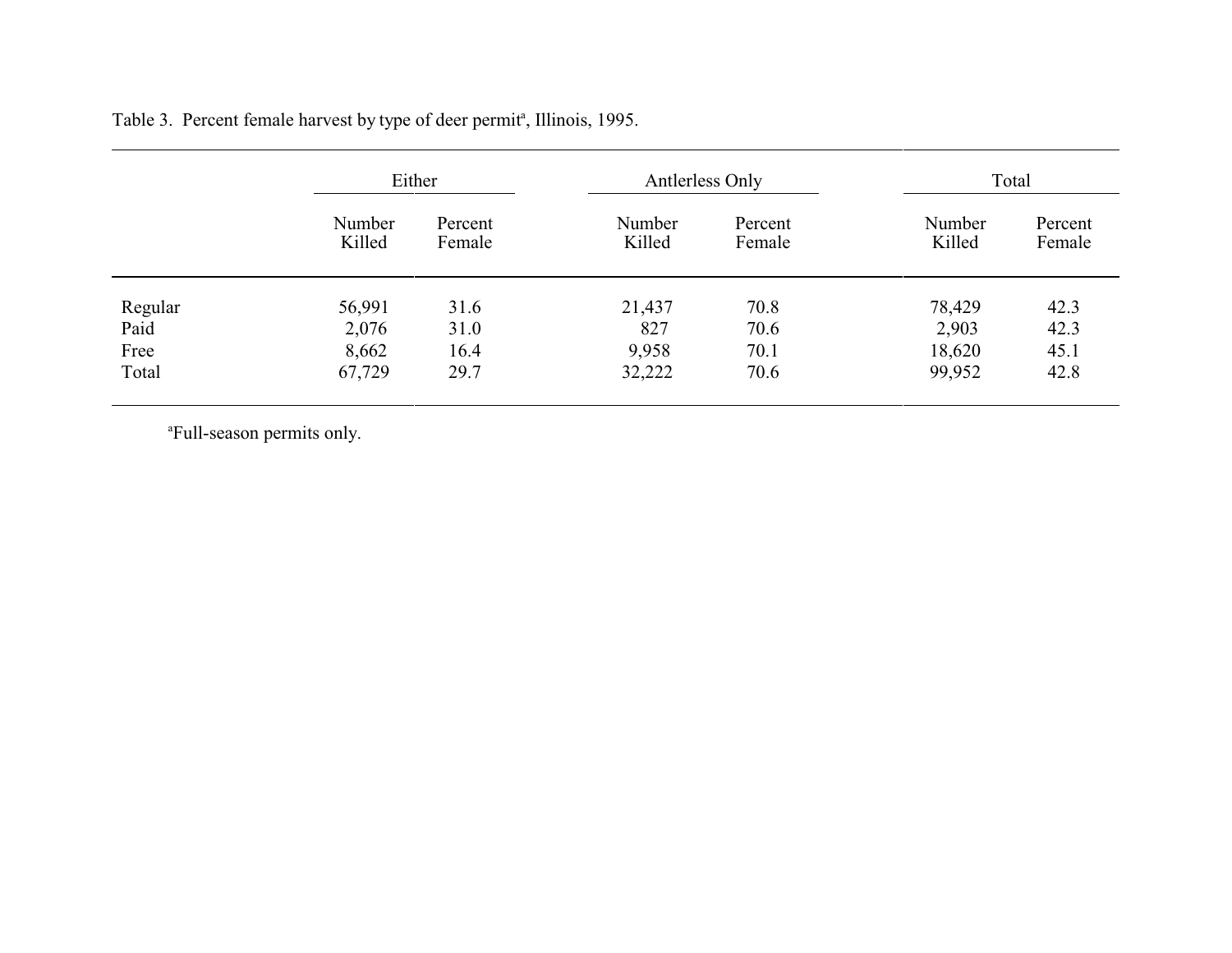|                    |                  | Any Deer          |                  | Antlerless Only   |                  | Total             |  |
|--------------------|------------------|-------------------|------------------|-------------------|------------------|-------------------|--|
|                    | Number<br>Killed | Percent<br>Female | Number<br>Killed | Percent<br>Female | Number<br>Killed | Percent<br>Female |  |
| <b>Full Season</b> | 57,991           | 31.6              | 21,437           | 70.8              | 78,428           | 42.3              |  |
| Second Only        | 3,699            | 45.2              | 942              | 74.7              | 4,641            | 51.2              |  |
| Total              | 60,690           | 32.5              | 22,379           | 70.9              | 83,069           | 42.9              |  |
|                    |                  |                   |                  |                   |                  |                   |  |

Table 4. Percent female harvest for full and second season only shotgun deer permit<sup>a</sup>, Illinois, 1995.

<sup>a</sup>Regular (lottery) permits only.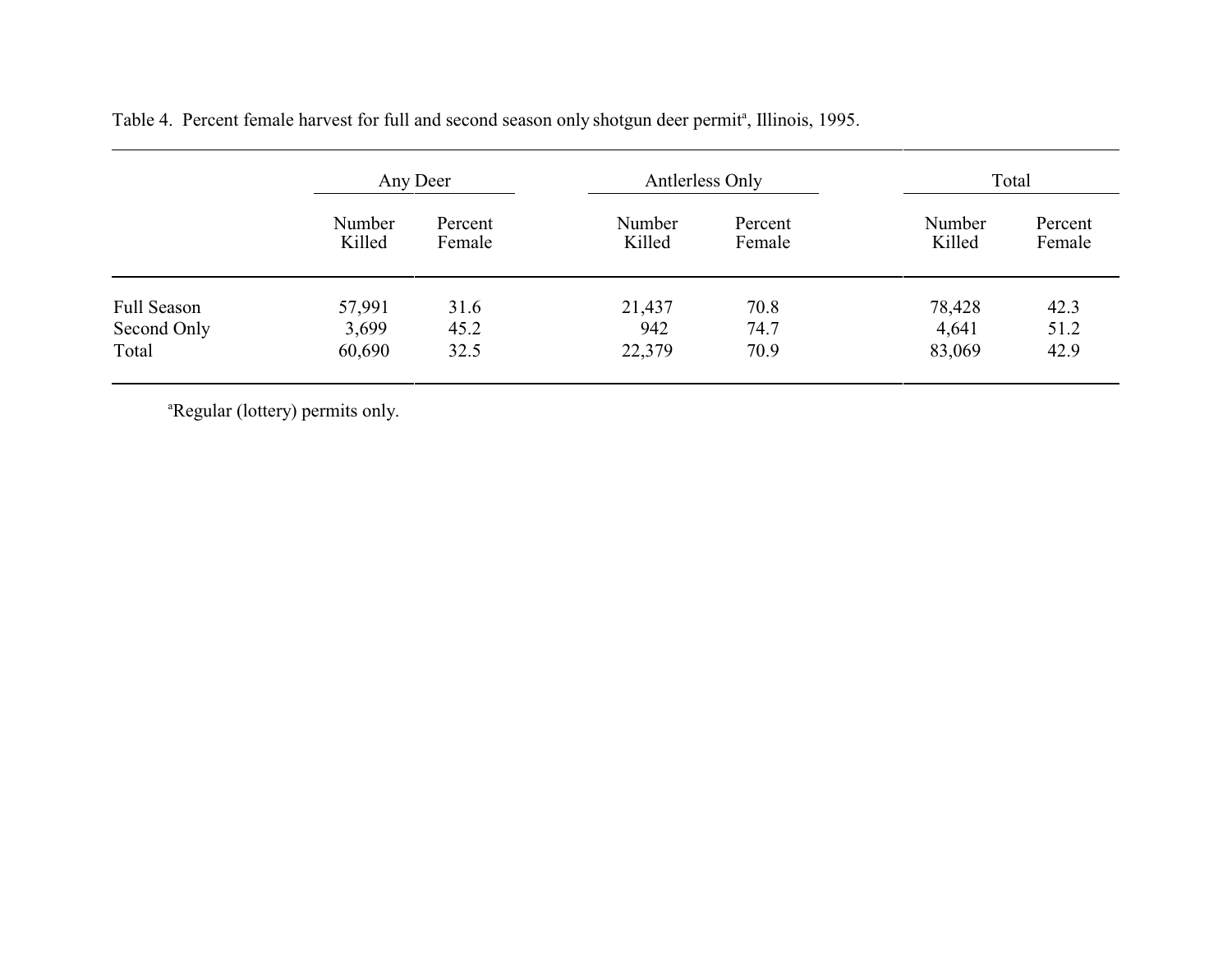| Number of<br>Permits Held | Total<br><b>Hunters</b> | Total<br>Permits | Total<br>Harvest | Hunter<br><b>Success</b> | Permit<br><b>Success</b> | <b>Percent Females</b><br>In Harvest |
|---------------------------|-------------------------|------------------|------------------|--------------------------|--------------------------|--------------------------------------|
|                           | 98,548                  | 98,548           | 37,198           | 37.7                     | 37.7                     | 38.0                                 |
| $\overline{2}$            | 77,368                  | 154,736          | 59,270           | 57.6                     | 38.3                     | 45.8                                 |
| 3                         | 3,150                   | 9,450            | 5,060            | 80.3                     | 53.5                     | 44.6                                 |
| $\overline{4}$            | 1,154                   | 4,616            | 2,210            | 85.0                     | 47.9                     | 48.1                                 |
| 5                         | 175                     | 875              | 412              | 86.3                     | 47.1                     | 44.9                                 |
| 6                         | 75                      | 450              | 236              | 93.3                     | 52.4                     | 52.5                                 |
| $7 - 12$                  | 30                      | 248              | 100              | 90.0                     | 40.3                     | 58.0                                 |
| Total                     | 180,500                 | 268,923          | 104,486          | 47.4                     | 38.9                     | 43.0                                 |

Table 5. Harvest according to number of permits held by individual hunters, Illinois, 1995.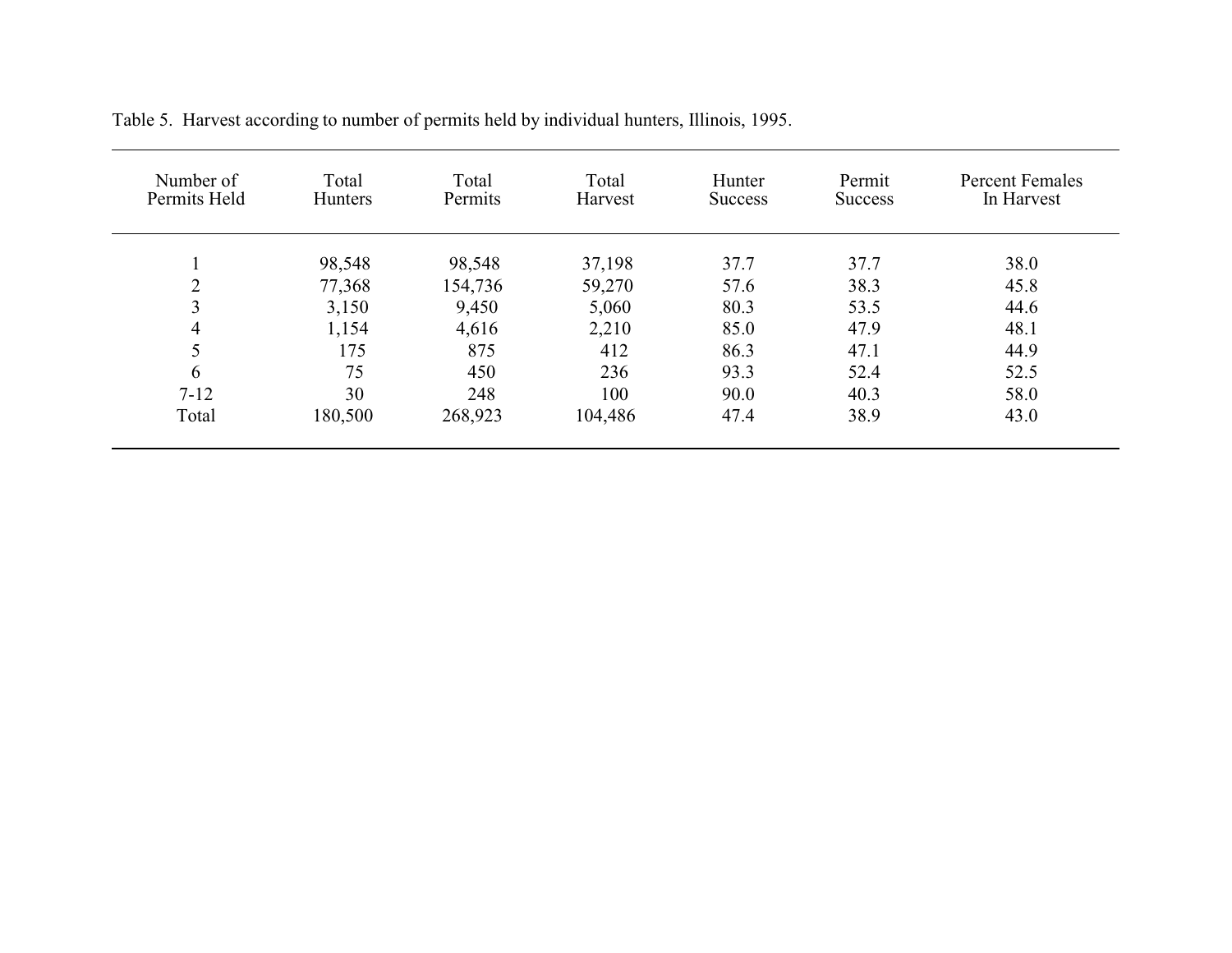| Number of        |                | Hunters |            |  |  |
|------------------|----------------|---------|------------|--|--|
| Deer Taken       | Number         | Percent | In Harvest |  |  |
| $\boldsymbol{0}$ | 94,982         | 52.6    |            |  |  |
| 1                | 68,446         | 37.9    | 40.3       |  |  |
| $\overline{2}$   | 16,111         | 8.9     | 48.6       |  |  |
| 3                | 759            | 0.4     | 47.8       |  |  |
| $\overline{4}$   | 159            | 0.1     | 51.1       |  |  |
| 5                | 30             | < 0.1   | 48.6       |  |  |
| 6                | $\overline{7}$ | < 0.1   | 57.4       |  |  |
| $\overline{7}$   | T              | < 0.1   | 71.4       |  |  |
| 8                | 3              | < 0.1   | 50.0       |  |  |
| 9                | 1              | < 0.1   | 55.6       |  |  |
|                  |                |         |            |  |  |

Table 6. Distribution of deer harvest among individual hunters, Illinois, 1995.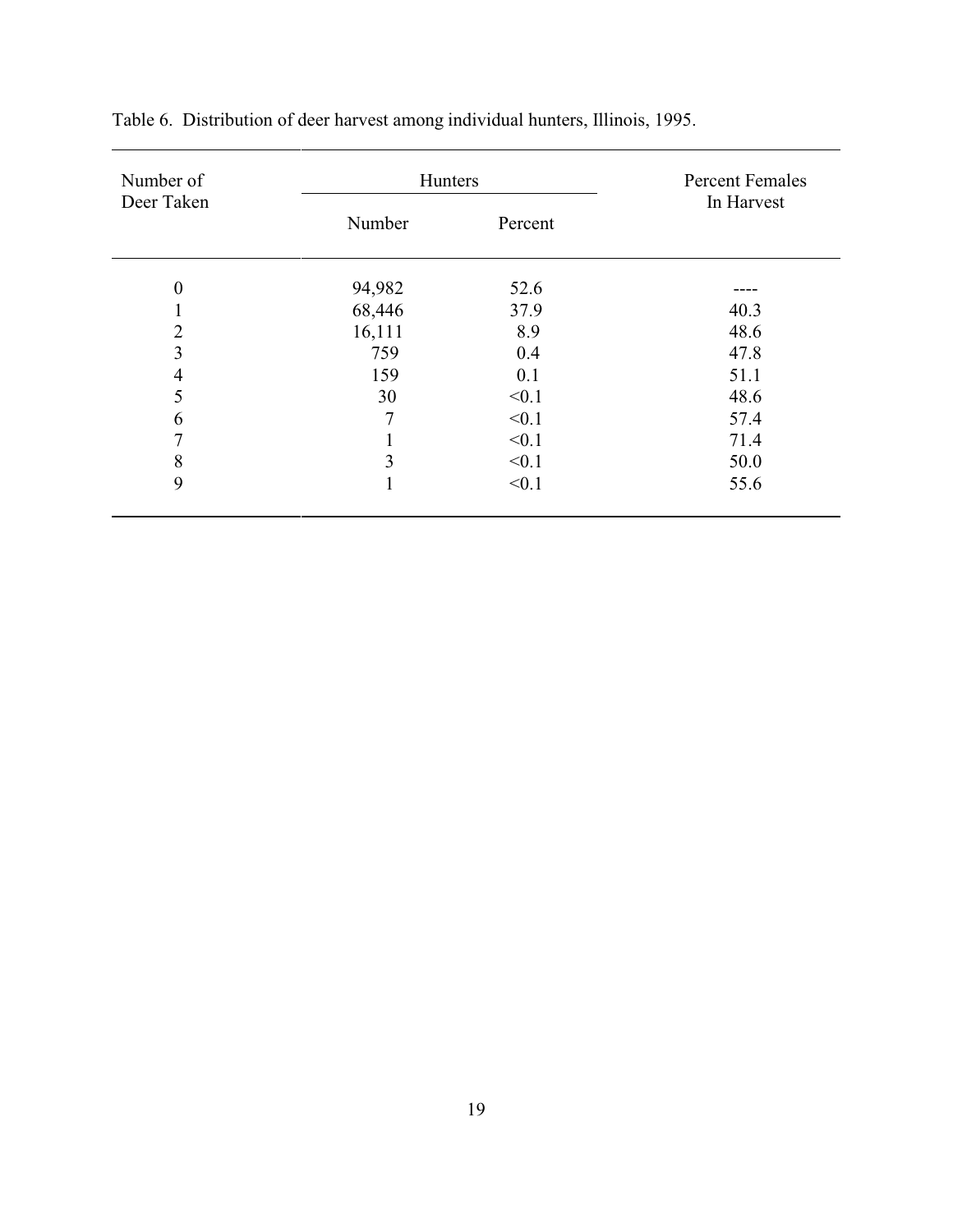Fig 1. Proportion of total permits issued and harvest by permit type (Lottery or regular, paid landowner, free landowner).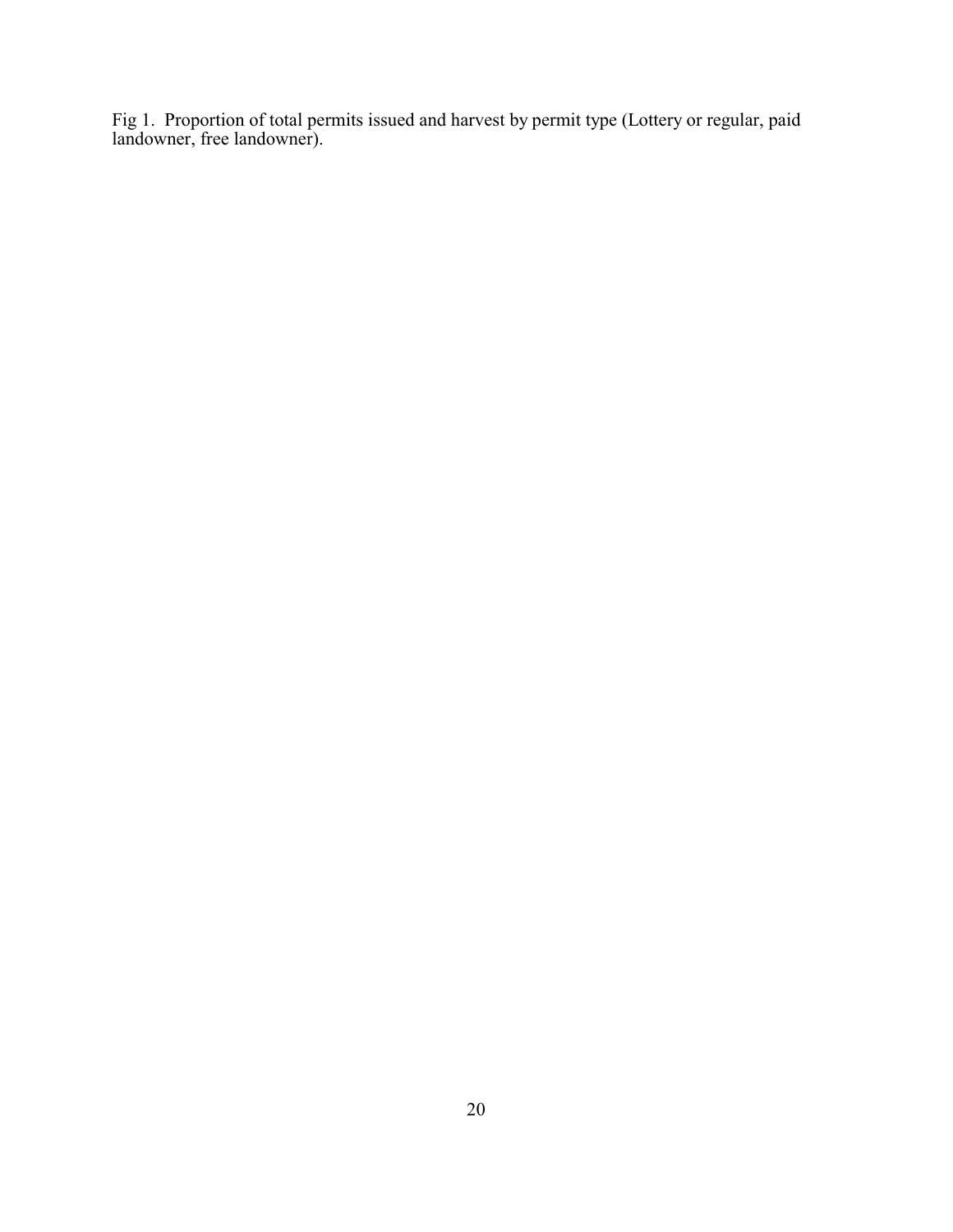Fig 2. Percentage of permits that resulted in harvest of a female deer. PFA - PAID/FULL/ANTLERLESS, RFA - REGULAR/FULL/ANTLERLESS, R2A - REGULAR/SECOND/ANTLERLESS, FFA - FREE/FULL/ANTLERLESS, PFE - PAID/FULL/EITHER, RFE - REGULAR/FULL/EITHER, R2E - REGULAR/SECOND/EITHER, FFE - FREE/FULL/EITHER.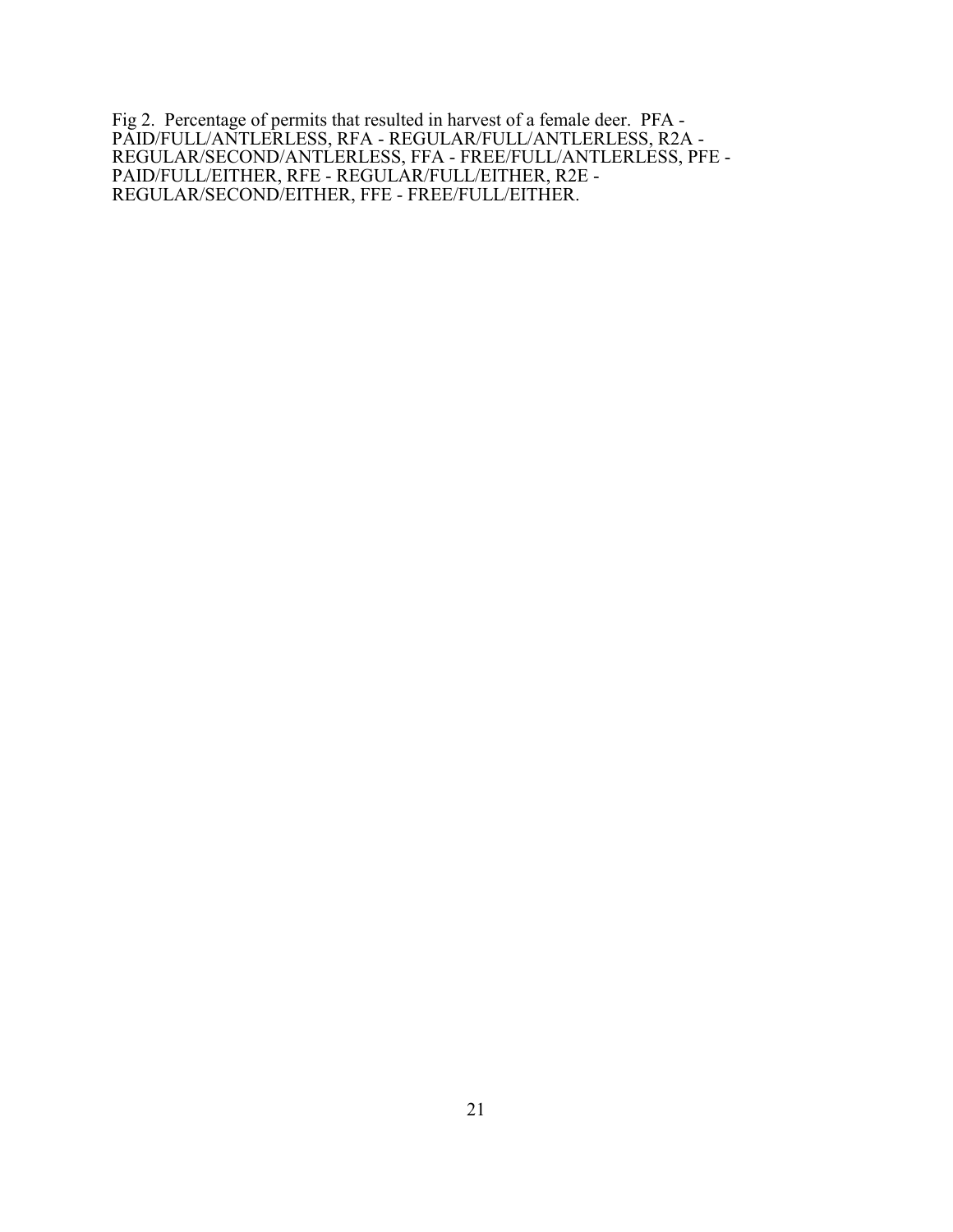Fig 3. Percentage of hunters holding 1, 2 or  $\geq$ 3 permits, and the percentage of total permits issued and deer harvested they accounted for.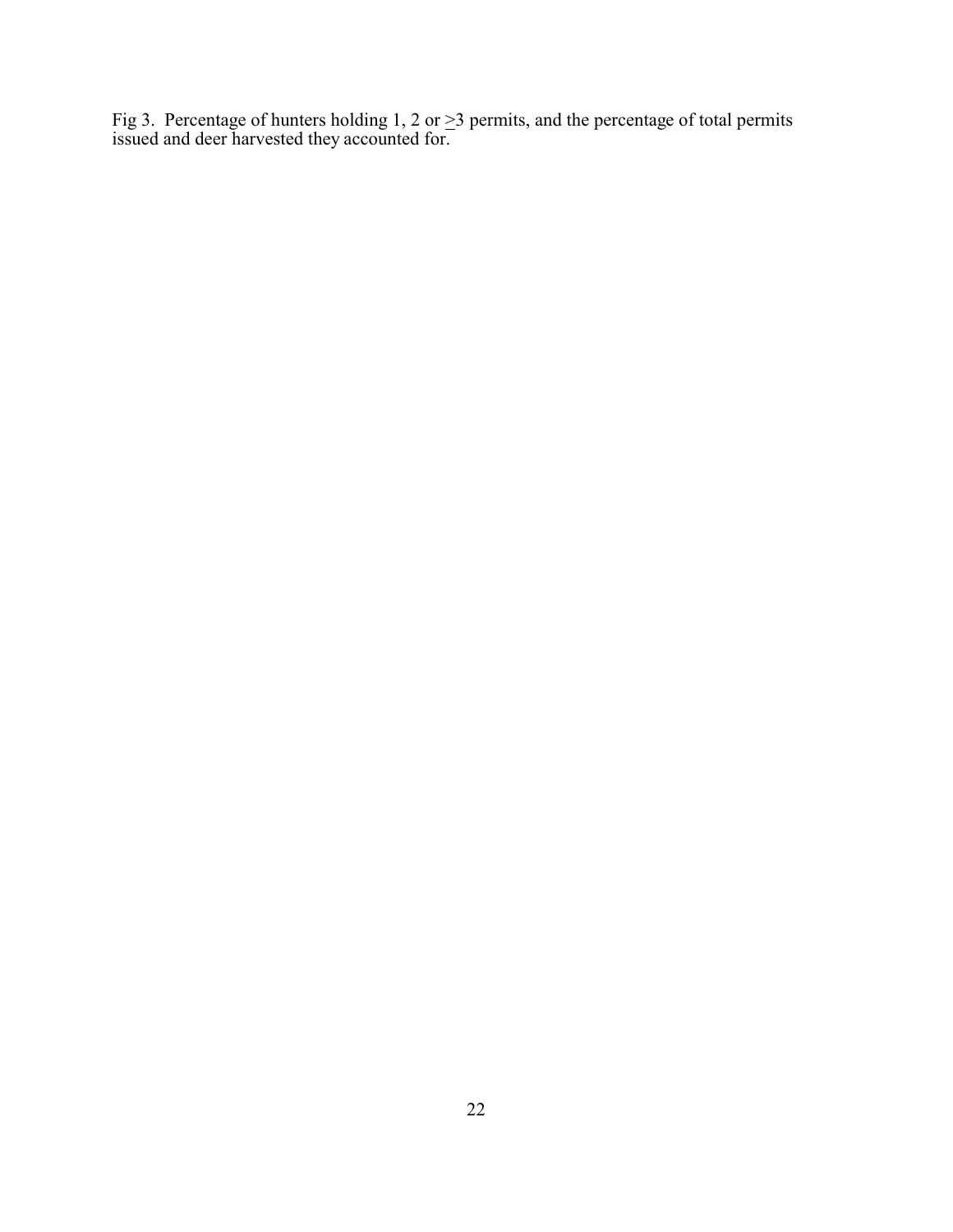Fig 4. Percentage of hunters that took 0, 1, 2, and  $\geq$ 3 deer.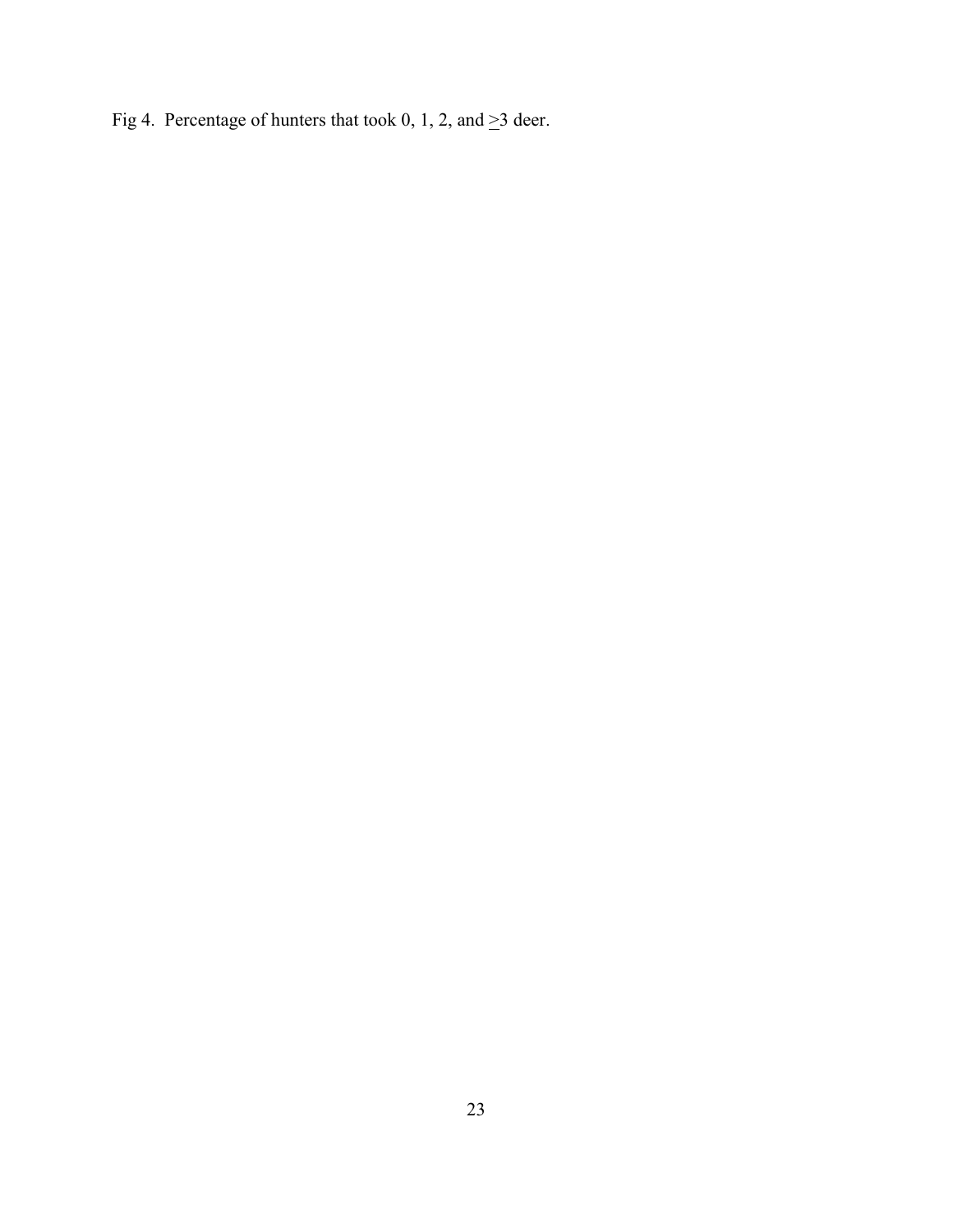Fig 5. Percentage of antlerless permits issued vs. proportion of females in the harvest, 1985 - 1996.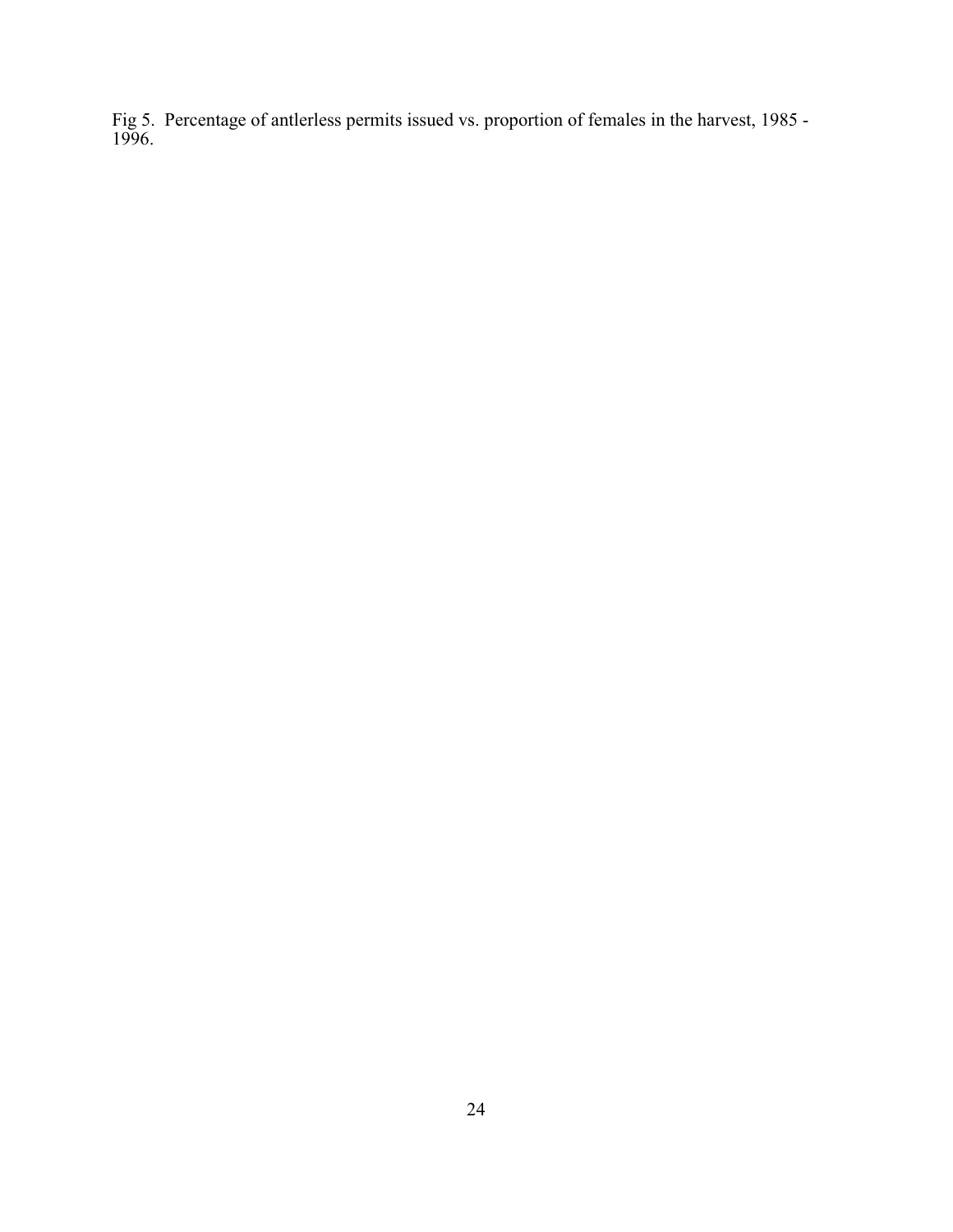Fig 6. Percentage of antlerless permits issued vs. estimated harvest rate of females, 1985 - 1996.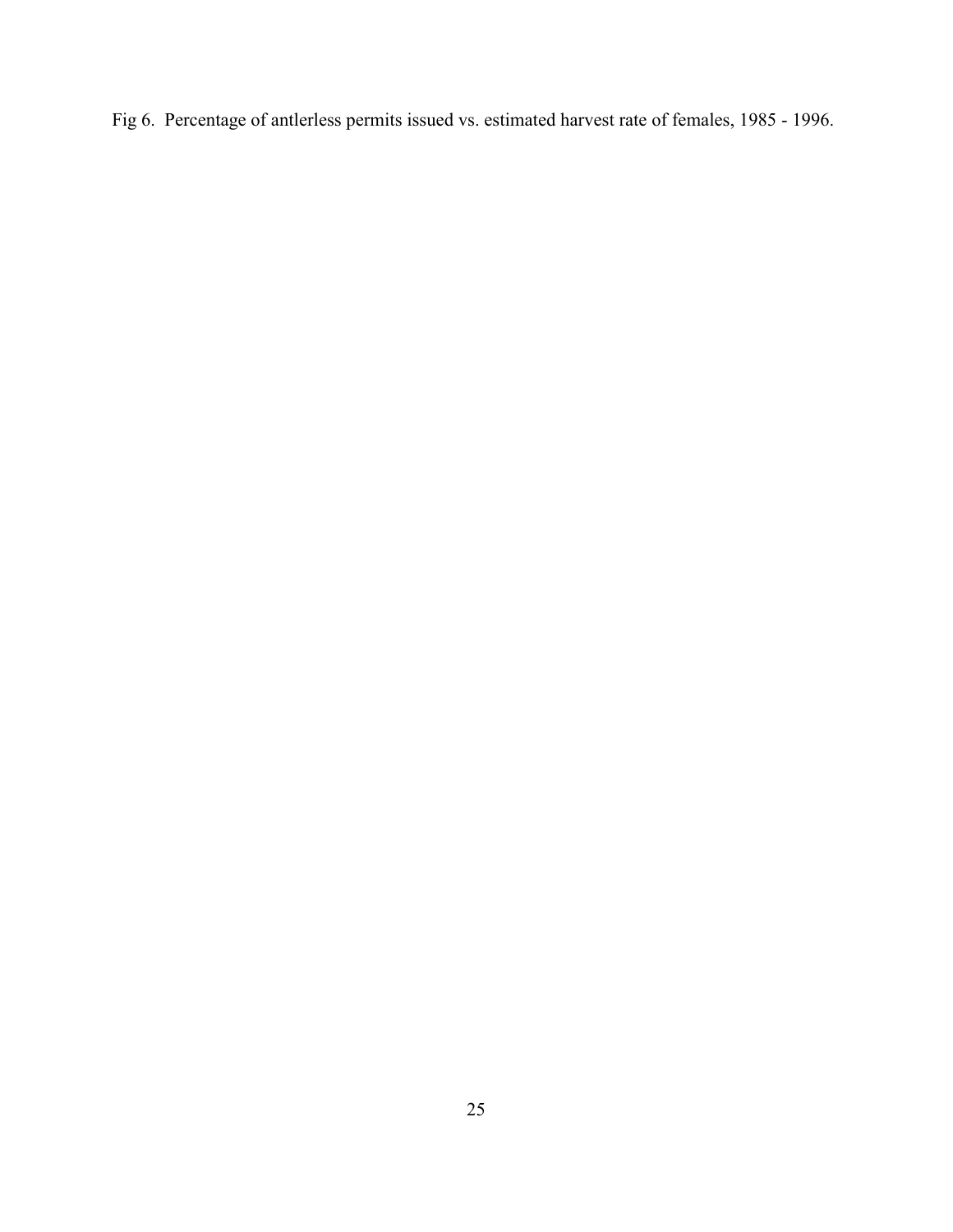#### **JOB 1.6. ANALYZE AND REPORT**

Objectives: To (1) analyze results and prepare products from Jobs 1.1, 1.2, 1.3, and 1.5; and (2) to report and discuss findings and present products in a timely manner.

Objectives of this job were met through preparation of quarterly, annual, and this final

report. Also, digital files, map products, and amended software were provided IDNR staff

whenever specified in job objectives.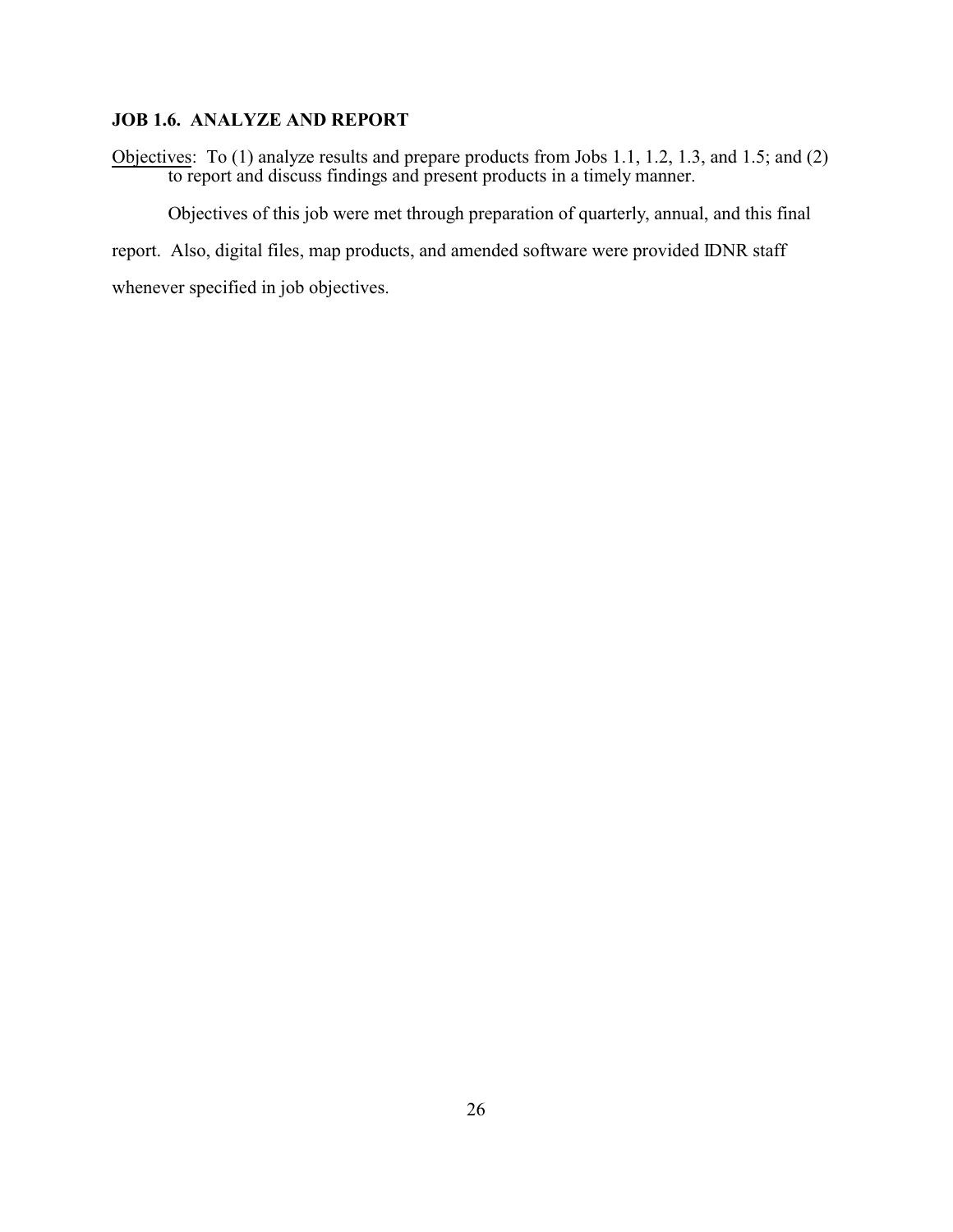#### **STUDY 3. DEER REPRODUCTION/RECRUITMENT**

#### **JOB 3.1. FACTORS AFFECTING FAWN:DOE RATIOS IN THE HARVEST**

Objective: To examine pregnancy rates, numbers of lactating does (particularly yearlings) at check stations, and factors affecting the harvest of fawns in representative Illinois counties and their implications for deer management.

#### **INTRODUCTION**

Since 1987, the white-tailed deer harvest fawn:doe ratio (HFDR) in Illinois has steadily declined. One possible cause of this phenomenon is a change in fawn recruitment. During the 1996 deer firearms season, we conducted a pilot study to investigate female fawn reproduction. We looked at yearling females potentially bred as fawns because fawn reproductive rates respond more rapidly to population changes than any other demographic parameter. Thus, trends in fawn reproduction may be an indicator of trends in population size and a benchmark for management decisions (Sauer and Severinghaus 1977). Based on our findings from data collected during the 1996 firearm season, we decided to collect reproductive tracts from hunter harvested female deer during the 1997 firearms deer season.

With data provided by the IDNR, we analyzed HFDR by permit type in 12 counties throughout Illinois for years 1980-1995. We focused our analysis on differences in HFDR by permit type between high and low HFDR counties, as well as differences in HFDR among permit types on a statewide basis. Also, we investigated change in hunter selectivity between pre- and post 1987. Continuing work is focused on quantifying magnitude of change and factors influencing hunter selectivity.

#### **METHODS**

### **1996 Pilot Study**

We collected data from female yearlings and fawns harvested during the first 2 days of the first shotgun season (22 and 23 Nov. 1996) in 8 counties throughout Illinois. These counties were chosen for 3 reasons: (1) an adequate sample was obtainable, (2) they had either a constant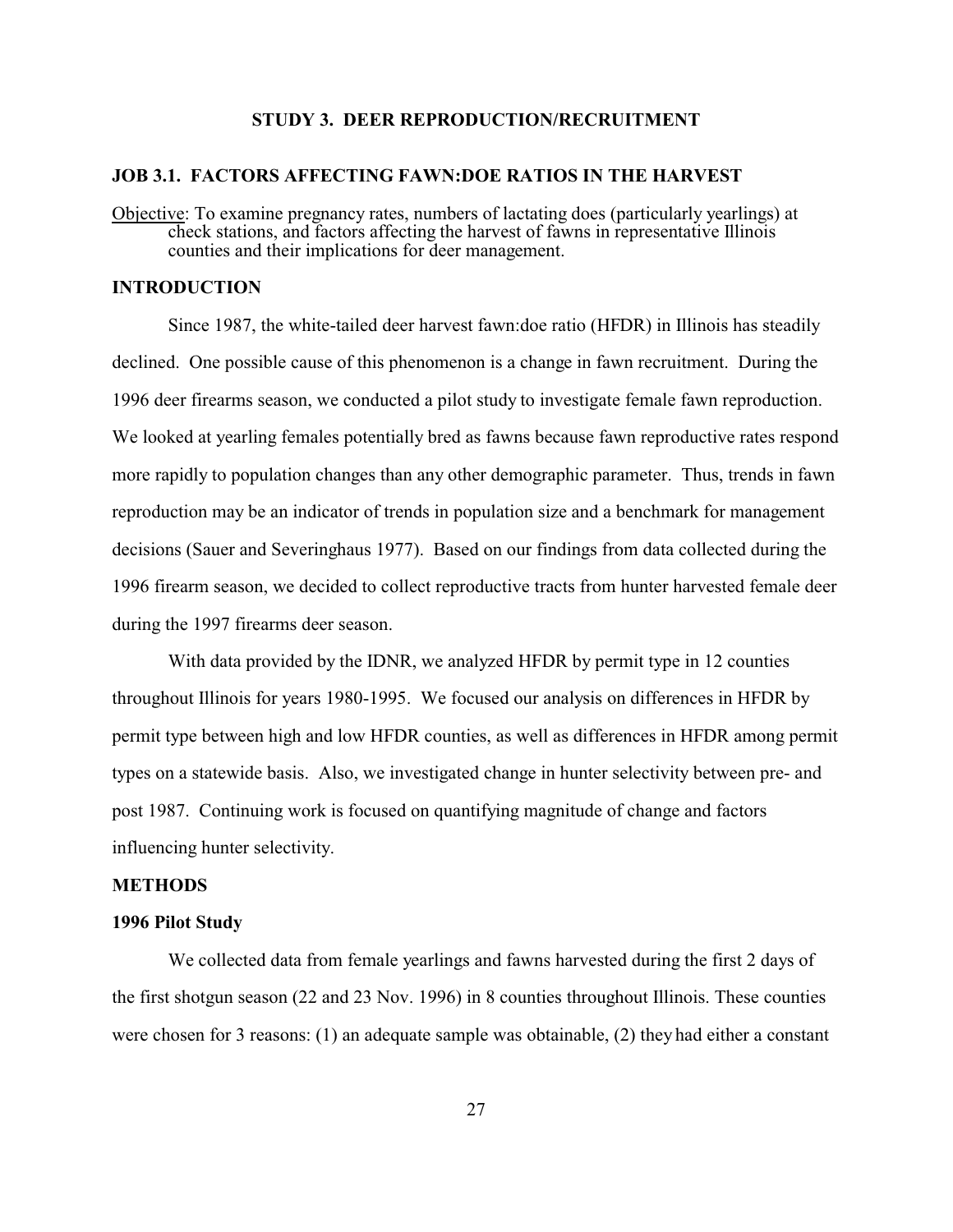high or low HFDR, and (3) they represented 4 major regions of the state (North, West-Central, South-Central, South). Two counties were selected from each region, 1 with a high HFDR and 1 with a low HFDR. Data collected included weights of female yearlings and fawns, and lactation status and teat lengths of yearling females.

Hunters who harvested yearling females were asked if the harvested deer had been lactating. If the udder was present on the carcass, we examined it to verify hunter response. Yearlings were then weighed to the nearest pound using a 200 pound capacity hanging scale with 2-pound increments. We measured yearling weight to test the hypothesis that non-lactating yearlings weigh more than lactating yearlings, due to energetic costs of gestation and lactation.

After recording yearling weight, all teats present were measured to the nearest millimeter with a 15 cm plastic ruler. Teats removed during evisceration were noted. Teat lengths were measured to test the hypothesis that lactating female yearlings had longer teats (due to suckling) than non-lactating female yearlings.

We used independent t-tests (PROC TTEST; SAS Inst. 1990) to compare weights and teat length by lactation status. Fisher's Exact Tests were used to test for differences in percent lactation between counties with high HFDR and counties with low HFDR within the same region using PROC FREQ (SAS Inst. 1990). Mean weights were generated for fawns for each region using PROC MEANS (SAS Inst. 1990).

#### **1997 Female Reproductive Tract Collection**

Postcards describing white-tailed deer reproductive tract removal procedures were sent to approximately 38,000 hunters in 14 Illinois counties. The hunters were informed that the collection would take place only during the first deer shotgun season and only at check stations in the 14 designated counties. These counties were selected on the basis of previous HFDR and geographic location. Hunters were asked to remove the reproductive tracts from harvested females and bring them to check station operators when registering their deer. Check station operators collected reproductive tracts only from does harvested in the county they were working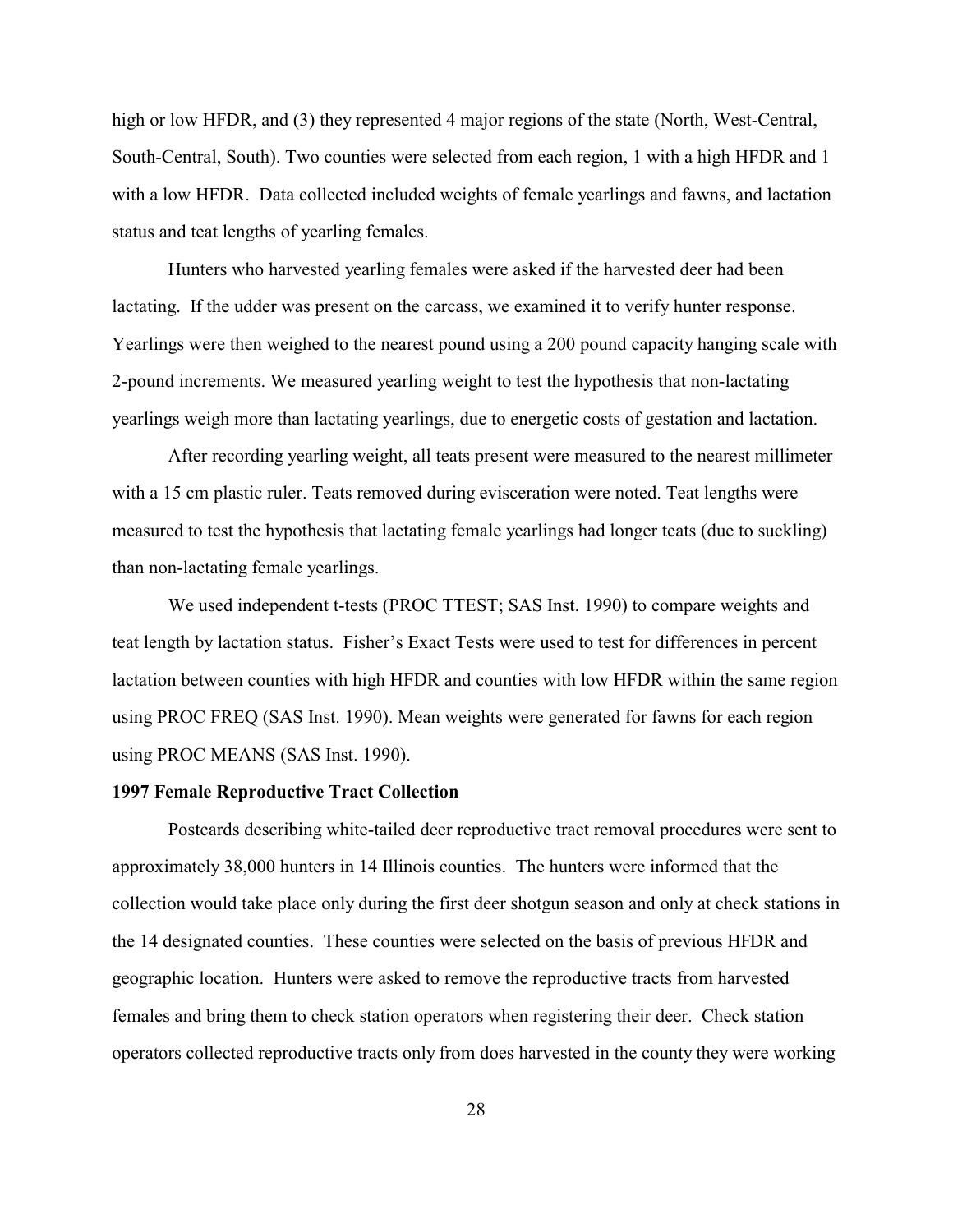and only when the age of the doe was determined by the tooth wear and replacement technique (Severinghaus 1949). The operator then removed the ovaries from the reproductive tract and placed them in a container. If only 1 ovary was present it was collected as well. The age of the doe was labeled on 3 sides of the container and placed in a bucket containing 10% formalin. After the 3 days of collection, all of the buckets containing ovaries were returned to the Cooperative Wildlife Research Laboratory at Southern Illinois University at Carbondale.

Ovarian analysis was performed using the gross sectioning method originally described by Cheatum (1949). Conception rates for the fall-winter 1996 breeding season were determined by the percentage of yearling and older deer with corpora albicantia (CA) (pigmented "scars") present in their ovaries. The number of shed ova per doe for the same breeding season was estimated by counting the number of corpora albicantia present in both ovaries. The number of shed ova per doe that had ovulated to date in the current breeding season was determined by counting corpora lutea of pregnancy in both ovaries. Differences in breeding by age class between high and low HFDR counties were tested using a chi square test. The level of significance was  $P = 0.05$ .

Lactation data also were collected during the 1997 Illinois deer shotgun season. When registering a doe, hunters were asked if they noticed milk in the udder during evisceration. These data were recorded with the age of the animal and county of harvest on the IDNR check station data sheets. We obtained check station data sheets for the same 14 counties in which we collected ovaries and tallied the number of does lactating and not lactating for each age class (1.5, 2.5, and 3.5+) by county. All high HFDR county data were then combined by age class, as were the low HFDR county data. The difference in percent does lactating between high and low HFDR counties was tested using a 2x2 contingency table. Lactation data were compared to the percent does with CA to estimate fawn summer mortality.

29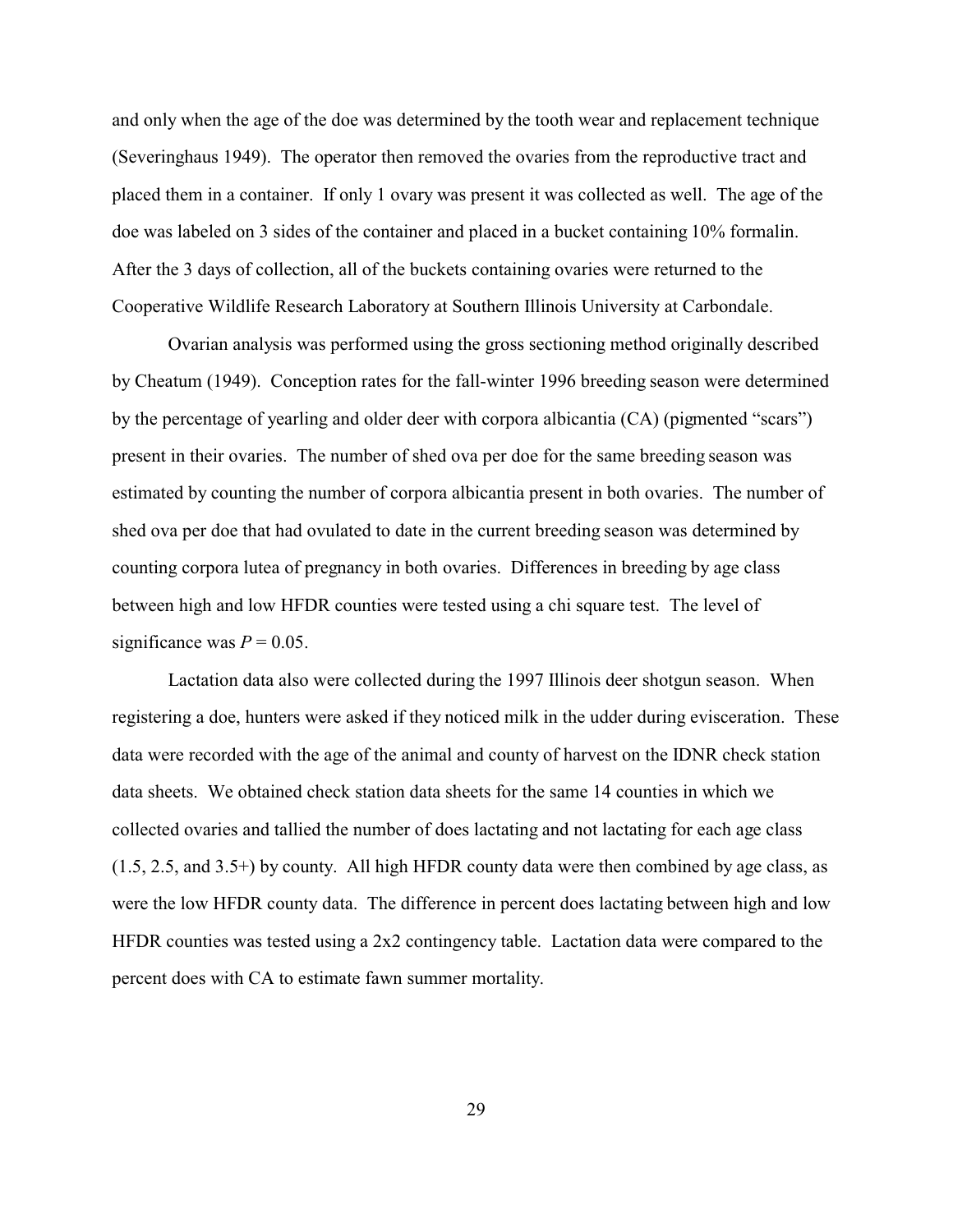#### **RESULTS**

#### **1996 Pilot Study**

A total of 368 yearling females was examined; 105 (28.5%) were lactating. Teats from lactating females were longer  $(P < 0.0001)$  than teats from non-lactating females (Table 1). Although we hypothesized lactating female yearlings would weigh less than non-lactating female yearlings, the West-Central region was the only region that showed a difference in weights (*P* < 0.01; Table 2).

Although Fisher's Exact Test did not detect a significant difference in prevalence of lactation between counties with high and low HFDRs, all regions except West-Central showed a higher lactation rate in the counties with a high HFDR (Table 3). Average weights for 333 female fawns by region ranged from 23.9-30.0 kg (Table 4).

#### **1997 Female Reproductive Tract Collection**

The percent does with CA averaged 41.6, 93.3, and 96.2 for yearling, 2.5 year-olds, and 3.5+ year-olds respectively (Table 5). Percent does with CA and number of CA per doe did not differ among regions (Tables 6 and 7). Also, percent does with CA did not differ between high and low HFDR counties, and no difference existed in the number of CA per breeding doe between high and low HFDR counties (Table 8). No differences were detected between lactation rates in high and low HFDR counties; however, the percent does with CA differed  $(P < 0.01)$ from the percent does lactating in both high and low HFDR counties (Tables 9 and 10).

#### **LITERATURE CITED**

- Cheatum, E. L. 1949. The usage of corpora lutea for determining ovulation incidence and variations in the fertility of white-tailed deer. The Cornell Veterinarian 39:282-291.
- SAS Institute, Inc. 1990. SAS procedures guide. Ver. 6., Third ed. SAS Institute, Cary, North Carolina, USA.
- Sauer, P. R., and C. W. Severinghaus. 1977. Determination and application of fawn reproduction rates from yearling teat length. (Paper presented at the 34th Annual Northeast Fish and Wildlife Conference, 1977) New York State Department of Environmental Conservation (mimeo.)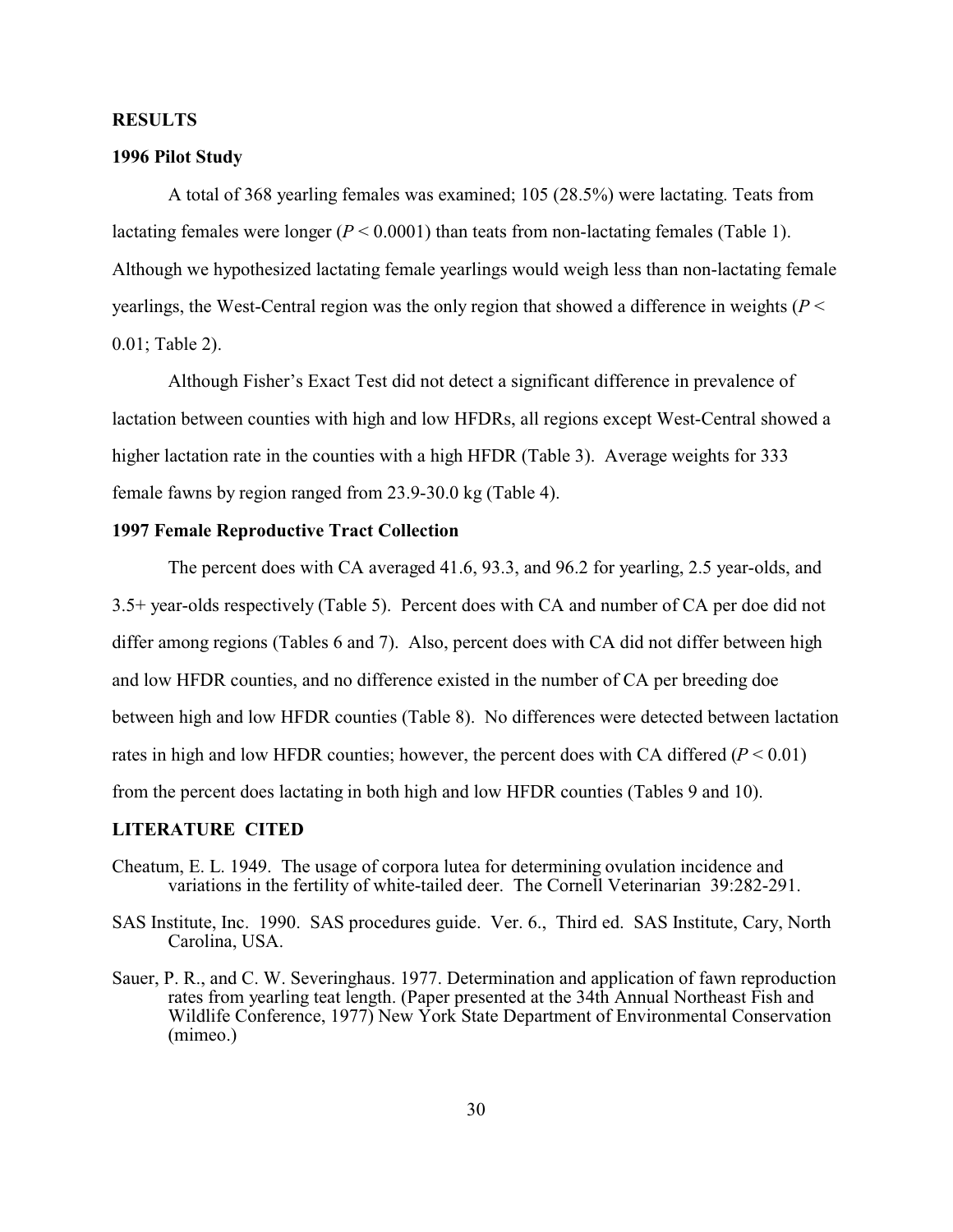Severinghaus, C. W. 1949. Tooth development and wear as criteria of age in white-tailed deer. Journal of Wildlife Management 13:195-216.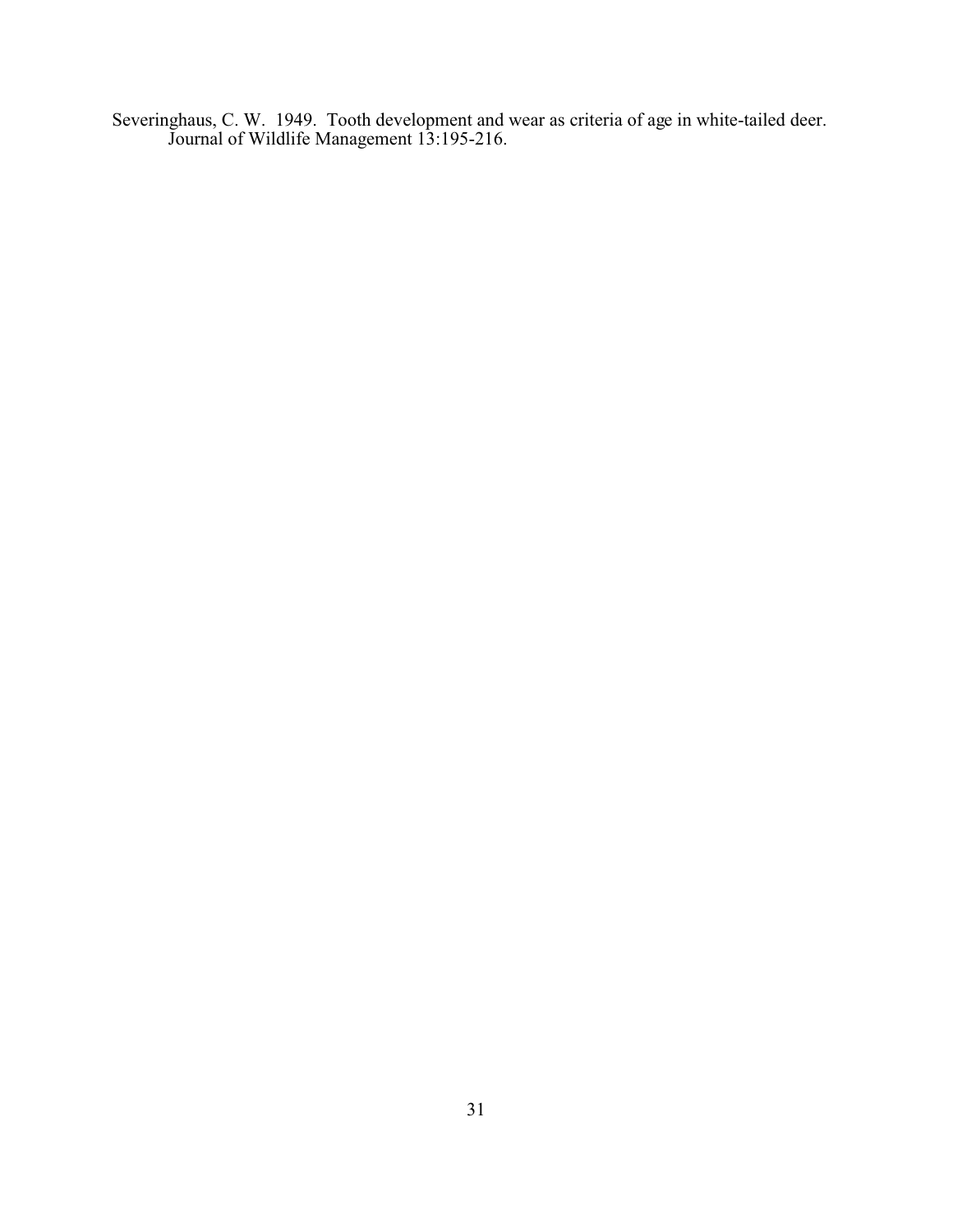| Lactation<br><b>Status</b> | n         | $\bar{\times}$ | <b>SD</b>  |         |        |
|----------------------------|-----------|----------------|------------|---------|--------|
| Lactating<br>Non-lactating | 57<br>196 | 15.2<br>9.4    | 3.4<br>3.1 | $-11.5$ | 0.0001 |

Table 1. Mean<sup>a</sup> teat lengths (mm) of female yearling white-tailed deer collected in 8 counties of Illinois during the first 2 days of the first shotgun season (22 and 23 November 1996).

<sup>a</sup>For each deer, 1-4 teats were measured depending upon number present; if >1, analysis was based on mean length.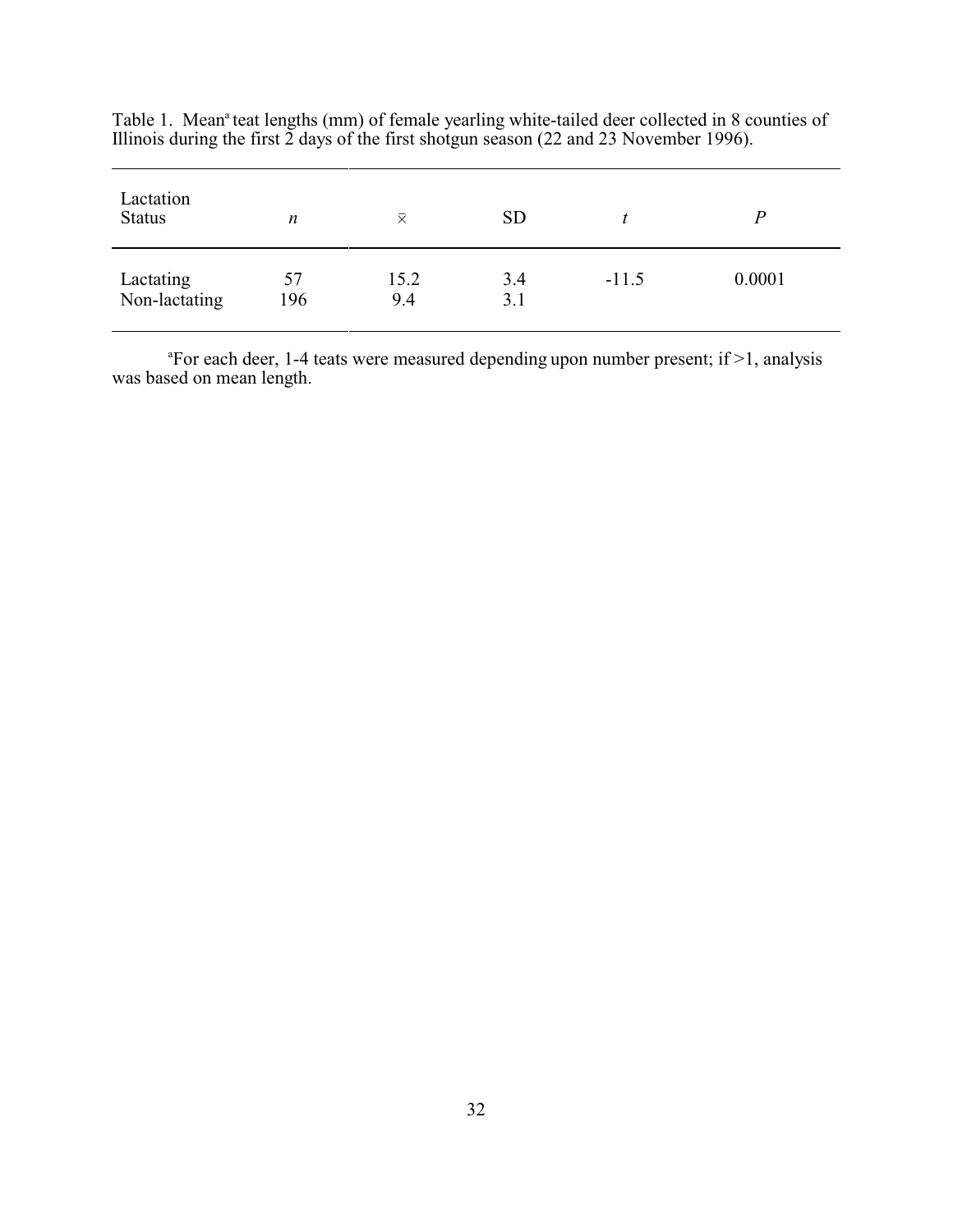| Region  | <b>Lactation Status</b>    | $\boldsymbol{n}$ |              | <b>SD</b>  | $\boldsymbol{t}$ | $\boldsymbol{P}$ |
|---------|----------------------------|------------------|--------------|------------|------------------|------------------|
| North   | Lactating<br>Non-lactating | 22<br>48         | 44.8<br>44.7 | 3.5<br>4.8 | $-0.1018$        | 0.9193           |
| West-   | Lactating                  | 18               | 42.9         | 4.0        | 2.84             | 0.0082           |
| Central | Non-lactating              | 79               | 46.0         | 4.6        |                  |                  |
| South-  | Lactating                  | 46               | 43.9         | 4.4        | 0.4076           | 0.6845           |
| Central | Non-lactating              | 73               | 44.2         | 4.4        |                  |                  |
| South   | Lactating<br>Non-lactating | 19<br>63         | 40.5<br>38.7 | 5.4<br>4.9 | $-1.35$          | 0.1869           |

Table 2. Dressed body weights (kg) of female yearling white-tailed deer collected in 4 regions of Illinois during the first 2 days of the first shotgun season (22 and 23 November 1996).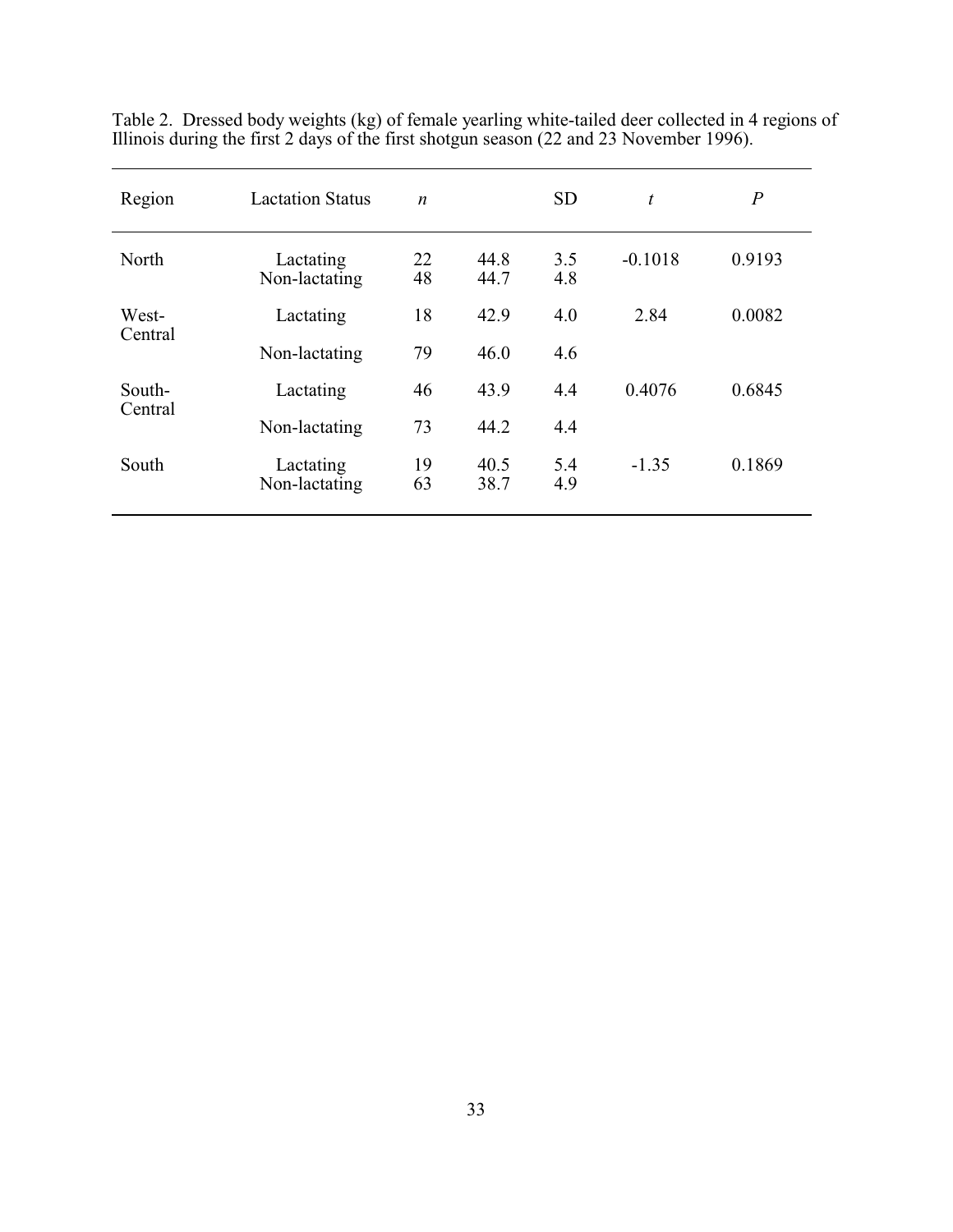| County                                      | Fawn:Doe<br>Ratio | $\boldsymbol{n}$ | Percent<br>Lactation | $P^a$ |
|---------------------------------------------|-------------------|------------------|----------------------|-------|
| North Region<br>Whiteside<br>Ogle           | High<br>Low       | 31<br>39         | 32.3<br>30.7         | 0.549 |
| West-Central Region<br>Hancock<br>Macoupin  | High<br>Low       | 56<br>36         | 14.3<br>22.2         | 0.759 |
| South-Central Region<br>Fayette<br>Randolph | High<br>Low       | 71<br>48         | 42.3<br>33.3         | 0.292 |
| South Region<br>Pulaski<br>Jackson          | High<br>Low       | 16<br>66         | 31.3<br>21.2         | 0.216 |

Table 3. Prevalence of lactation among female yearlings in selected counties for 4 regions of Illinois during the first 2 days of the first shotgun season (22 and 23 November 1996).

<sup>a</sup>P-values are results of Fisher's one tailed test.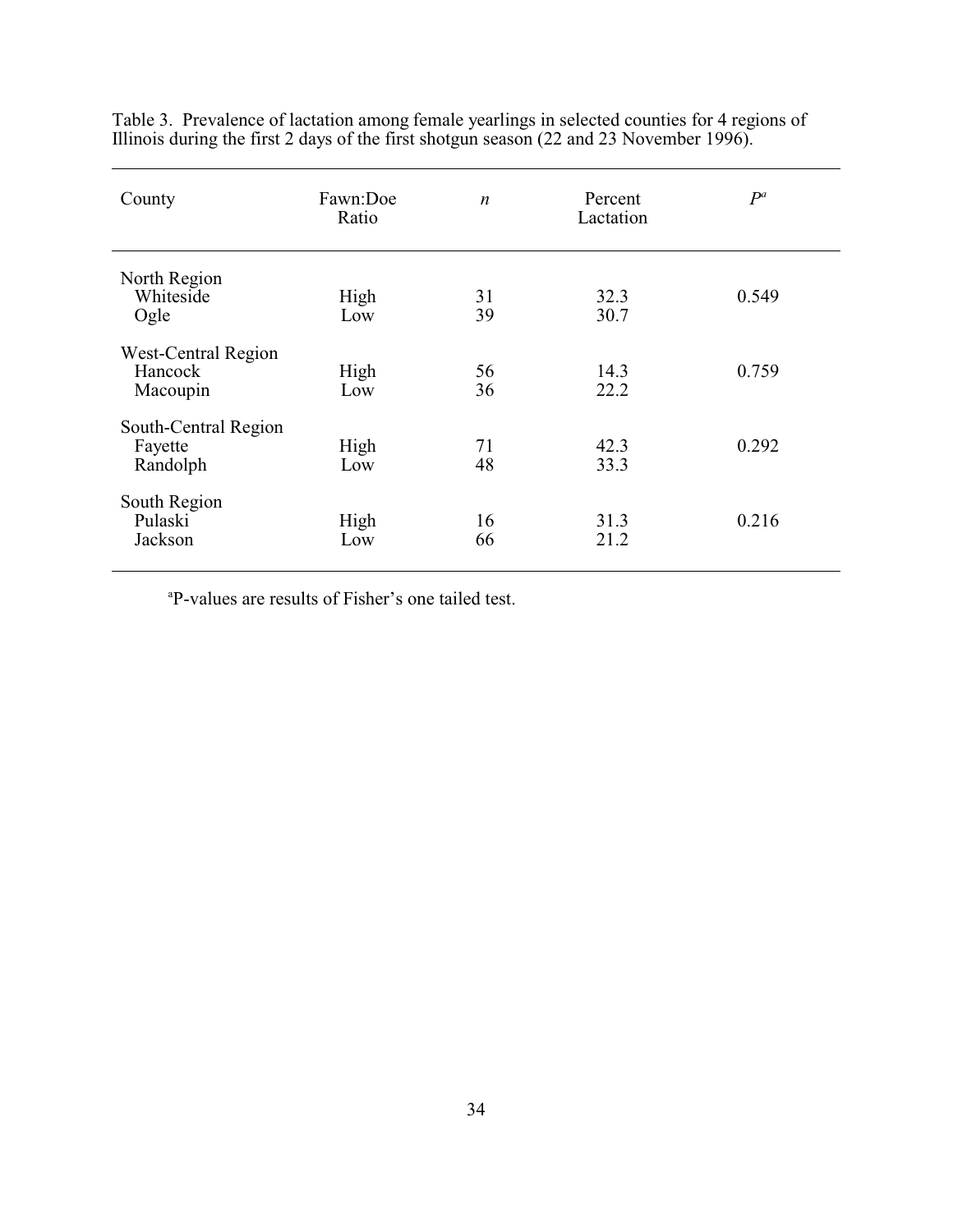| Region        | $\boldsymbol{n}$ | 又    | <b>SD</b> |
|---------------|------------------|------|-----------|
| North         | 67               | 28.4 | 4.5       |
| West-Central  | 75               | 30.0 | 3.6       |
| South-Central | 109              | 28.5 | 4.3       |
| South         | 82               | 23.9 | 4.5       |

Table 4. Dressed body weights (kg) of female fawns collected in 4 regions of Illinois during the first 2 days of the first shotgun season (22 and 23 November 1996).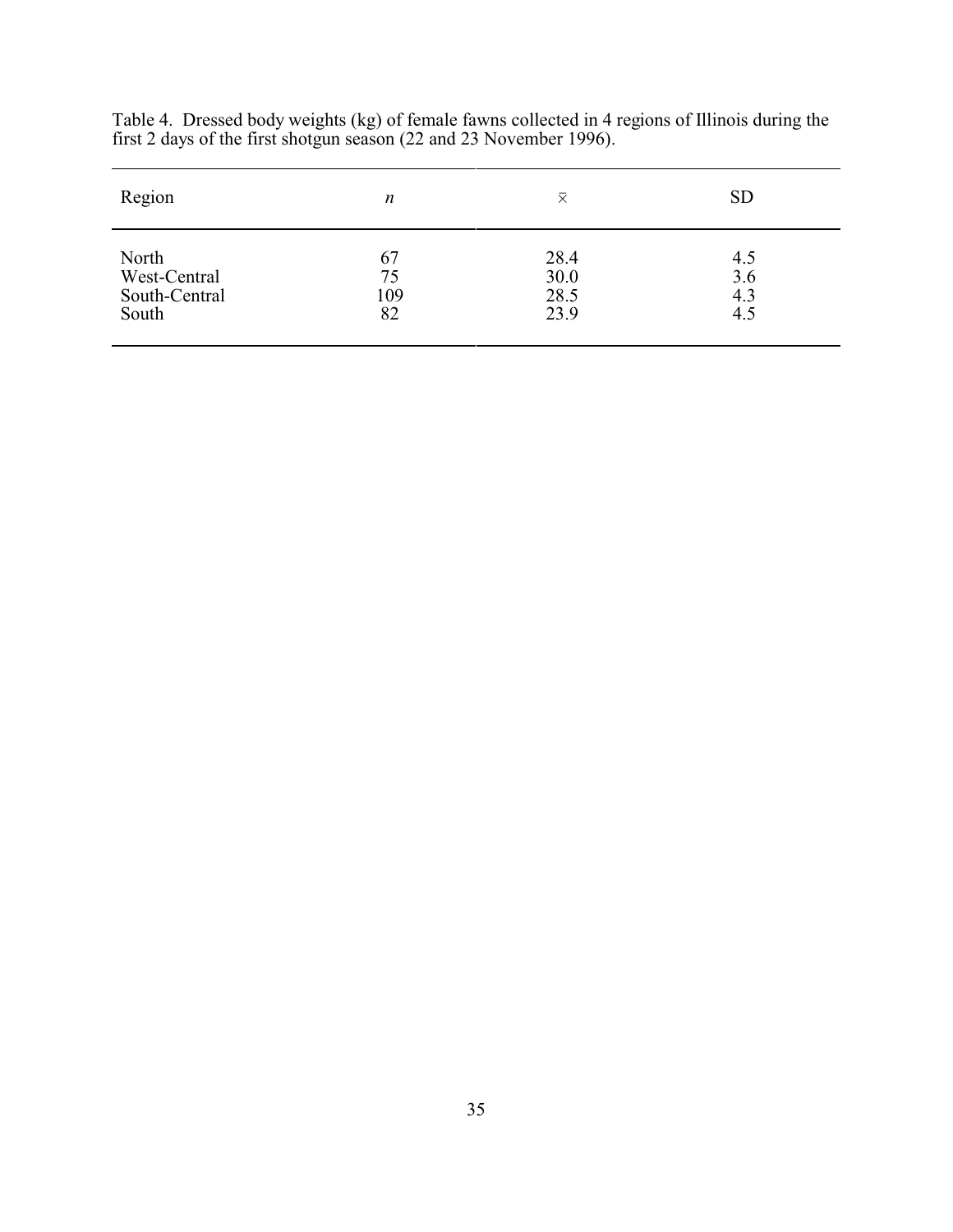|                |             |                   |                    |                   | Occurrence of corpora albicantia |                            | Occurrence of corpora lutea |                      |                      |                               |
|----------------|-------------|-------------------|--------------------|-------------------|----------------------------------|----------------------------|-----------------------------|----------------------|----------------------|-------------------------------|
|                |             | 1.5-year-old does |                    | 2.5-year-old does |                                  | Does 3.5 years or<br>older |                             | 1.5-year-old<br>does | 2.5-year-old<br>does | Does 3.5<br>years<br>or older |
| Region         | County      | $%$ with          | No. per            | $%$ with          | No. per                          | $%$ with                   | No. per                     | No. per              | No. per              | No. per                       |
|                | class       | CA                | doe <sup>1</sup>   | CA                | doe                              | CA                         | doe                         | doe <sup>1</sup>     | doe                  | doe                           |
| $\mathbf{1}$   | High        | 28.6(7)           | 1.00(2)            | 100(6)            | 2.50(6)                          | 100(2)                     | 2.00(2)                     | 2.17(6)              | 2.50(6)              | 2.50(2)                       |
|                | Low         | 50.0(4)           | 2.50(2)            | 100(12)           | 2.83(12)                         | 100(6)                     | 2.50(6)                     | 2.25(4)              | 2.73(11)             | 2.00(6)                       |
| $2,5^2$        | High<br>Low | 57.1(7)<br>100(6) | 1.75(4)<br>2.67(6) | 100(7)<br>100(2)  | 2.57(7)<br>2.00(2)               | 100(1)<br>$\sim$           | 3.00(1)                     | 2.14(7)<br>2.50(6)   | 3.14(7)<br>3.00(2)   | 2.00(1)                       |
| $\mathfrak{Z}$ | High        | 60.0(5)           | 1.33(3)            | 100(4)            | 2.75(4)                          | 100(7)                     | 2.00(7)                     | 1.50(4)              | 2.67(3)              | 2.29(7)                       |
| 6              | High        | 44.4(9)           | 2.25(4)            | 83.3 (12)         | 2.10(10)                         | 83.3(6)                    | 2.20(5)                     | 2.17(6)              | 2.00(11)             | 2.20(5)                       |
|                | Low         | 44.4(9)           | 1.00(4)            | 100(11)           | 1.91(11)                         | 100(6)                     | 2.17(6)                     | 2.33(9)              | 2.33(9)              | 2.17(6)                       |
| $\tau$         | High        | 37.5(16)          | 1.50(6)            | 100(14)           | 2.79(14)                         | 100(6)                     | 2.33(6)                     | 2.23(13)             | 2.50(14)             | 2.67(6)                       |
|                | Low         | 47.6(21)          | 1.40(10)           | 92.0(25)          | 2.04(23)                         | 100(9)                     | 2.56(9)                     | 2.28(18)             | 1.80(25)             | 2.22(9)                       |
| $8\,$          | High        | 50.0(8)           | 2.00(4)            | 100(3)            | 2.33(3)                          | 85.7(7)                    | 2.00(6)                     | 2.00(8)              | 1.33(3)              | 2.43(7)                       |
|                | Low         | 35.3(17)          | 2.33(6)            | 87.1 (31)         | 1.89(27)                         | 100(19)                    | 2.00(19)                    | 1.71(14)             | 2.23(30)             | 2.06(16)                      |

Table 5. Occurrence of corpora albicantia (CA) and corpora lutea (CL) in female white-tailed deer collected from designated high and low harvest fawn:doe ratio (HFDR) counties during the 1997 Illinois deer shotgun season. Sample sizes are given in parentheses.

<sup>1</sup>Based only on does with both ovaries present and having (CA) or (CL) present.

<sup>2</sup> High HFDR county was selected from region 2 and low HFDR county was selected from region 5.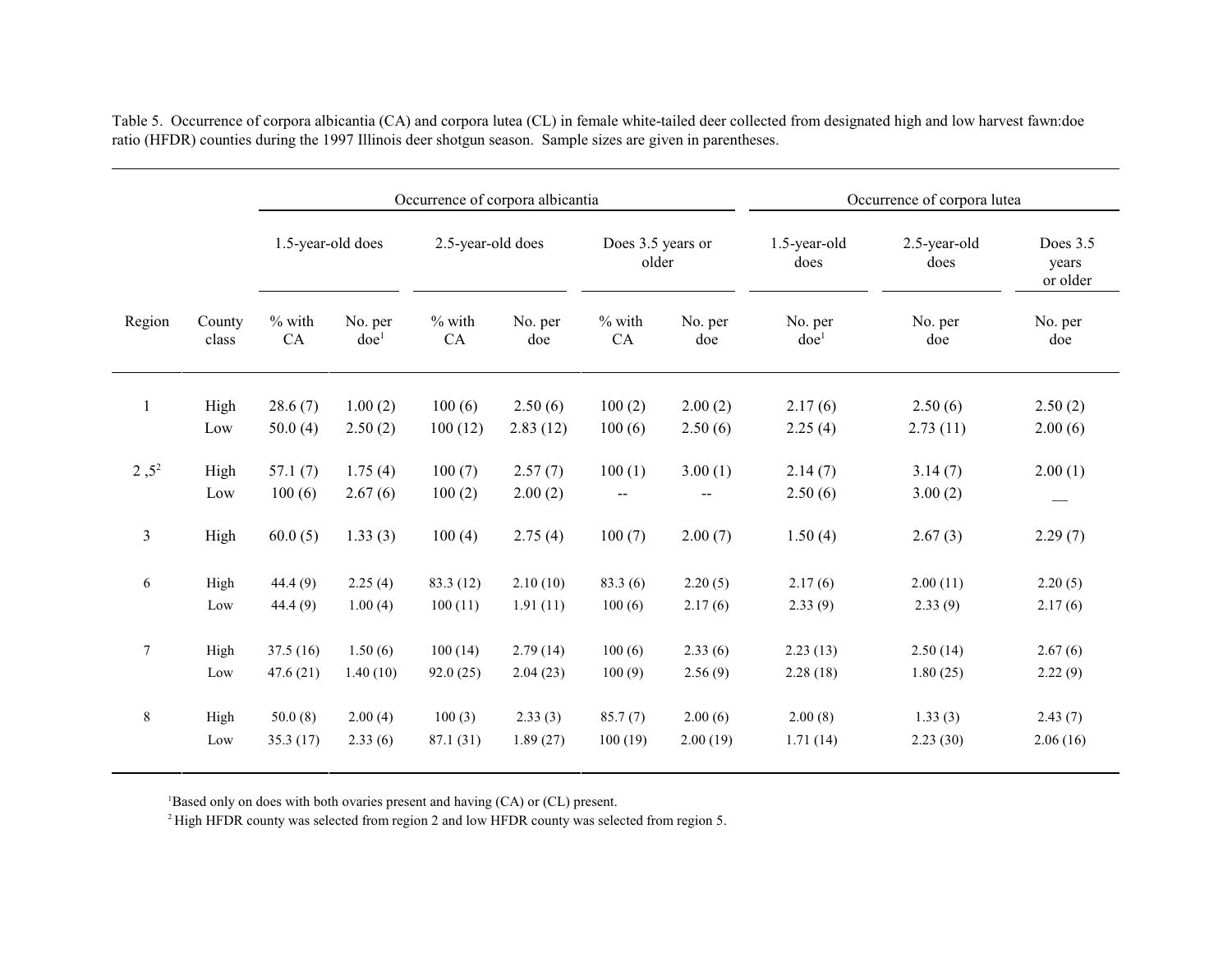| Age    | County class | Region 1 | Regions 2,5 | Regions 3,4 | Regions 6,7 | Region 8  | $\chi^2$ | $\boldsymbol{P}$ |
|--------|--------------|----------|-------------|-------------|-------------|-----------|----------|------------------|
| 1.5    | High         | 28.6(7)  | 57.1(7)     | 42.9(7)     | 40.0(25)    | 50.0(8)   | 0.57     | 0.97             |
|        | Low          | 50.0(4)  | 100(6)      | 41.2(17)    | 46.7(30)    | 35.3(17)  | 2.25     | 0.69             |
| 2.5    | High         | 100(6)   | 100(7)      | 88.9(9)     | 92.3(26)    | 100(3)    | 0.05     | 0.99             |
|        | Low          | 100(12)  | 100(2)      | 83.3 (24)   | 94.4 (36)   | 87.7 (31) | 0.20     | 0.99             |
| $3.5+$ | High         | 100(2)   | 100(1)      | 100(10)     | 91.7(12)    | 85.7(7)   | 0.06     | 0.99             |
|        | Low          | 100(6)   | $- -$       | 86.7(15)    | 100(15)     | 100(19)   | 0.11     | 0.99             |

Table 6. Differences in conception rate by age and county class among does harvested in Illinois deer management regions. Regions were combined according to geographic location. Ovaries were collected from does harvested during the 1997 shotgun season.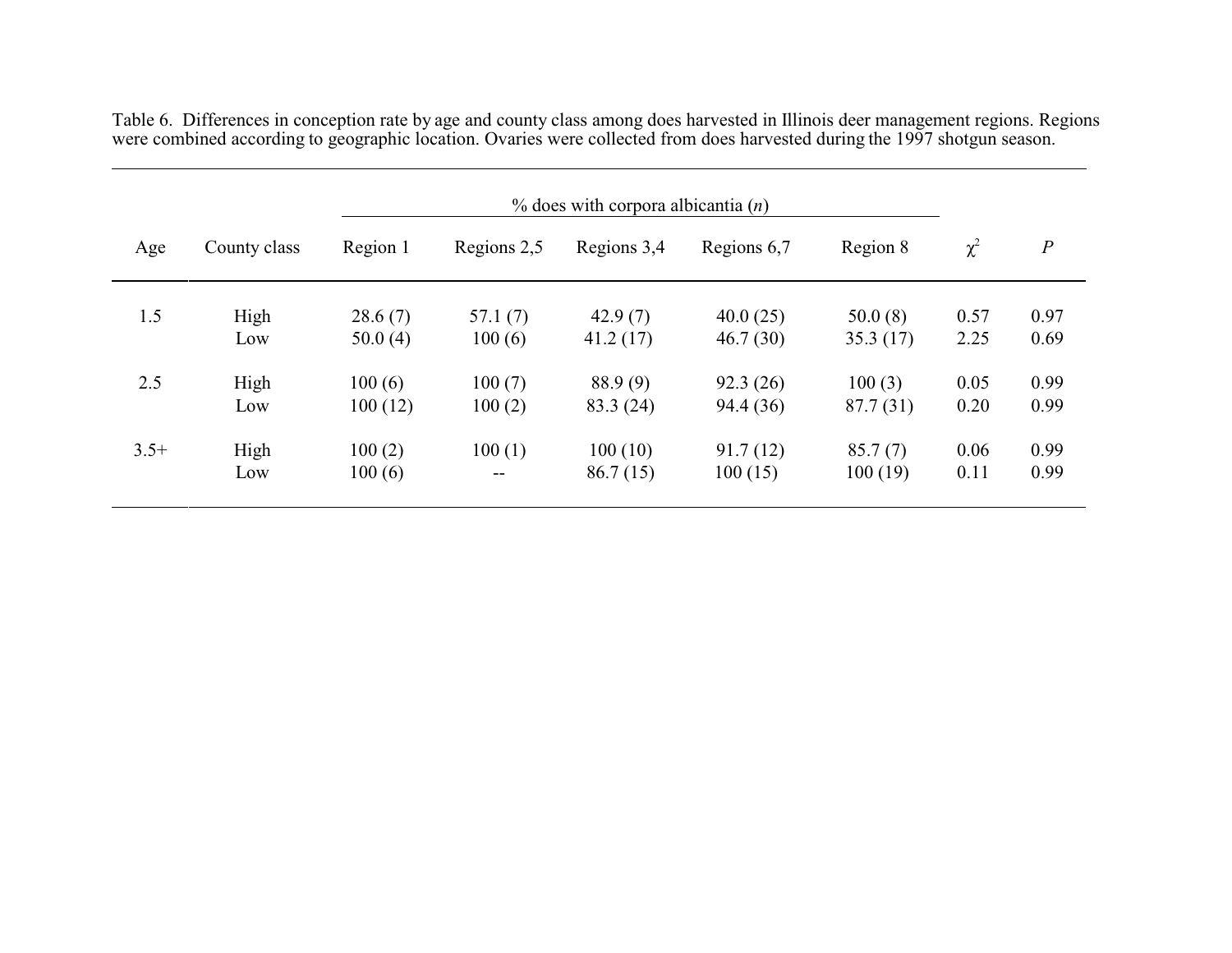Table 7. Differences in numbers of corpora albicantia per breeding doe by age and county class among Illinois deer management regions. Regions were combined according to geographic location. Ovaries were collected from does harvested during the 1997 Illinois deer shotgun season.

| No. corpora albicantia per doe $(n)$ |              |          |             |             |             |          |          |                  |
|--------------------------------------|--------------|----------|-------------|-------------|-------------|----------|----------|------------------|
| Age                                  | County class | Region 1 | Regions 2,5 | Regions 3,4 | Regions 6,7 | Region 8 | $\chi^2$ | $\boldsymbol{P}$ |
| 1.5                                  | High         | 1.00(2)  | 1.75(4)     | 1.33(3)     | 1.80(10)    | 2.00(4)  | 0.48     | 0.98             |
|                                      | Low          | 2.50(2)  | 2.67(6)     | 1.71(7)     | 1.29(14)    | 2.33(6)  | 2.03     | 0.73             |
| 2.5                                  | High         | 2.50(6)  | 2.57(7)     | 2.75(8)     | 2.50(24)    | 1.89(27) | 0.06     | 0.99             |
|                                      | Low          | 2.83(12) | 2.00(2)     | 2.10(20)    | 2.00(34)    | 2.00(6)  | 1.06     | 0.90             |
| $3.5+$                               | High         | 2.00(2)  | 3.00(1)     | 2.30(10)    | 2.27(11)    | 2.00(6)  | 0.14     | 0.99             |
|                                      | Low          | 2.50(6)  | $-$         | 2.69(13)    | 2.40(15)    | 2.00(19) | 0.89     | 0.83             |

<sup>1</sup>Based only on does with both ovaries present and having corpora albicantia.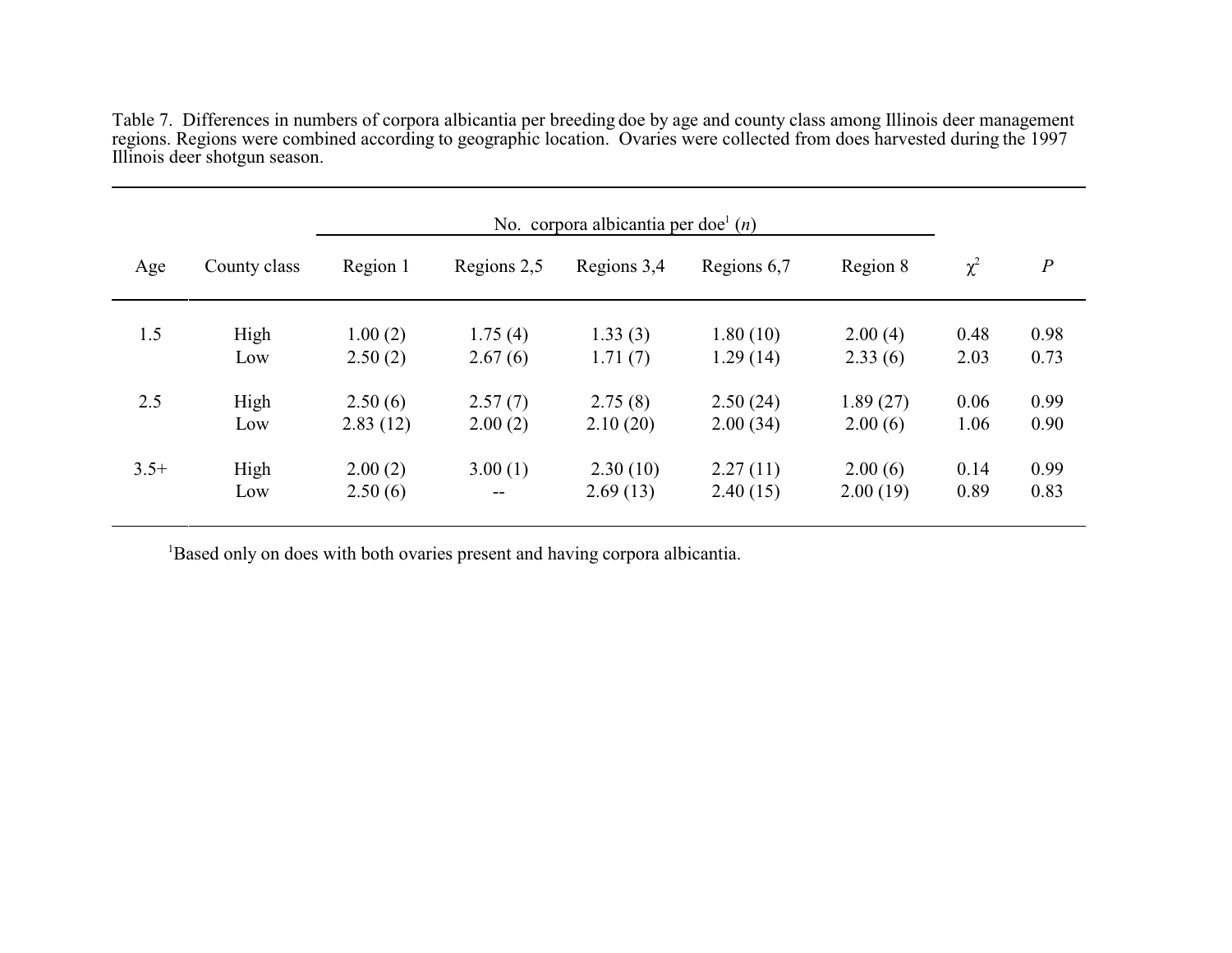Table 8. Comparisons of conception rates and numbers of corpora albicantia per breeding doe by age class between does harvested from high and low harvest fawn:doe ratio (HFDR) counties in Illinois. Ovaries were collected from does harvested during the 1997 shotgun season.

| Percent does with corpora albicantia $(n)$ |                       |                      |          |      |                       | No. corpora albicantia per breeding doe $(n)$ |          |          |
|--------------------------------------------|-----------------------|----------------------|----------|------|-----------------------|-----------------------------------------------|----------|----------|
| Age                                        | High HFDR<br>counties | Low HFDR<br>counties | $\chi^2$ | P    | High HFDR<br>counties | Low HFDR<br>counties                          | $\chi^2$ | $\bm{P}$ |
|                                            |                       |                      |          |      |                       |                                               |          |          |
| 1.5                                        | 42.6(54)              | 47.3 (74)            | 0.22     | 0.64 | 1.70(23)              | 1.86(35)                                      | 0.07     | 0.79     |
| 2.5                                        | 94.1(51)              | 90.5(105)            | 0.60     | 0.44 | 2.54(48)              | 2.09(95)                                      | 0.84     | 0.36     |
| $3.5+$                                     | 93.8 (32)             | 96.4(55)             | 0.32     | 0.58 | 2.23(30)              | 2.48(50)                                      | 0.03     | 0.87     |
|                                            |                       |                      |          |      |                       |                                               |          |          |

<sup>1</sup>Based only on does with both ovaries present and having corpora albicantia.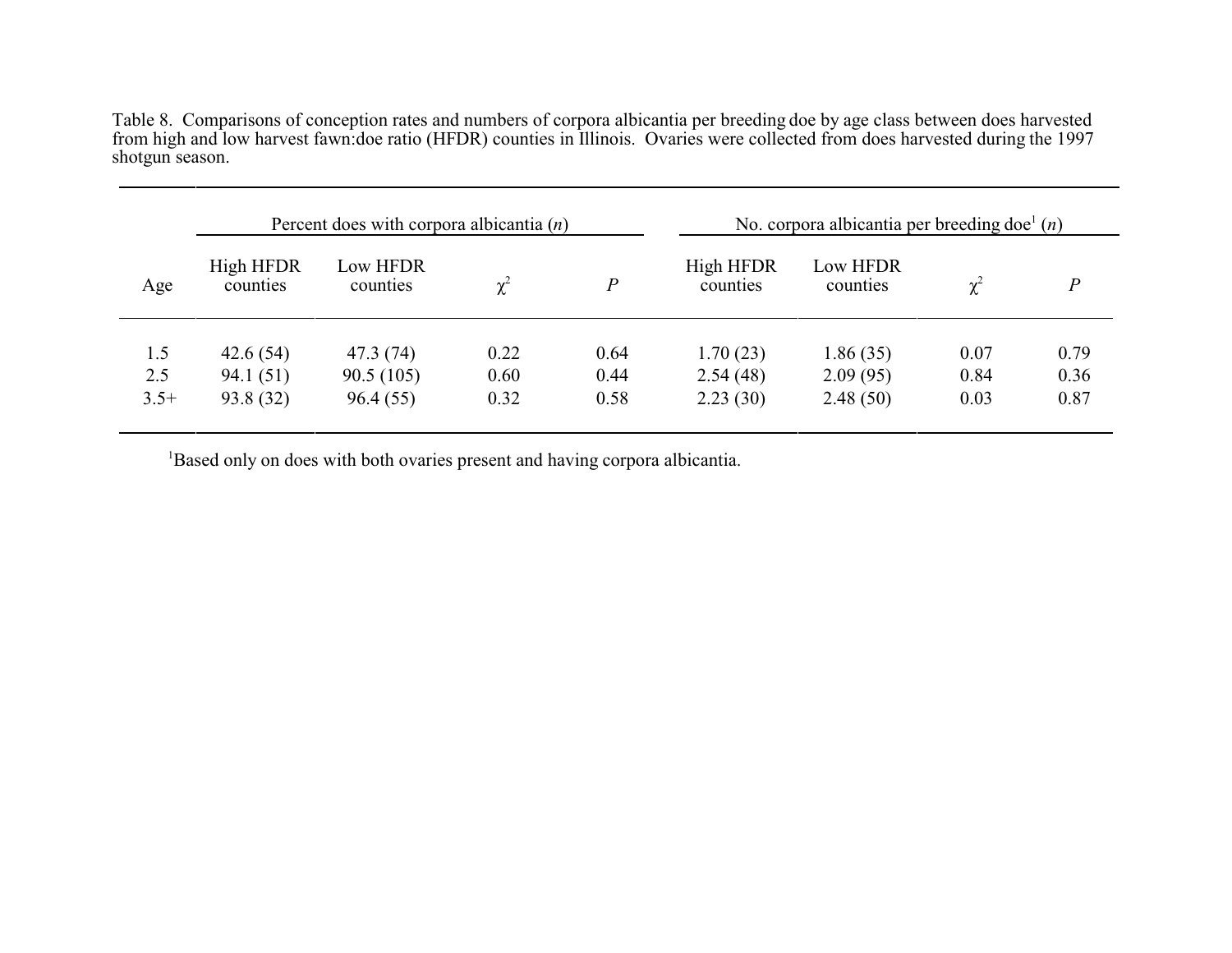Table 9. Percent does lactating in high harvest fawn:doe ratio (HFDR) counties versus percent does lactating in low HFDR counties. Lactation data were collected at 14 designated counties in Illinois during the 1997 deer shotgun season.

|        |                              | Percent does lactating $(n)$ |          |                |
|--------|------------------------------|------------------------------|----------|----------------|
| Age    | <b>High HFDR</b><br>counties | Low HFDR<br>counties         | $\chi^2$ | $\overline{P}$ |
| 1.5    | 33.3 (409)                   | 29.9(605)                    | 1.26     | 0.26           |
| 2.5    | 53.8 (394)                   | 56.9 (636)                   | 0.95     | 0.33           |
| $3.5+$ | 63.5(260)                    | 60.8 (309)                   | 0.41     | 0.52           |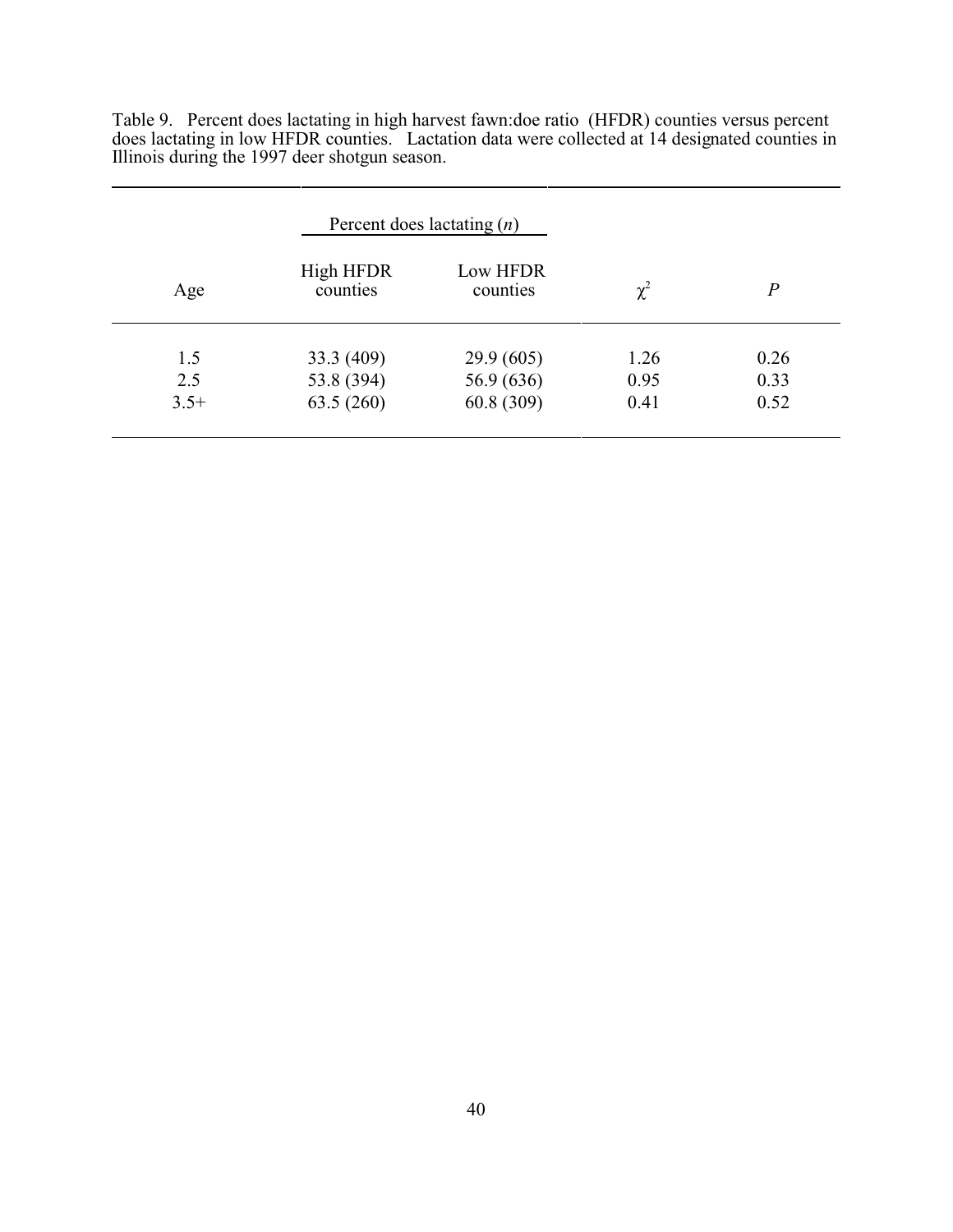| <b>High HFDR County Data</b> |                     |                       |          |                  | Low HFDR County Data |                    |          |              |  |
|------------------------------|---------------------|-----------------------|----------|------------------|----------------------|--------------------|----------|--------------|--|
| Age                          | $\%$ with CA<br>(n) | $\%$ Lactating<br>(n) | $\chi^2$ | $\boldsymbol{P}$ | $\%$ with CA<br>(n)  | $\%$ Lactating (n) | $\chi^2$ | P            |  |
| 1.5                          | 42.6(54)            | 33.3 (409)            | 1.85     | 0.174            | 47.3 (74)            | 29.9(605)          | 9.18     | 0.002        |  |
| 2.5                          | 94.1 (51)           | 53.8 (394)            | 30.21    | ${}< 0.001$      | 90.5(105)            | 56.9 (636)         | 42.94    | ${}_{0.001}$ |  |
| $3.5+$                       | 93.8 (32)           | 63.5(260)             | 11.78    | ${}< 0.001$      | 96.4(55)             | 60.8(309)          | 18.65    | ${}< 0.001$  |  |

Table 10. Percent does with corpora albicantia (CA) versus percent does lactating for data collected in high and low harvest fawn:doe ratio counties during the 1997 Illinois deer shotgun season.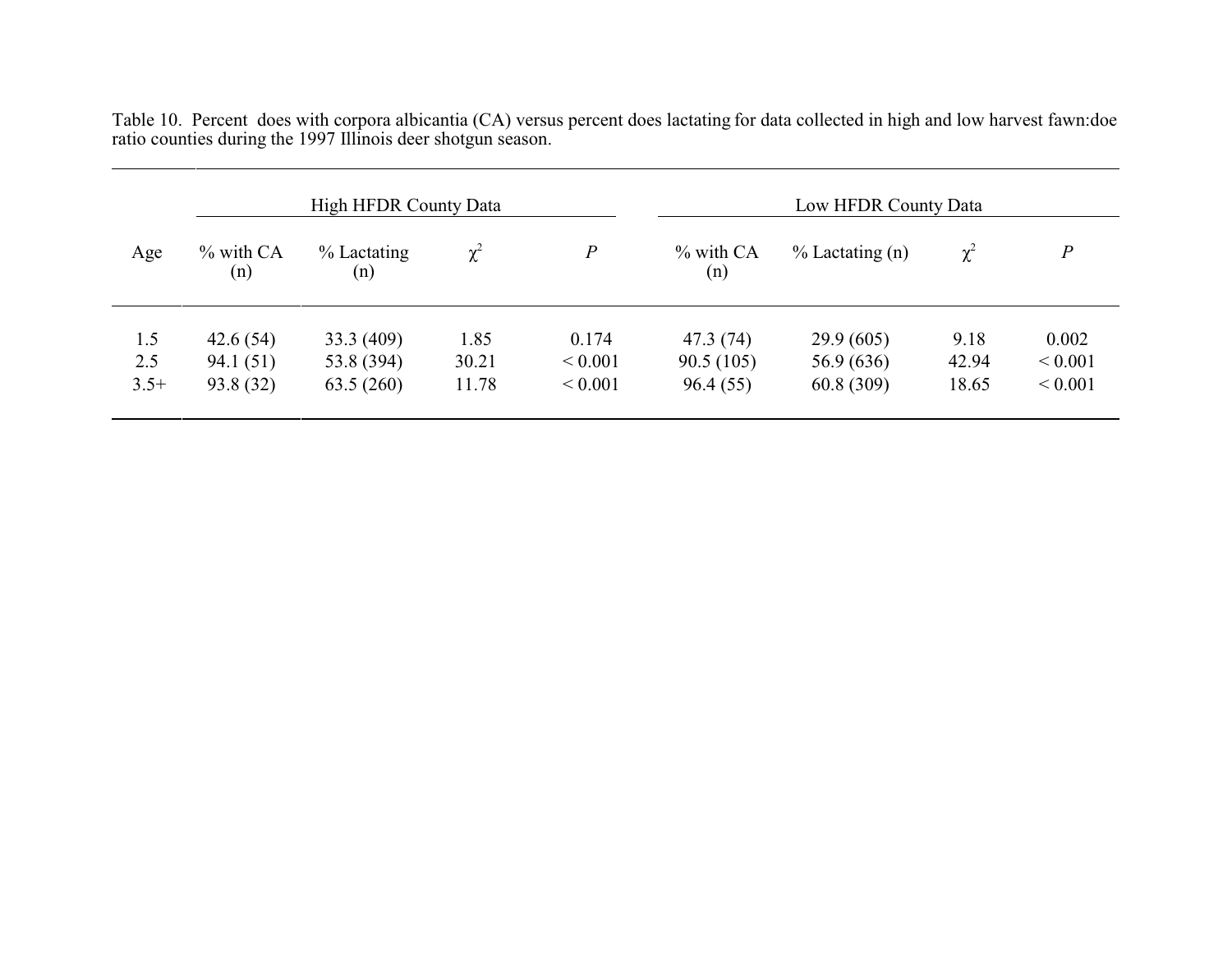#### **JOB 3.2. ANALYZE AND REPORT**

Objectives: To analyze results and prepare reports for Job 3.1 in a timely manner.

Objectives of this job were met through preparation of quarterly, annual, and this final report. Also, periodic meetings were held with IDNR, Division of Wildlife Resources, Forest Wildlife Program staff to discuss findings and project progress.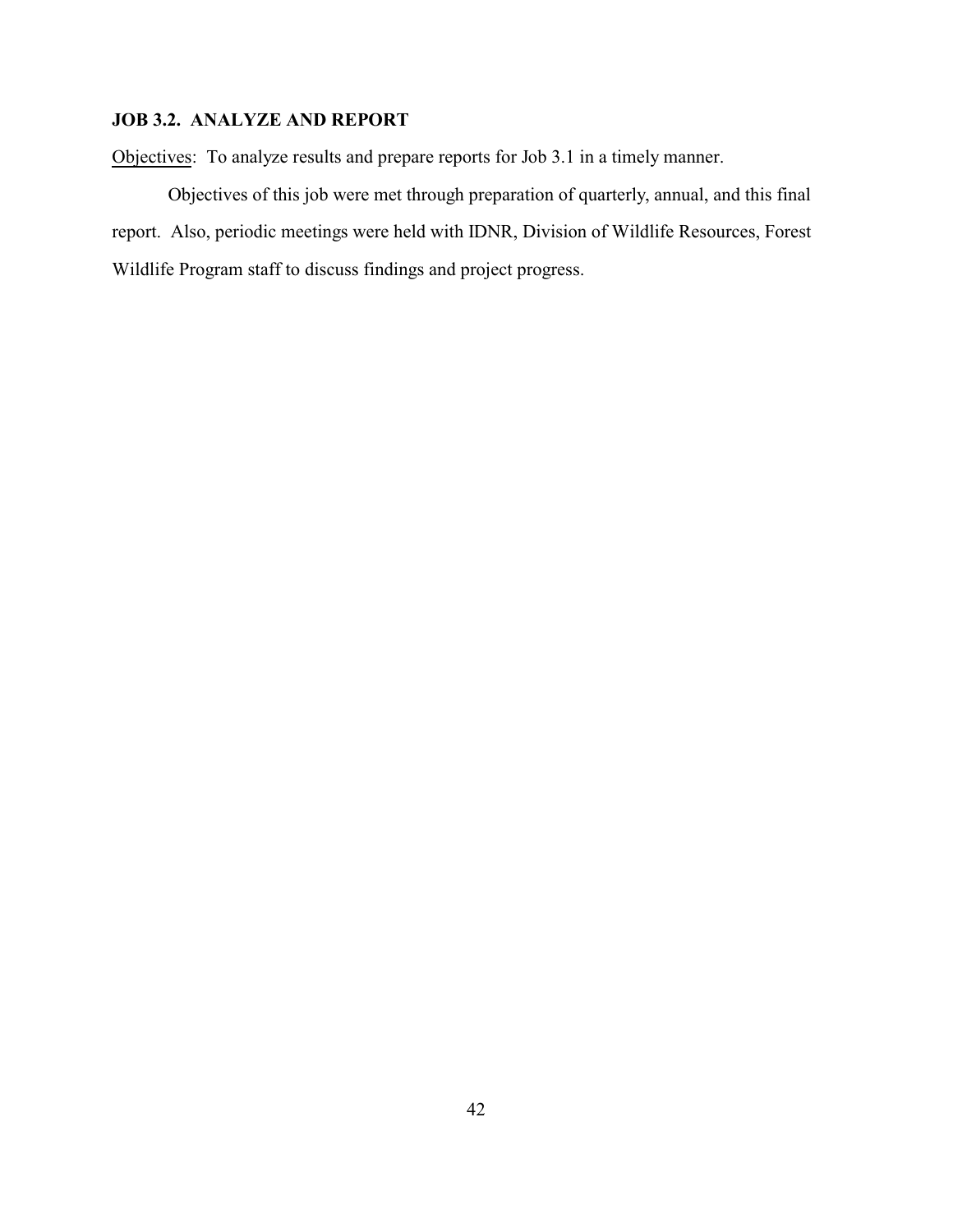Roseberry, J. L., and A. Woolf. 1998. White-tailed deer habitat-population density relationships in Illinois. Wildlife Society Bulletin (submitted).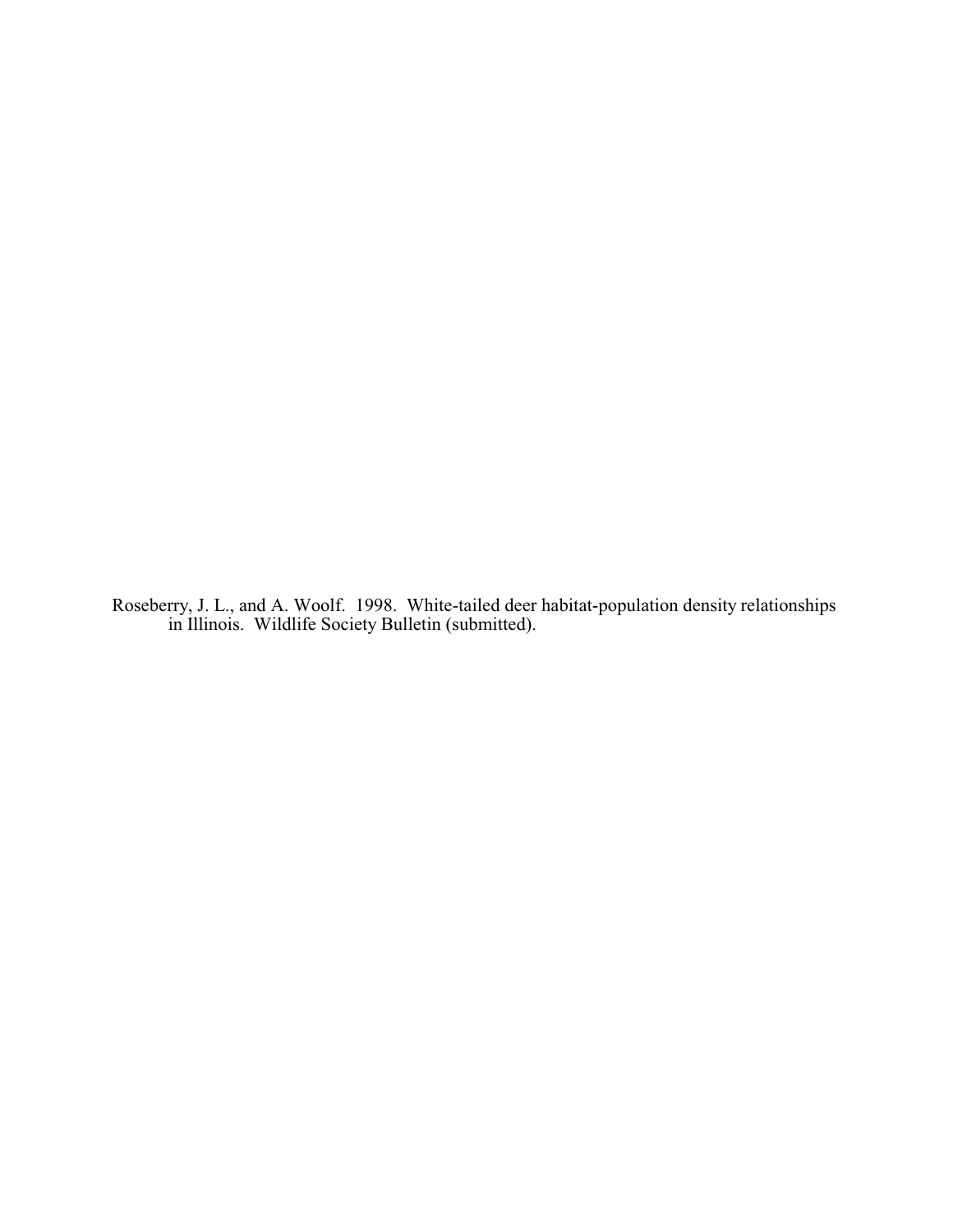Statewide Deer Habitat Map.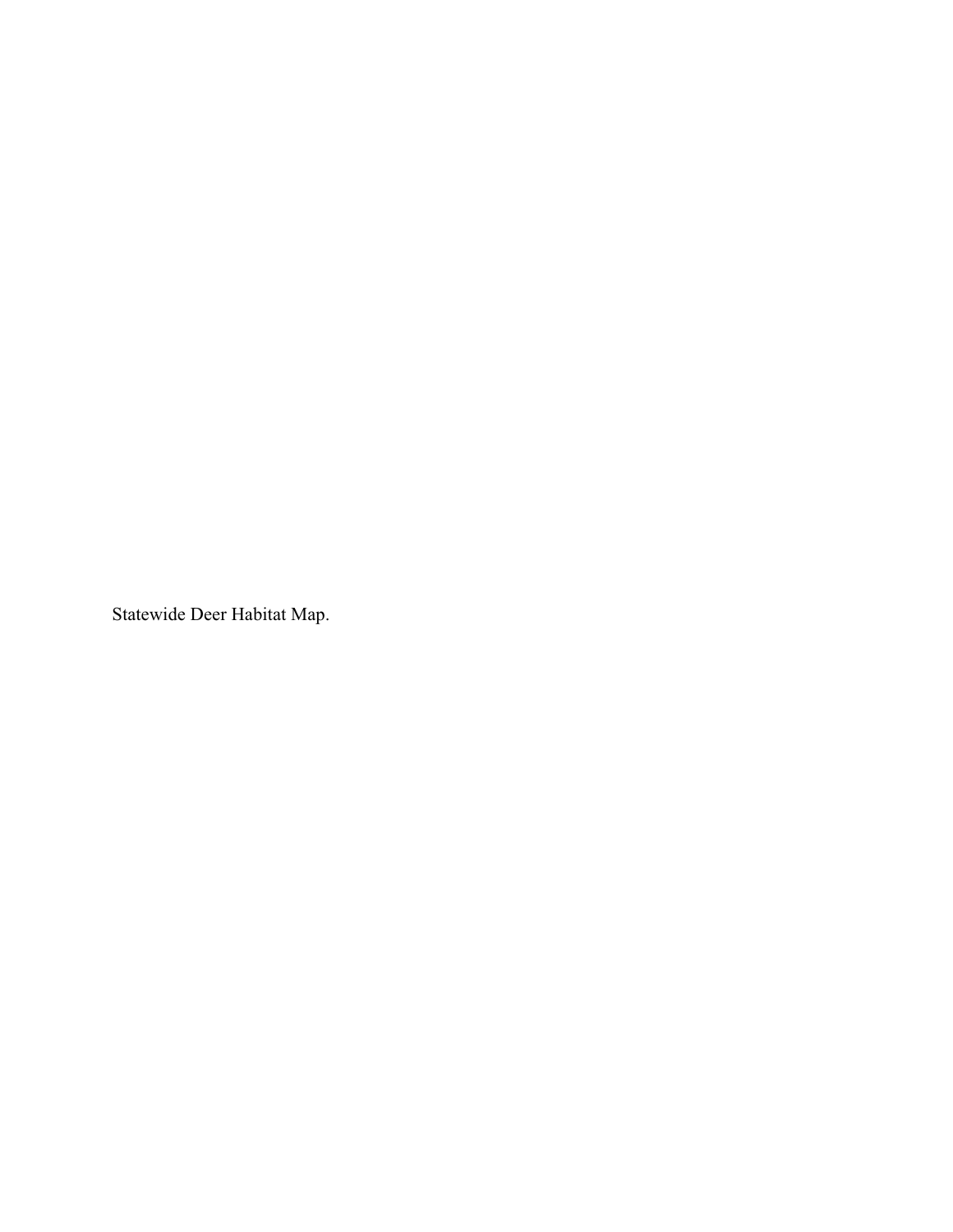Finder, R. A. 1998. Relationships between landscape patterns and white-tailed deer/vehicle accidents. M.S. Thesis, Southern Illinois University at Carbondale, IL. 79pp